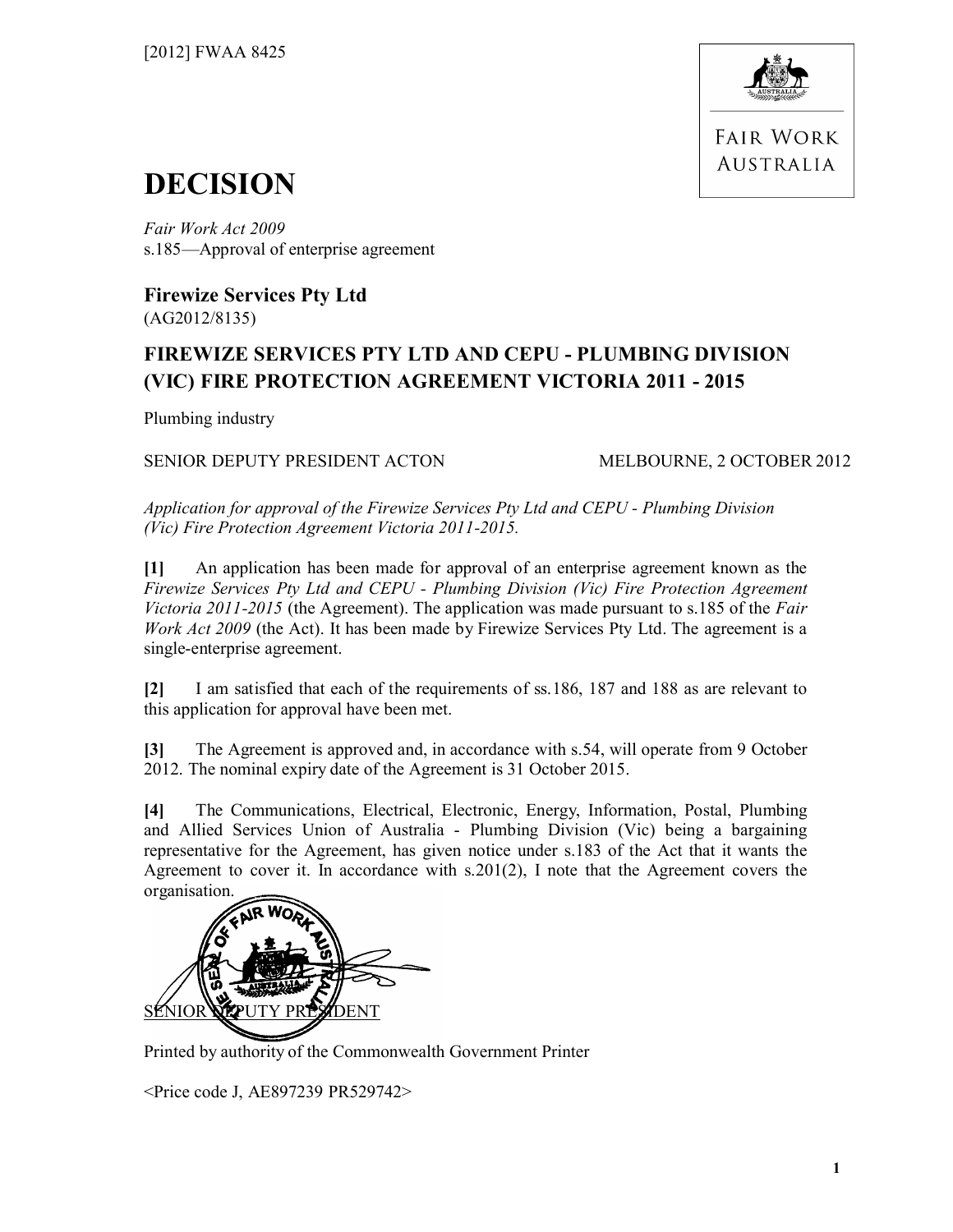# **Firewize Services Pty Ltd and CEPU – Plumbing Division (Vic)**

**Fire Protection Enterprise Agreement 2011 – 2015**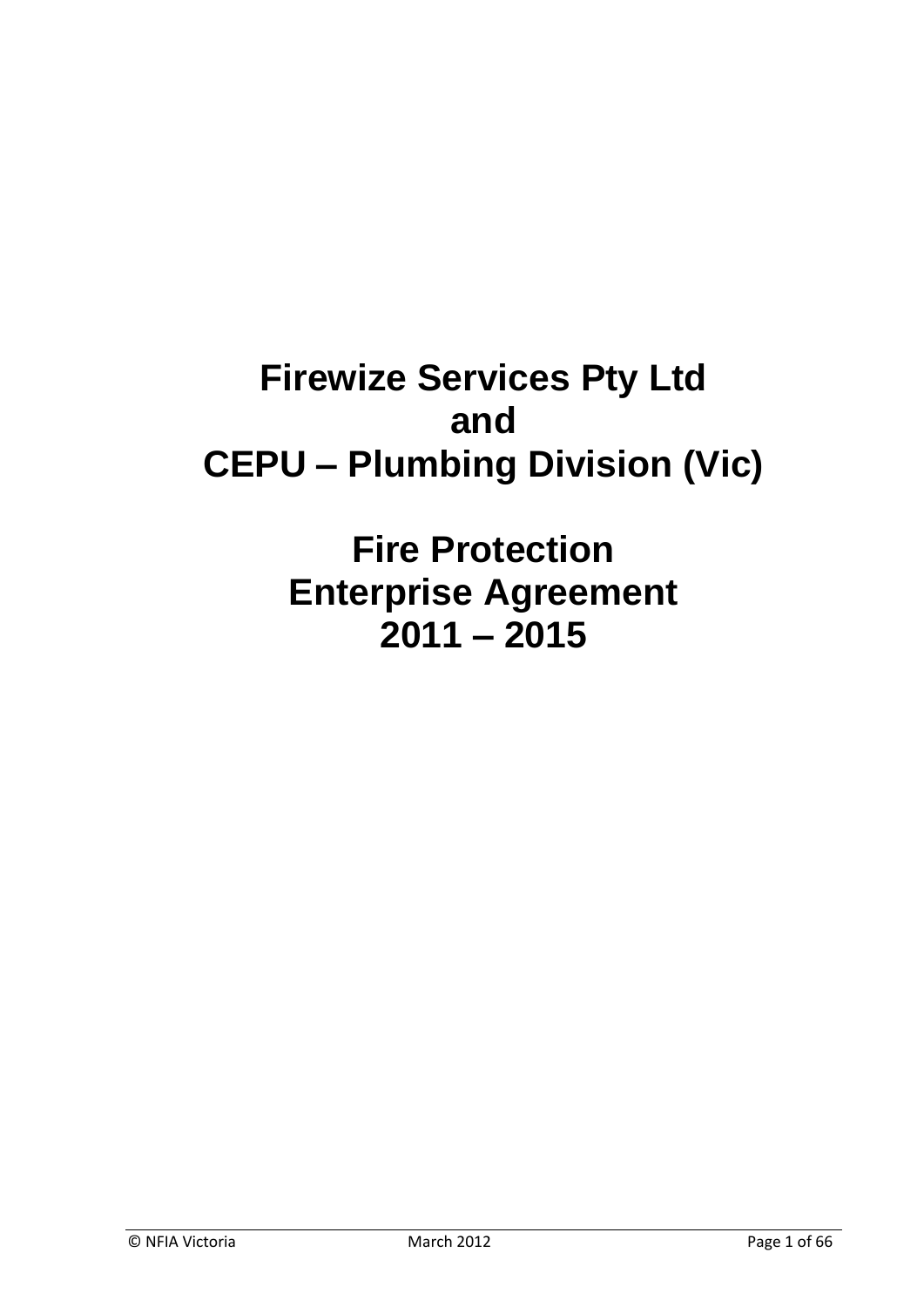| PART <sub>1</sub>       | <b>APPLICATION AND OPERATION</b>                       | 4               |
|-------------------------|--------------------------------------------------------|-----------------|
| 1                       | <b>Title</b>                                           |                 |
| $\overline{2}$          | Parties and Persons Bound                              |                 |
| $\mathsf 3$             | Lodgement and Date of Operation of the Agreement       |                 |
| $\overline{\mathbf{4}}$ | No Extra Claims and Increases to Wages and Allowances  |                 |
| 5                       | Complete Agreement and Express Exclusion of Awards and | 5               |
|                         | <b>Other Conditions</b>                                |                 |
| 6                       | Posting of Agreement                                   |                 |
| $\overline{7}$          | Intention of the Parties                               |                 |
| 8                       | <b>Workplace Flexibility</b>                           |                 |
| 9                       | <b>Definitions</b>                                     | 6               |
| PART <sub>2</sub>       | <b>CONSULTATION AND DISPUTE RESOLUTION</b>             | 8               |
| 10                      | Consultation                                           |                 |
| 11                      | <b>Consultative Mechanisms</b>                         | 9               |
| 12                      | <b>Site Safety Consultative Mechanisms</b>             |                 |
| 13                      | Procedure for Dealing with Safety Issues or Incidents  | 10              |
| 14                      | <b>Disputes Resolution Procedure</b>                   | 11              |
| <b>PART3</b>            | <b>TYPES OF EMPLOYMENT AND TERMINATION OF</b>          | 15              |
|                         | <b>EMPLOYMENT</b>                                      |                 |
| 15                      | General                                                |                 |
| 16                      | Full-time employees on Daily Hire                      |                 |
| 17                      | <b>Casual Employees</b>                                |                 |
| 18                      | <b>Employer and Employee Duties</b>                    |                 |
| 19                      | Apprentices                                            |                 |
| 20                      | <b>Sham Contracting</b>                                | 16              |
| 21                      | <b>Termination of Employment</b>                       | 17              |
| 22                      | Redundancy                                             | 18              |
| PART <sub>4</sub>       | <b>REMUNERATION AND PAYMENT OF WAGES</b>               | 21              |
| 23                      | Payment of Wages and Time Records                      |                 |
| 24                      | Superannuation                                         | 22              |
| 25                      | Trauma Insurance                                       | 23              |
| 26                      | <b>Income Protection</b>                               | 24              |
| 27                      | Journey Accidents                                      |                 |
| 28                      | <b>Accident Makeup Pay</b>                             |                 |
| 29                      | Compensation of Tools of Trade and Clothes             | $\overline{25}$ |
| 30                      | Application of Site Agreements                         |                 |
| PART <sub>5</sub>       | <b>HOURS OF WORK AND RELATED MATTERS</b>               | 26              |
| 31                      | Hours of Work                                          |                 |
| 32                      | Presenting For Work But not Required                   | 27              |
| 33                      | Overtime                                               |                 |
| 34                      | <b>Call Back</b>                                       | 28              |
| 35                      | Service Work                                           |                 |
| 36                      | On Call                                                | 29              |
| 37                      | <b>Shift Work</b>                                      |                 |
| 38                      | <b>Work Breaks</b>                                     |                 |
| PART <sub>6</sub>       | <b>LEAVE AND PUBLIC HOLIDAYS</b>                       | 32              |
| 39                      | <b>Public Holidays</b>                                 |                 |
| 40                      | Personal (Sick and Carer's) Leave                      |                 |
| 41                      | Portability of Sick Leave                              | 34              |
| 42                      | <b>Compassionate Leave</b>                             | 35              |
| 43                      | <b>Annual Leave</b>                                    | 36              |

## **TABLE OF CONTENTS**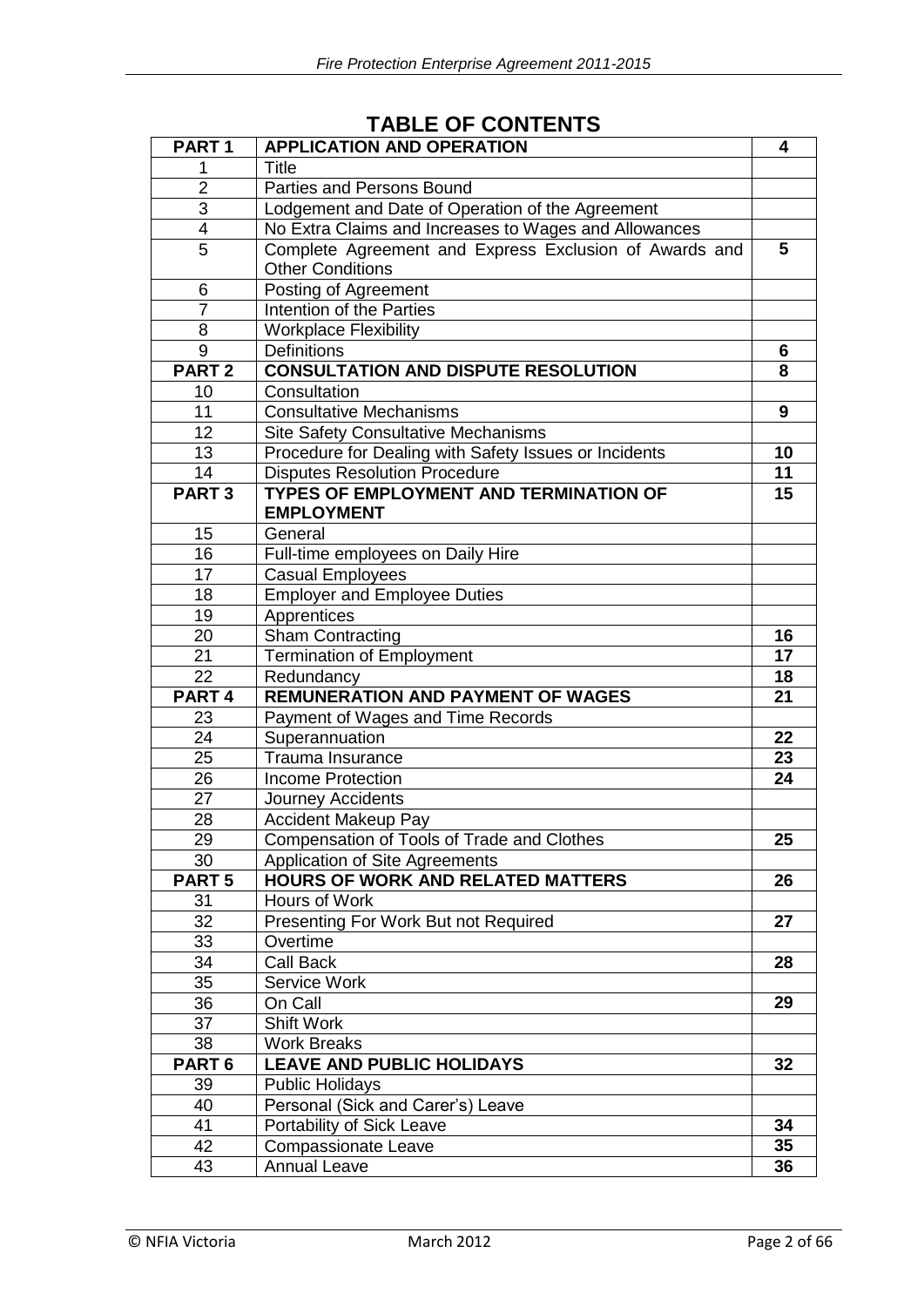| 44                | Long Service Leave / Colnvest                                | 38 |
|-------------------|--------------------------------------------------------------|----|
| 45                | <b>Parental Leave</b>                                        |    |
| 46                | <b>Community Service Leave</b>                               |    |
| PART <sub>7</sub> | <b>MISCELLANEOUS</b>                                         | 39 |
| 47                | <b>Industry Training</b>                                     |    |
| 48                | <b>Employee Representatives</b>                              |    |
| 49                | <b>Protective Clothing</b>                                   | 40 |
| 50                | Operation of Occupational Health and Safety Act, Regulations | 41 |
|                   | and Codes of Practice                                        |    |
| 51                | Operation of Lift                                            |    |
| 52                | <b>Hearing Tests</b>                                         | 42 |
| 53                | <b>Hepatitis A and B Shots</b>                               |    |
| 54                | <b>Rehabilitation of Injured Workers</b>                     |    |
| 55                | E-tags                                                       |    |
|                   | <b>SIGNATORIES</b>                                           | 43 |
| <b>APPENDIX A</b> | <b>WAGES AND ALLOWANCES</b>                                  | 44 |
|                   | Allowances Schedule                                          | 50 |
|                   | <b>Allowances Definitions</b>                                | 51 |
| <b>APPENDIX B</b> | <b>INCLEMENT WEATHER</b>                                     | 61 |
| <b>APPENDIX C</b> | BUILDING INDUSTRY WORKING DAY (RDO) CALENDAR                 | 64 |
| APPENDIX D        | SUPERANNUATION NOTICE                                        | 66 |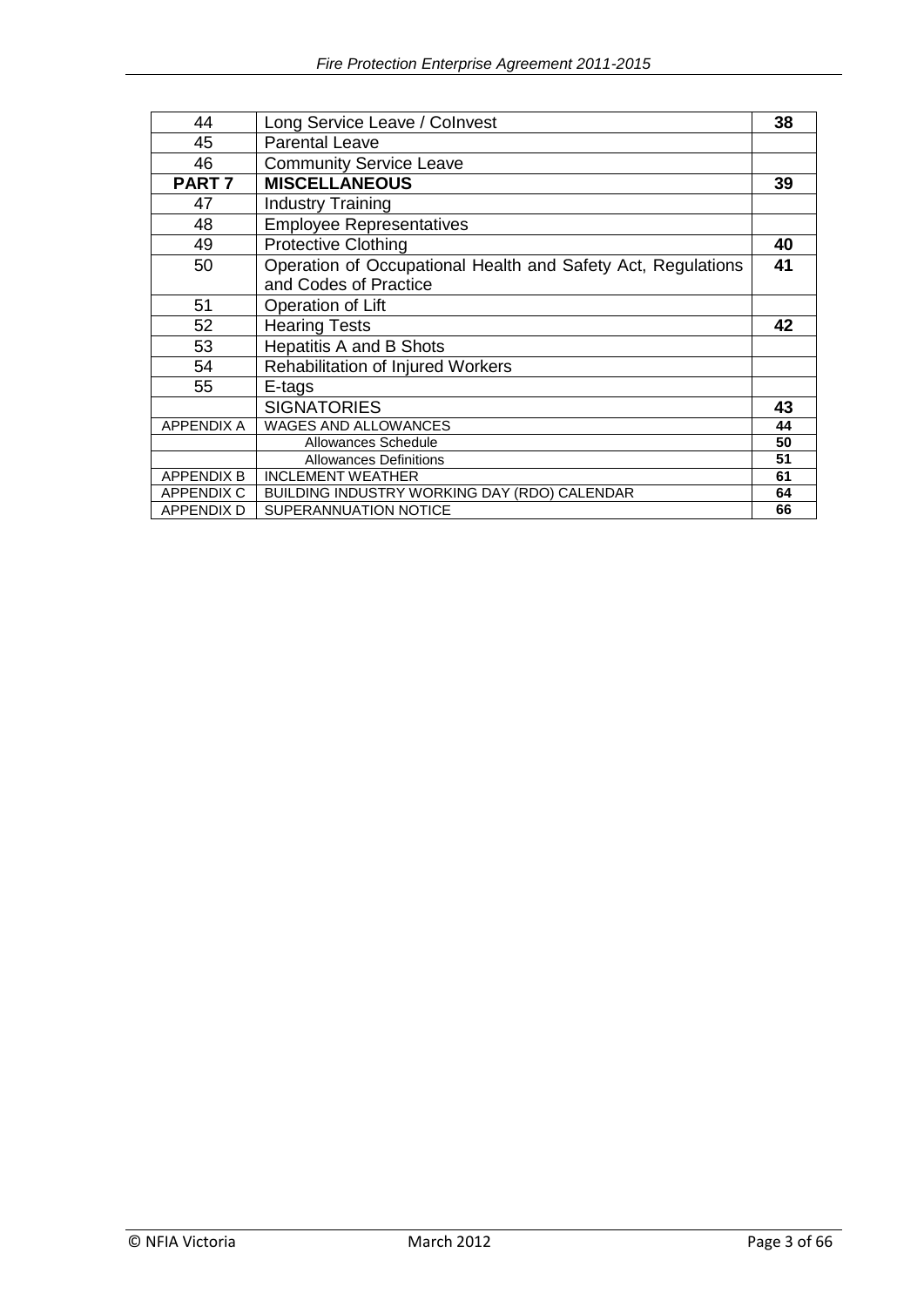### **PART 1 – APPLICATION AND OPERATION**

### **1. TITLE**

This agreement shall be known as the Firewize Services Pty Ltd and CEPU - Plumbing Division (Vic) Fire Protection Agreement Victoria 2011–2015.

#### **2. PARTIES AND PERSONS BOUND**

This Agreement shall be binding upon:

- **2.1** Firewize Services Pty Ltd ("the employer") in respect of persons employed in connection with the preparing, erecting, fitting, fixing, altering, overhauling or repairing of apparatus, pipes and/or fittings in and/or outside of buildings, ships or other structures for the extinguishment of fire by automatic sprinklers and/or other fire protection systems;
- **2.2** persons employed by the employer in connection with the preparing, erecting, fitting, fixing, altering, overhauling or repairing of apparatus, pipes and/or fittings in and/or outside of buildings, ships or other structures for the extinguishment of fire by automatic sprinklers and/or other fire protection systems ("employees") *and*
- **2.3** the CEPU (Plumbing Division) Victorian Branch. This agreement recognises the CEPU as a legitimate representative of the employees covered by this agreement.
- **2.4** The terms of this agreement will not apply to:
	- (a) The employment of plumbers by an employer respondent to the Plumbing and Fire Sprinklers Award 2010;
	- (b) To employees principally engaged in installing plumbing systems; or
	- (c) To the employment of weekly engaged employees fully employed in workshops off site.

## **3. LODGEMENT & DATE OF OPERATION OF THE AGREEMENT**

- **3.1** This Agreement shall be lodged in accordance with the Fair Work Act 2009.
- **3.2** This Agreement will commence from the beginning of the first full pay period commencing on or after seven (7) days from the date the Agreement is approved by Fair Work Australia and shall remain in force until 31 October 2015.

#### **4. NO EXTRA CLAIMS AND INCREASES TO WAGES & ALLOWANCES**

- **4.1** The rates of pay and allowances as provided in Appendix A shall apply to all employees covered by this Agreement.
- **4.2** The parties accept that this Agreement is in full and final settlement of all wages, terms and conditions claims. There will be no further claims on any matter, including matters concerning Incolink and Co-Invest during the period of this Agreement.
- **4.3** The parties agree they will not pursue any further claims during the nominal life of this Agreement in relation to matters covered by this Agreement.
- **4.4** It is agreed that there be no increase to wages and allowances, other than contained in this agreement, prior to 31 October 2015.
- **4.5** This Agreement covers all claims made whether or not expressly referred to in the Agreement.
- **4.6** Unless otherwise specified, increases in Wages and Allowances in this Agreement will accrue from the first full pay period commencing on or after 1 March 2012.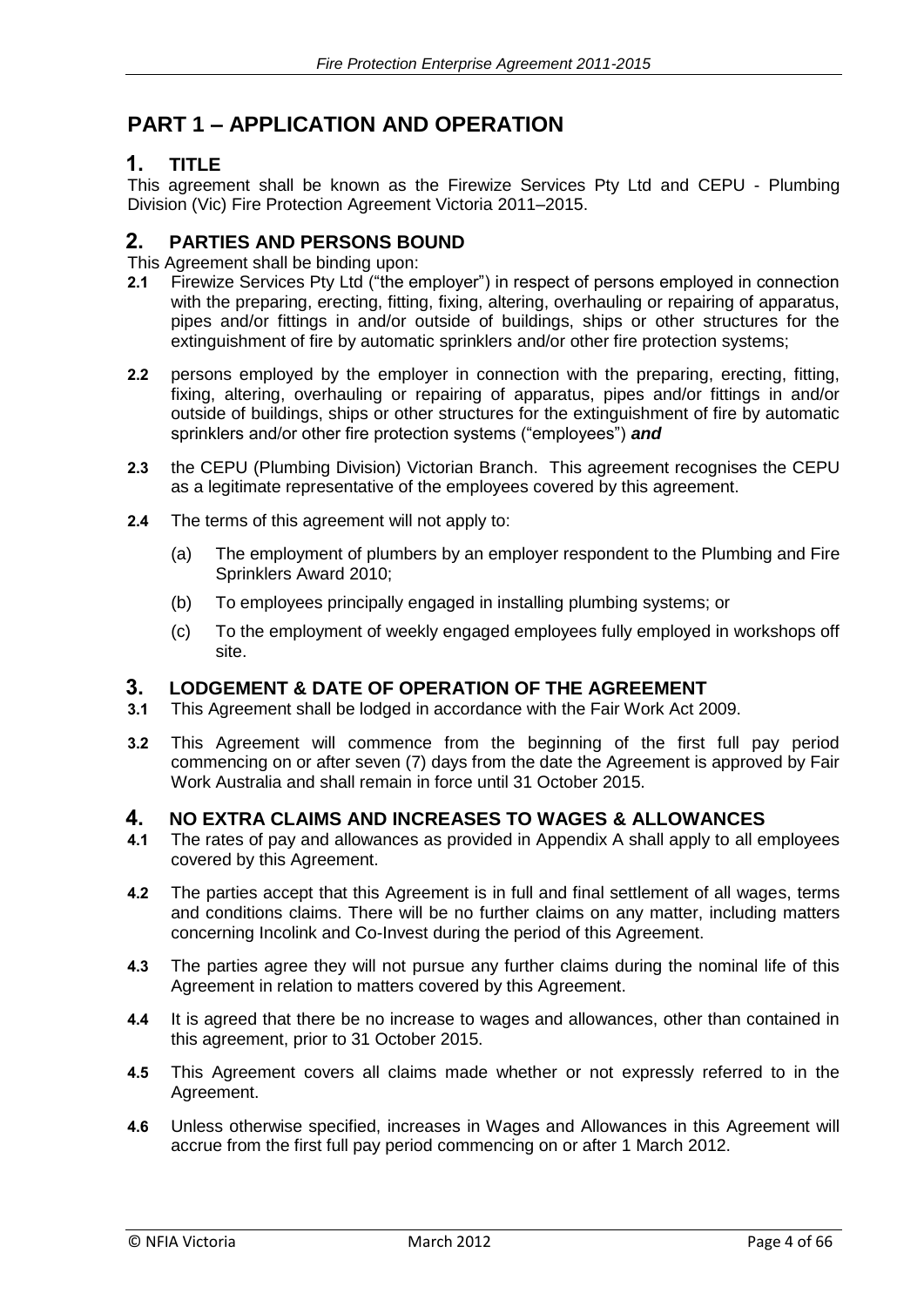#### **5. COMPLETE AGREEMENT & EXPRESS EXCLUSION OF AWARDS & OTHER CONDITIONS**

- **5.1** This Agreement is intended to cover all matters pertaining to the employment relationship and all matters pertaining to the Enterprise's relationship with any employee organisation/s.
- **5.2** This Agreement represents a complete statement of the mutual rights and obligations between the Enterprise and employees to the exclusion (to the extent permitted by law) of other laws, awards, agreements (whether registered or unregistered), custom and practice and like instruments or arrangements (other than in accordance with this Agreement).
- **5.3** This Agreement regulates all terms and conditions of employment and expressly excludes and displaces the operation of any and all other matters and conditions of employment in any award or agreement.

### **6. POSTING OF AGREEMENT**

A copy of this Agreement will be kept by the Enterprise in a prominent place on the Enterprise's premises where it is readily accessible to employees.

#### **7. INTENTIONS OF THE PARTIES**

The intentions of the parties in reaching this Agreement are to:

- **7.1** To provide for an efficient, progressive and prosperous plumbing enterprise for the benefit of the Enterprise and its employees;
- **7.2** Improve job satisfaction and continuity of employment for workers;
- **7.3** Create a co-operative and productive Enterprise environment;
- **7.4** Maintain a safe working environment;
- **7.5** Ensure the integrity of structured training consistent with national competency standards.

#### **8. WORKPLACE FLEXIBILITY**

- **8.1** Subject to this clause, the terms of the Agreement may be varied by an individual flexibility arrangement ("IFA").
- **8.2** The Enterprise will not make an IFA unless the following conditions are satisfied:
	- (a) The IFA must be about matters that would be permitted matters if the arrangement were an Enterprise agreement;
	- (b) The IFA must not include a term that would be an unlawful term if the arrangement were an Enterprise agreement;
	- (c) The IFA must be genuinely agreed to by the Enterprise and the employee;
	- (d) The IFA must result in the employee being better off overall than the employee would have been if no individual flexibility arrangement were agreed to;
	- (e) The IFA must be able to be terminated:
		- i. by either the employee, or the employer, giving written notice of not more than twenty-eight (28) days; or
		- ii. by the employee and the employer at any time if they agree, in writing, to the termination.
	- (f) The IFA must be in writing and signed:
		- i. in all cases by the employee and the Enterprise; and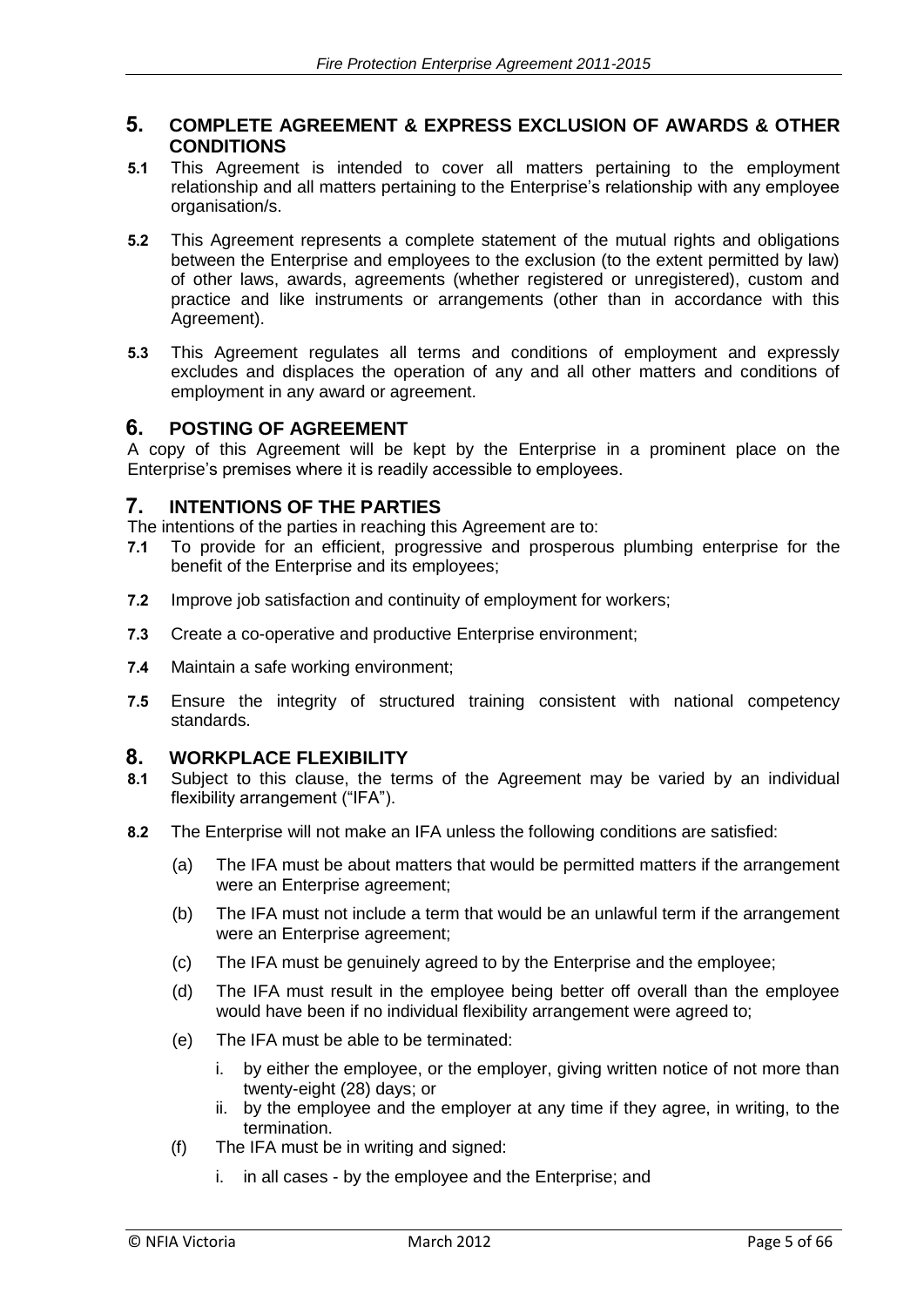- ii. if the employee is under 18 by a parent or guardian of the employee; and
- (g) The IFA must be given to the employee within fourteen (14) days after it is agreed to.
- **8.3** It is a very serious breach of this Agreement if the Enterprise enters into an IFA and the above conditions are not satisfied.
- **8.4** The terms that may be subject to an IFA are:
	- (a) Salary Sacrificing; and
	- (b) Leading Hands Allowance

#### **9. DEFINITIONS**

- **9.1 All-purpose allowances** are payable for all purposes of the Agreement and are part of the gross weekly ordinary all-purpose rates of pay and must be included as appropriate when calculating all payments including, but not limited to, payments for overtime, annual leave, sick and personal leave, annual leave loading, public holidays shift penalties, weekend penalties and payments on termination.
- **9.2 Continuous service** means a period of continuous employment regardless of an employee's absence from work for any of the following reasons:
	- (a) illness or accident up to a maximum of four (4) weeks after the expiration of paid personal leave;
	- (b) any paid leave entitlement taken (e.g. annual leave, jury service, public holiday, personal leave, long service leave, etc.);
	- (c) injury received during the course of employment and up to a maximum of fifty-two (52) weeks for which the employee received workers' compensation;
	- (d) any other absence from work except where the Enterprise notifies the employee in writing that his/her service has been broken;
	- (e) For accrual of annual leave, see clause 43 Annual leave; or
	- (f) Any other leave authorised by the Enterprise or available under this Agreement.
- **9.3 FWA** means Fair Work Australia.
- **9.4 Sprinkler Fitter / Fire Protection Worker** means a fitter/worker who can undertake all work in connection with preparing, erecting, fitting, fixing, commissioning, altering, overhauling, repairing or testing of apparatus, pipes and/or fittings including the fixing and connecting of tanks, valves, water supplies, pumps, gauges, or alarms for systems for the detection, extinguishment and/or control of fires and/or all pipes and/or fittings for conveyance of water, air and/or gas and/or chemical compounds and/or pipes and fittings for hydrant and hose reel services. Fire Protection Tester also undertakes the inspection, testing and maintenance of fire protection systems, which may include complex fire protection systems.
- **9.5 Industry Disability Allowance** means an allowance to compensate for the following disabilities associated with construction work on-site:
	- (a) Climatic condition when working in the open on all types of work;
	- (b) The physical disadvantage of having to climb stairs or ladders;
	- (c) The disability of dust blowing in the wind, brick dust, or drippings from concrete;
	- (d) Sloppy and muddy conditions associated with the initial stages of the erection of a building;
	- (e) The disability of work on all types of scaffolds or ladders other than a swing scaffold, suspended scaffold or a bosuns chair;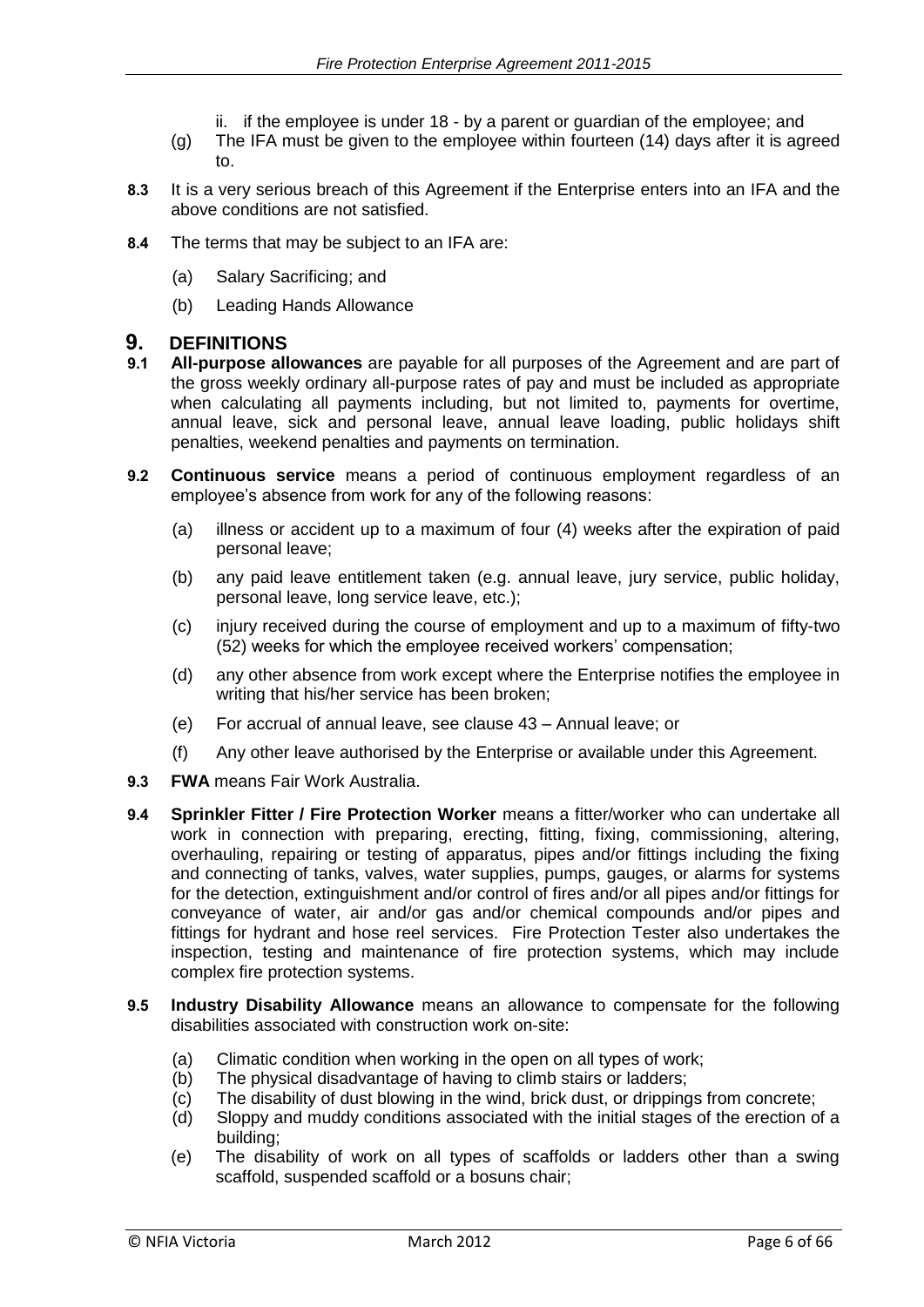- (f) The lack of usual amenities associated with factory work (e.g. meal rooms, change rooms, lockers);
- **9.6 Space, Height and Dirt Money** means an allowance paid to Sprinkler Fitters / Fire Protection Workers engaged on-site to compensate for the following class of work whether or not such work is performed in any week:
	- (a) Work requiring a swing scaffold, swing seat, or rope, or on any ladder exceeding 25 ft in height;
	- (b) Flushing, cleaning, commissioning and servicing of fire protection systems;
	- (c) Work in any confined space;
	- (d) Work in wet places, or
	- (e) Dirty or offensive work.
- **9.7 Service Work** means the repair, overhaul and/or alteration of complex fire protection systems involving the daily re-instatement of such systems to normal operating level.
- **9.8 Leading hand** means an employee who is given by the Enterprise or his/her agent, the responsibility of directing and/or supervising the work of other persons, or in the case of only one person, the specific responsibility of directing and/or supervising the work of that person
- **9.9 OHS Act** means the Occupation Health and Safety Act 2004 as amended or replaced time to time.
- **9.10 Operator of explosive-powered tools** means an employee qualified in accordance with the laws and regulations of the State concerned to operate explosive-powered tools.
- **9.11 Ordinary time** means rates as calculated in accordance with Appendix A of this Agreement, rates of pay, all-purpose allowances and calculation of hourly rates; time and a half means ordinary time plus fifty per cent (50%); double time means ordinary time plus one hundred per cent (100%); double time and half means ordinary time plus one hundred and fifty per cent (150%).
- **9.12 Fire Protection labourer** means a person primarily engaged to perform general labouring, unloading of materials and generally assisting a Sprinkler Pipe Fitter / Fire Protection Worker providing that any work done by a labourer is not covered by registration of any class of sprinkler pipe fitting.
- **9.13 Union** means The Communications, Electrical, Electronic, Energy, Information, Postal, Plumbing and Allied Services Union of Australia, Plumbing Division (CEPU).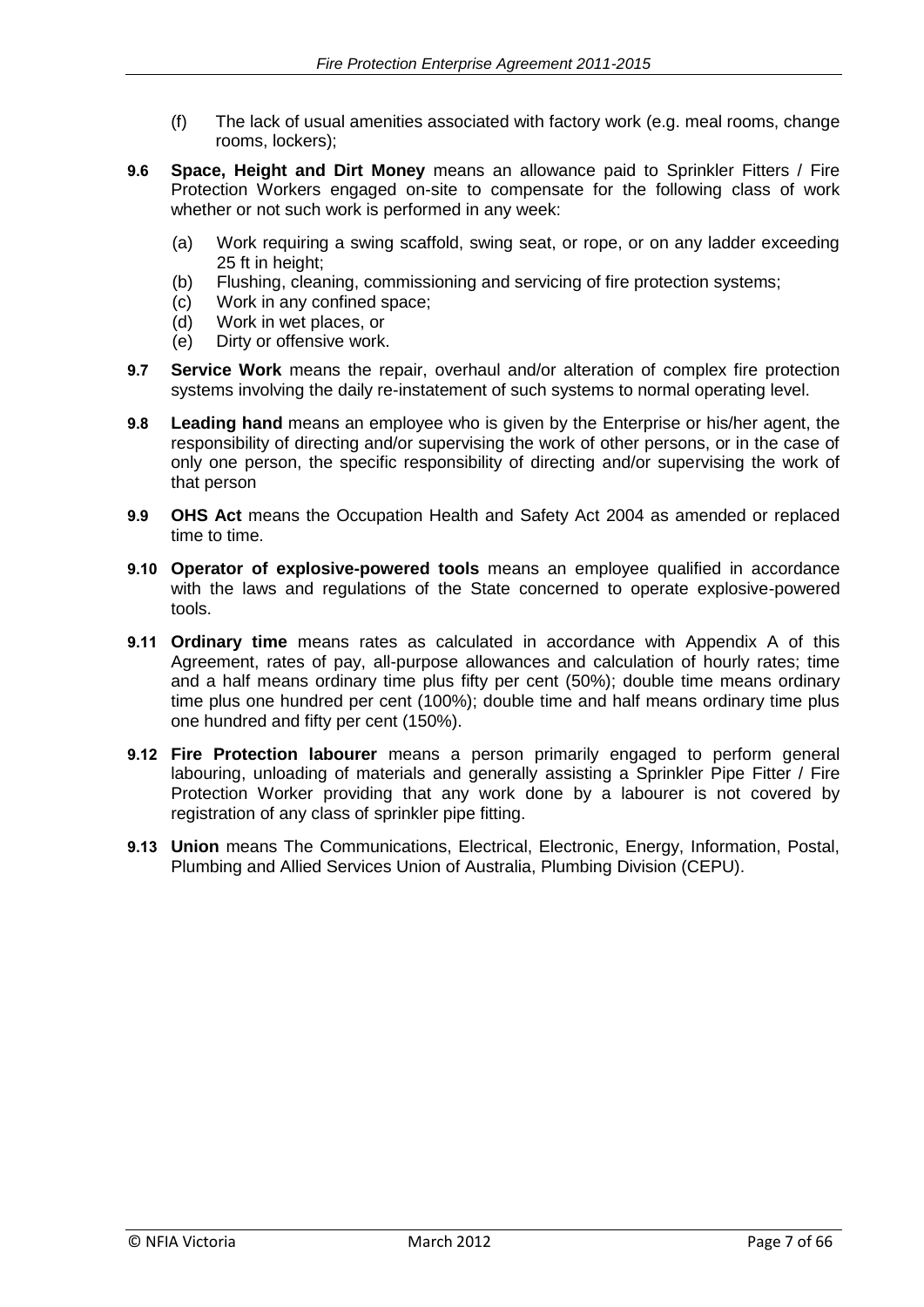### **PART 2 – CONSULTATION AND DISPUTE RESOLUTION**

#### **10. CONSULTATION**

**10.1** This term applies if:

- (a) the Enterprise has made a definite decision to introduce a major change to production, program, organisation, structure, or technology in relation to its Enterprise; and
- (b) the change is likely to have a significant effect on employees of the Enterprise.
- **10.2** The Enterprise must notify the relevant employees of the decision to introduce the major change.
- **10.3** The relevant employees may appoint a representative for the purposes of the procedures in this term. If:
	- (a) a relevant employee appoints, or relevant employees appoint, a representative for the purposes of consultation; and
	- (b) the employee or employees advise the Enterprise of the identity of the representative; the Enterprise must recognise the representative.
- **10.4** As soon as practicable after making its decision, the Enterprise must:
	- (a) discuss with the relevant employees:
		- i. the introduction of the change; and
		- ii. the effect the change is likely to have on the employees; and
		- iii. measures the Enterprise is taking to avert or mitigate the adverse effect of the change on the employees; and
	- (b) for the purposes of the discussion provide, in writing, to the relevant employees:
		- i. all relevant information about the change including the nature of the change proposed; and
		- ii. information about the expected effects of the change on the employees; and
		- iii. any other matters likely to affect the employees.
- **10.5** However, the Enterprise is not required to disclose confidential or commercially sensitive information to the relevant employees.
- **10.6** The Enterprise must give prompt and genuine consideration to matters raised about the major change by the relevant employees.
- **10.7** If a term in the Enterprise agreement provides for a major change to production, program, organisation, structure or technology in relation to the business of the Enterprise, the requirements set out in subclauses 10.2, 10.3 and 10.4 are taken not to apply.
- **10.8** In this term, a major change is *likely to have a significant effect on employees* if it results in:
	- (a) the termination of the employment of employees; or
	- (b) major change to the composition, operation or size of the Enterprise's workforce or to the skills required of employees; or
	- (c) the elimination or diminution of job opportunities (including opportunities for promotion or tenure); or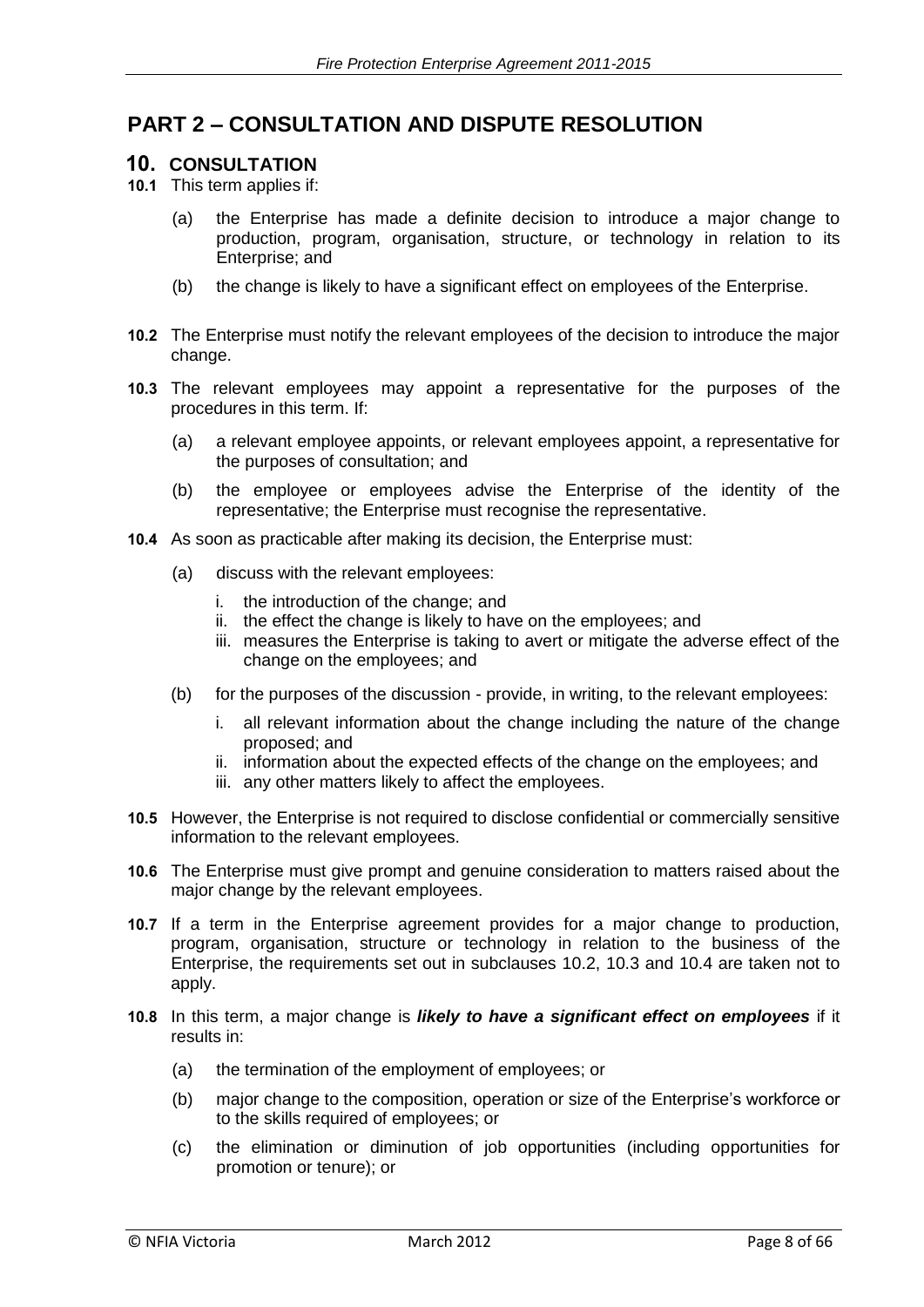- (d) the alteration of hours of work; or
- (e) the need to retrain employees; or
- (f) the need to relocate employees to another workplace; or
- (g) the restructuring of jobs
- **10.9** In this term, *relevant employees* means the employees who may be affected by the major change.

#### **11. CONSULTATIVE MECHANISMS**

Effective consultation is essential for continuous workplace reform and such consultation can take place at any time during the life of a project. Consultative Committees may be set up on larger projects for this purpose. The Consultative Committee will operate for the purpose of continually assessing the efficiency of working arrangements, monitoring the outcomes of this Agreement, coordinating training activities and sharing pertinent information.

#### **12. SITE SAFETY CONSULTATIVE MECHANISMS**

**12.1** Safety supervisor

- (a) On every job site, where the Enterprise is the principal contractor it shall appoint a member of its staff to act as the Safety Supervisor. The Safety Supervisor shall be given the necessary authority to ensure that all safety laws, procedures or Codes of Practice are observed, and that the following Safety Agreement is applied.
- (b) The person appointed shall be experienced in the work being performed. Other duties may be assigned by the Enterprise to a Safety Supervisor, provided that such duties shall not prevent him/her from exercising his/her duties as a Safety Supervisor.
- **12.2** Workers' health and safety representatives
	- (a) On every job site, Health and Safety Representative/s may be elected in accordance with the OH&S Act.
	- (b) A Health & Safety Representative will be allowed reasonable paid time during working hours to attend to job matters affecting employees he/she represents providing that the Representative informs their manager and agreement is reached. At all other times the Representative will perform productive work within his/her range of qualifications and competencies.
- **12.3** Duties of Safety Supervisor and Health & Safety Representative/s

The Safety Supervisor and the Health & Safety Representative/s elected under the OHS Act shall be responsible for carrying out regular safety inspections, investigating safety complaints, taking all steps to ensure that safe work practices are observed, and that safety laws, procedures or Codes of Practice are strictly observed.

- **12.4** Safety Committee
	- (a) A Health and Safety Committee may be established on a job.
	- (b) Where a Health and Safety Committee is established on a job, it shall include the Enterprises Safety Supervisor and the Health and Safety Representative/s.
	- (c) The Health and Safety Committee may, by agreement, include additional Workers' Representatives and Enterprise Representatives of significant sub-contractors.
	- (d) The Health and Safety Committee shall meet as often as is necessary to provide an overview of safety on the job, and assist in the promotion of a safe working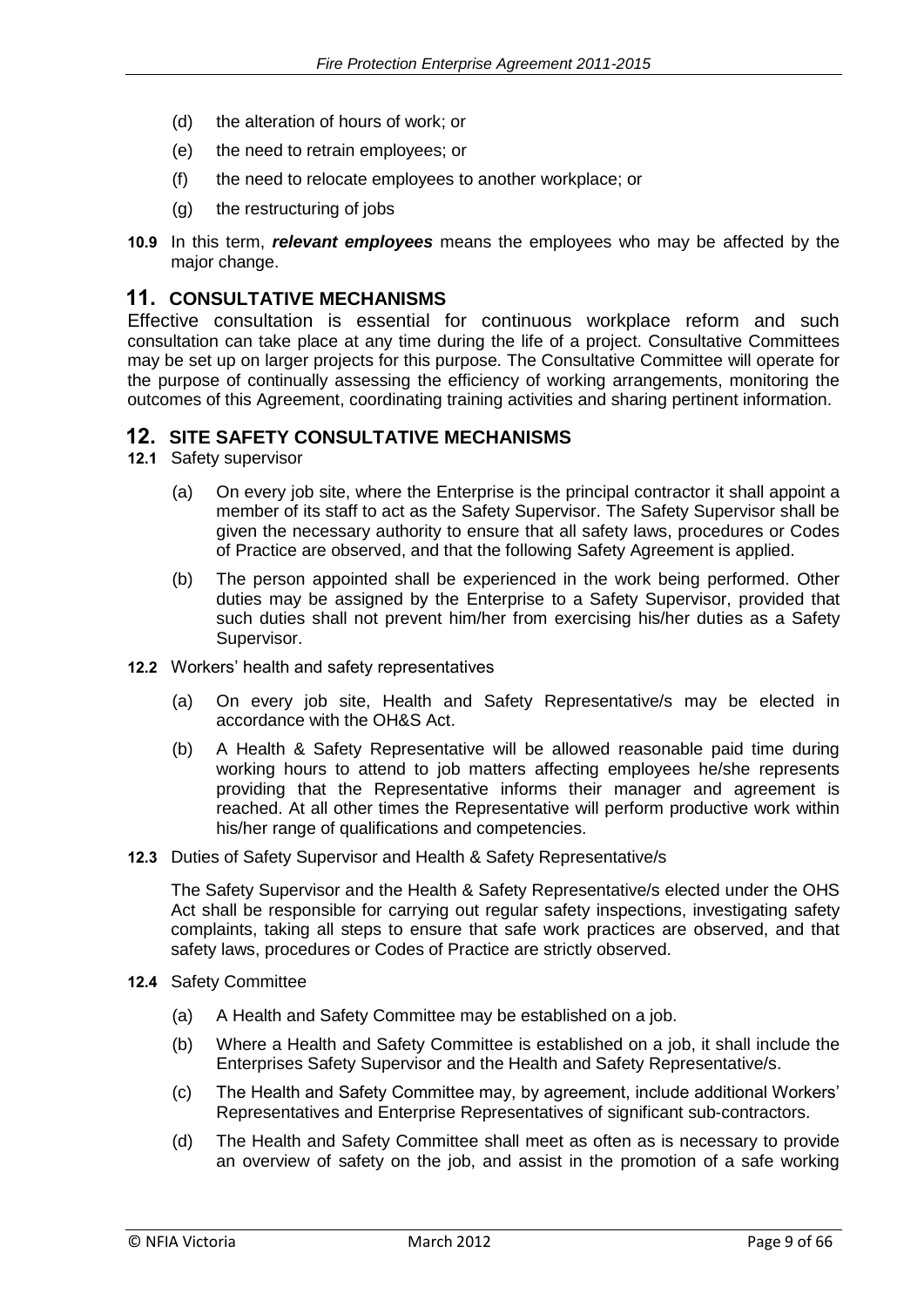environment on the job site. The Safety Committee shall minute the meetings and determine an action plan for the rectification of unsafe items.

### **13. PROCEDURE FOR DEALING WITH SAFETY ISSUES OR INCIDENTS**

This procedure shall be followed in good faith and without unreasonable delay. If an issue is not settled by observance of this procedure, or if the procedure is disregarded by either party, the matter may be submitted to the Building Industry Consultative Committee Disputes Panel for resolution. Nothing in this Agreement shall take precedence over the Occupational Health & Safety Act 2004 (as amended).

- **13.1** Parties to the resolution of issues
	- (a) The Enterprise must nominate management representatives who are responsible for dealing with specified health and safety issues, and must, so far as is practicable:
		- i. notify the Employees of the nominations in the manner that is, and in the languages that are, appropriate; and
		- ii. notify in writing the health and safety committee of the nominations.
	- (b) At any stage in the resolution of an issue, any party may call in the employee/Enterprise representative or advisor to assist the parties to resolve the issue.
- **13.2** Procedure for reporting issues
	- (a) If an Employee wishes to raise a health and safety issue in a workplace, that employee must report it to the health and safety representative or the Enterprise's supervisor.
	- (b) If the health and safety representative is not able to be contacted, an Employee wishing to raise a health and safety issue in a workplace must report it to the Enterprise's safety supervisor or another Enterprise representative.
	- (c) An Employee may take all steps that are necessary, including leaving the Employee's part of the workplace, to report an issue.
	- (d) If the Enterprise identifies a health and safety issue it may report it to the health and safety representative.
- **13.3** Procedure for resolving issues
	- (a) As soon as possible after an issue has been reported, the Enterprise's safety supervisor or another management representative and the health and safety representative must meet and try to resolve the issue.
	- (b) The resolution of the relevant issue must take into account any of the following factors that may be relevant:
		- i. whether the hazard or risk can be isolated;
		- ii. the number and location of Employees affected by it;
		- iii. whether appropriate temporary measures are possible or desirable;
		- iv. whether environmental monitoring is desirable;
		- v. the time that may elapse before the hazard or risk is permanently corrected;
		- vi. who is responsible for performing and overseeing the removal of the hazard or risk.
	- (c) If any party involved in the resolution of the issue requests, the details of the issue and all matters relating to its resolution must be set out in writing by the Enterprise to the satisfaction of all parties.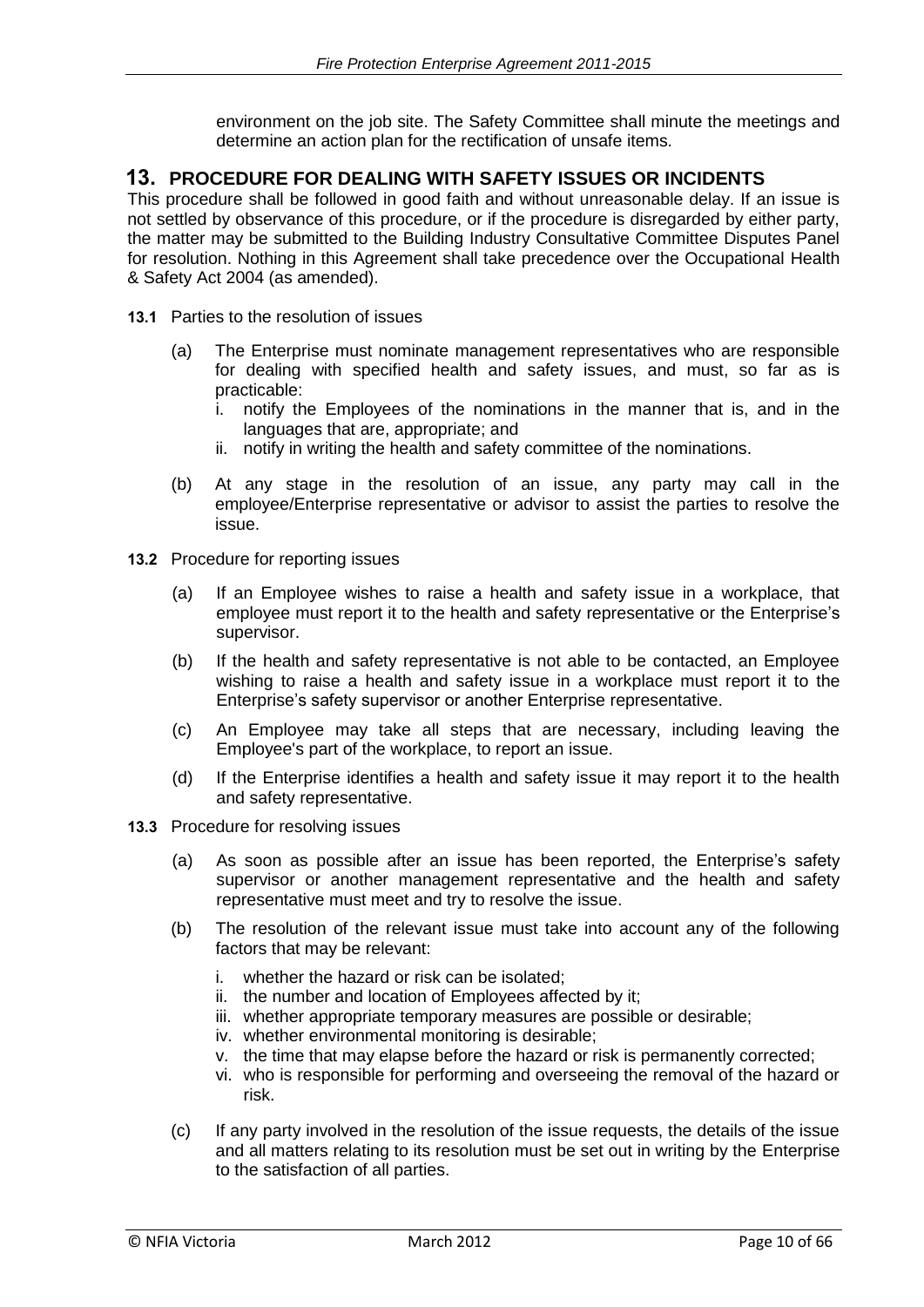- (d) As soon possible after the resolution of an issue, details of the agreement must be brought to the attention of affected employees in an appropriate manner.
- **13.4** Direction to cease work
	- $(a)$  If:
		- i. an issue concerning health or safety arises at a workplace or from the conduct of the undertaking of an Enterprise; and
		- ii. the issue concerns work which involves an immediate threat to the health or safety of any person; and
		- iii. given the nature of the threat and degree of risk, it is not appropriate to adopt the processes set out in subclause 13.3 of this Agreement;

the Enterprise or the health and safety representative for the designated work group in relation to which the issue has arisen may, after consultation between them, direct that the work is to cease.

- (b) During any period for which work has ceased in accordance with such a direction, the Enterprise may assign any Employees whose work is affected to suitable alternative work.
- **13.5** Inspector may be requested to attend workplace
	- (a) If an issue is not resolved under subclause 13.3 of this Agreement, within a reasonable time, or an issue is the subject of a direction under subclause 13.4 of this Agreement that work is to cease, any of the parties attempting to resolve the issue may ask the relevant health and safety authority, to arrange for an inspector to attend at the workplace as soon as practicable to enquire into the issue.
	- (b) If:
		- i. the inspector issues a prohibition notice; or
		- ii. otherwise determines that there was reasonable cause for employees to be concerned for their health or safety,

an employee who, as a result of the issue arising, does not work for any period pending its resolution but would otherwise be entitled to be paid for that period continues to be entitled to be paid for that period if relocation is not available.

- **13.6** 3.6 Rectification of safety hazard
	- (a) Where, because of the existence of a safety hazard, a site has been stopped for a defined period of time and employees sent off site by agreement between Site Managers and any combination of Employee Representative/s, Health and Safety Committee, those people who remain on site to do rectification work will be paid at the rate of double time for all such work.
	- (b) This would not be applicable on normal housekeeping work or where a section of the site has been declared unsafe and normal rectification occurs whilst the remainder of the site carries on working. It is agreed that any 'housekeeping' work performed on projects is to be paid at single time rate.

### **14. DISPUTES RESOLUTION PROCEDURE**

**14.1** A major objective of this Agreement is to eliminate lost time and/or production arising out of disputes or grievances. Disputes over any work related or industrial matter or any matters arising out of the operation of the Agreement or disputes concerning the National Employment Standards or incidental to the operation of the Agreement should be dealt with as close to its source as possible. Disputes over matters arising from this Agreement or disputes concerning the National Employment Standards (or any other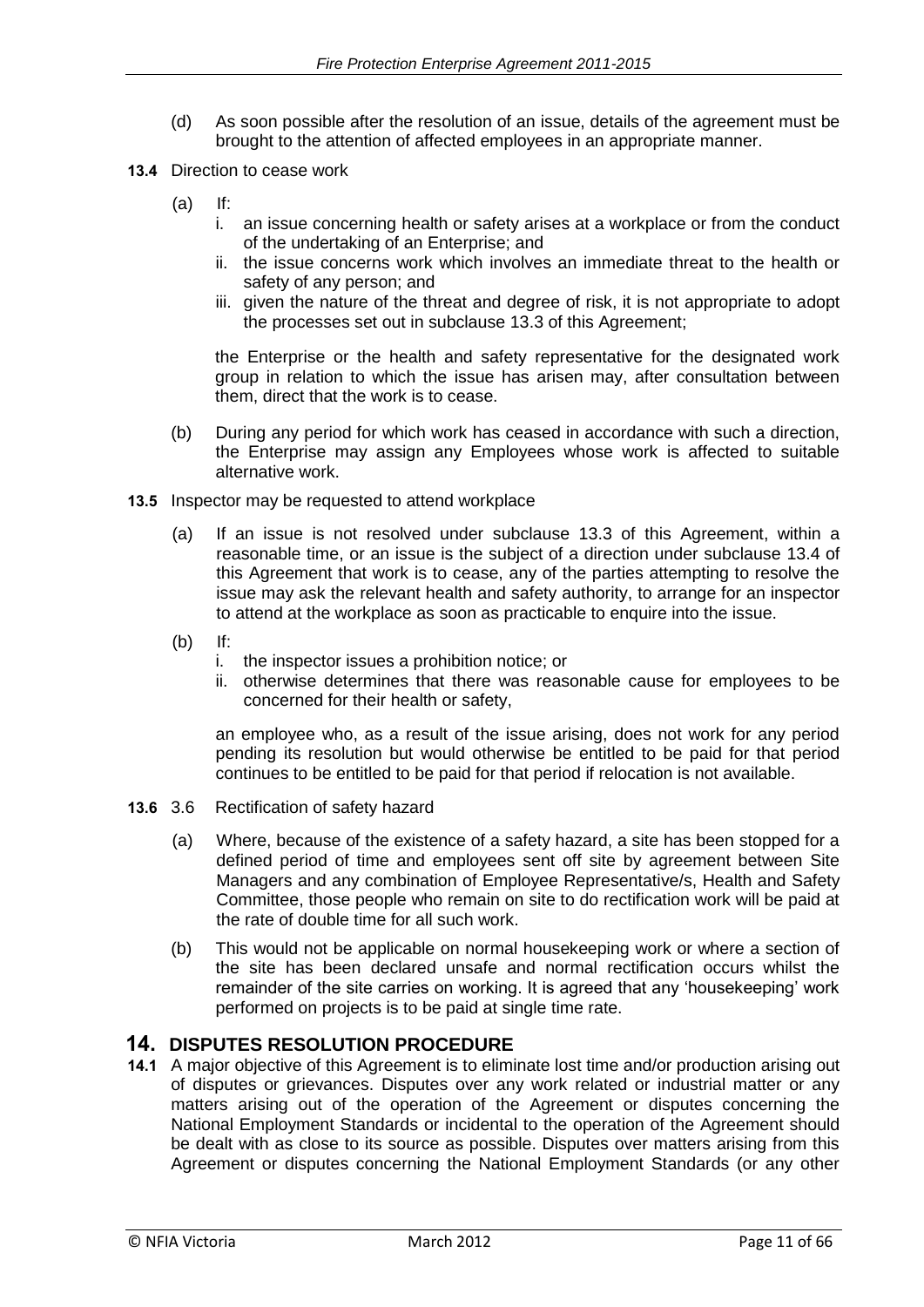dispute related to the employment relationship) shall be dealt with according to the following procedure.

- **14.2** In the event of any work related grievance arising between the Enterprise and an employee or employees, the matter shall be dealt with in the following manner where at each step an employee may be represented including for the purposes of a formal determination procedure by Fair Work Australia:
	- (a) The matter shall be first submitted by the employee/s or his/her employee representative or other representative to the site foreperson, supervisor or the other appropriate site representative of the Enterprise, and if not settled, to a more senior Enterprise representative.
	- (b) Alternatively, the Enterprise may submit an issue to the employee/s who may seek the assistance and involvement of the employee representative or other representative.
	- (c) Work shall continue without interruption from industrial stoppages, bans and/or limitations while these procedures are being followed. The pre-dispute status quo shall prevail while the matter is being dealt with in accordance with this procedure.
	- (d) If still not resolved, there may be discussions between the relevant Employee Representative official (if requested by the employee/s), or other representative of the employee, and senior Enterprise representative.
	- (e) The relevant Employee Representative commits to make himself/herself available to be involved at any stage of the procedure as required, or in respect of any potential dispute.
	- (f) Should the matter remain unresolved either of the parties or their representative shall refer the dispute at first instance to the Victorian Building Industry Disputes Panel (which shall deal with the dispute in accordance with the Panel Charter).
	- (g) Either party may, within fourteen (14) days of a decision of the Panel, refer that decision to the Fair Work Australia (FWA) for review. The FWA may exercise its conciliation and/or arbitration powers in such review.
- **14.3** Any outcome determined by the Victorian Building Industry Disputes Panel or the FWA pursuant to this procedure will not be inconsistent with the Australian Government Implementation Guidelines for the National Code of Practice for the Construction Industry, the Fair Work Act 2009 or the Building and Construction Industry Improvement Act 2005.
- **14.4** This procedure shall be followed in good faith without unreasonable delay.
- **14.5** If any party fails or refuses to follow any step of this procedure the non-breaching party will not be obligated to continue through the remaining steps of the procedure, and may immediately seek relief by application to the FWA.
- **14.6** Conciliation
	- (a) The person(s) who raised the dispute, or his or her expressly nominated representative (organisation or agent), may refer the dispute to the FWA for private conciliation.
	- (b) Before the process commences the FWA may confer with the parties informally about matters of procedure, such as:
		- i. the presentation of each side's position (whether oral or in writing);
		- ii. confidentiality requirements;
		- iii. representation at the private conciliation;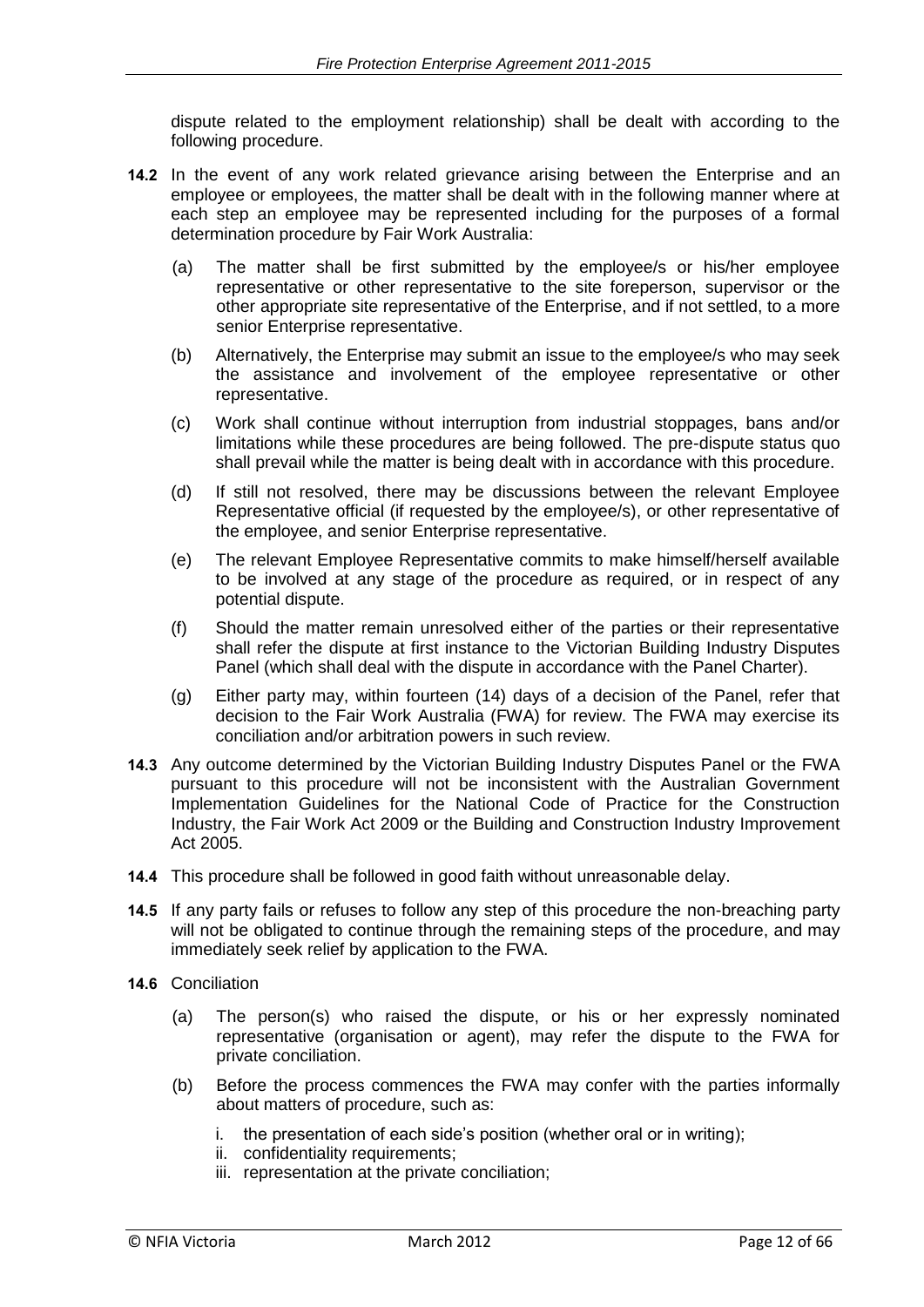- iv. timing, location ( on site?) and duration of the conciliation;
- v. whether a telephone conference is all that is needed in the first instance; and
- vi. any further particulars about the FWA's role in relation to establishing procedures.
- (c) Subject to the preceding clause, it is agreed that the FWA will observe confidentiality about all aspects of the dispute, and, consistent with its expected role to this point, may do such things as:
	- i. help the parties identify and define the matters in dispute;
	- ii. help the parties to develop a procedure which is aimed at achieving resolution of the dispute quickly, fairly and cost-effectively;
	- iii. where appropriate, suggest particular dispute resolution techniques for individual issues aimed at narrowing the matters in dispute quickly, fairly and cost-effectively; and
	- iv. act as the facilitator of direct negotiations between the parties.
- (d) The parties further agree that during the conciliation, the FWA may, at its discretion, discuss the matter(s) in dispute privately with any of the parties to the dispute or their representatives. The FWA shall keep confidential the content of any such discussion, and shall not expressly or impliedly convey the content of such discussion (or part thereof) unless specifically authorised to do so.
- (e) If the FWA is of the view that having completed the above process the matter(s) in dispute remains unresolved, it may:
	- i. make suggestions for resolution of the dispute;
	- ii. express opinions as to what would constitute a reasonable resolution of the dispute, or any part thereof; or
	- iii. if the matter in dispute is not resolved, it may within seven (7) days of notice of termination provide a written report to the parties expressing the FWA's opinion of what would constitute a reasonable resolution of the dispute, or any part thereof.
- (f) Any function performed by the FWA in this regard is advisory only, and is not binding upon the parties.
- **14.7** Formal Determination
	- (a) If the matter(s) in dispute remain unresolved the FWA may make a formal determination.
	- (b) The parties agree to abide by the determination.
	- (c) An employee/s may be represented for the purposes of a formal determination procedure by Fair Work Australia.
	- (d) Before making its determination the FWA will give the parties an opportunity to be heard formally on the matter(s) in dispute. In making its determination the FWA will only have regard to the materials, including witness evidence, and submissions put before it at the hearing and will disregard any admissions, concessions, offers or claims made in mediation.
	- (e) The FWA can make and issue directions in relation to the process leading to its determination and the parties will abide by those directions.
	- (f) The FWA will provide the determination in writing to the parties as quickly as practicable after hearing the parties. A determination of the disputed matter or matters will not constitute an order by the FWA under the Fair Work Act 2009.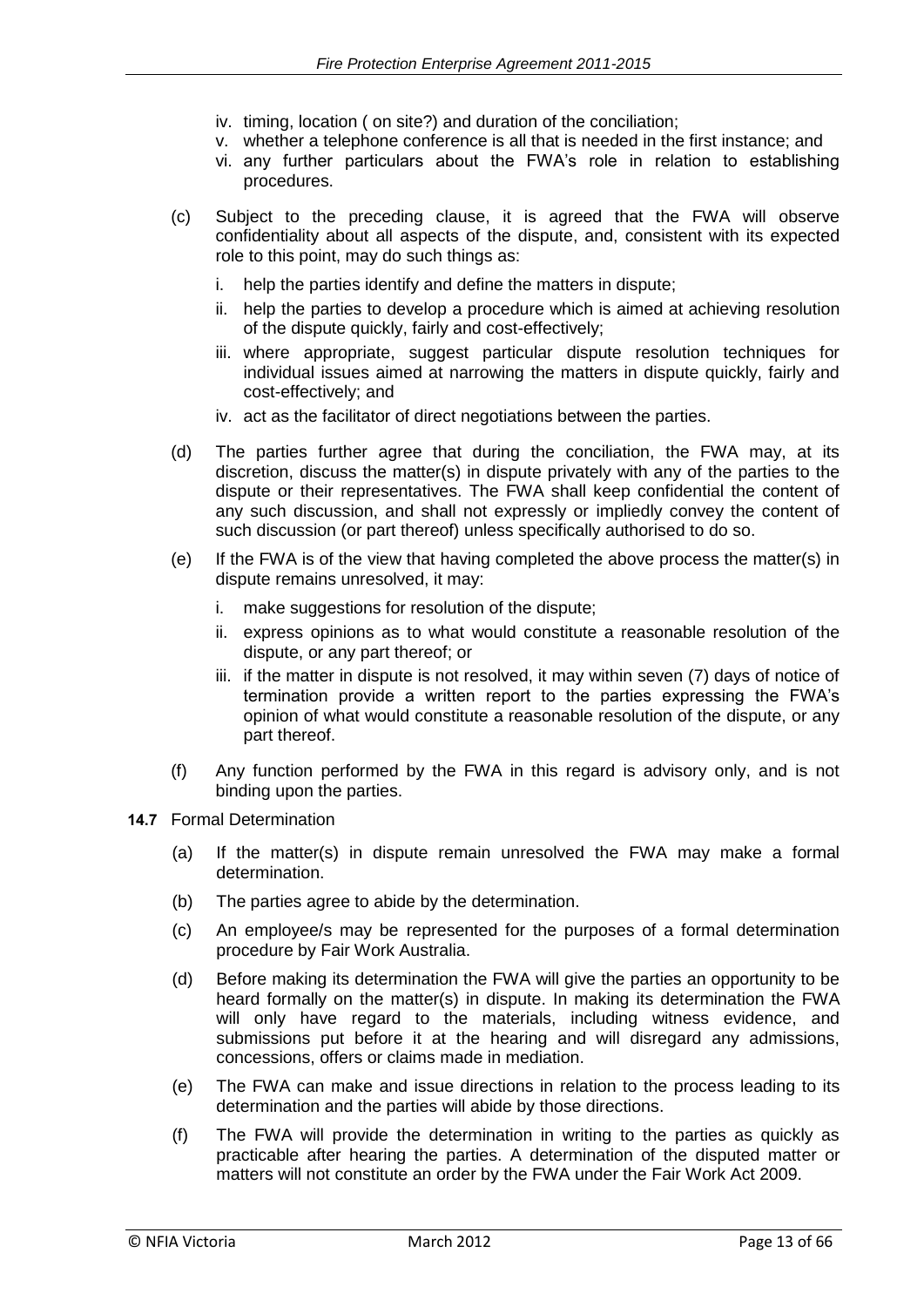**14.8** This procedure shall be followed in good faith without unreasonable delay.

If any party fails or refuses to follow any step of this procedure the non-breaching party will not be obligated to continue through the remaining steps of the procedure, and may immediately seek relief by application to the FWA.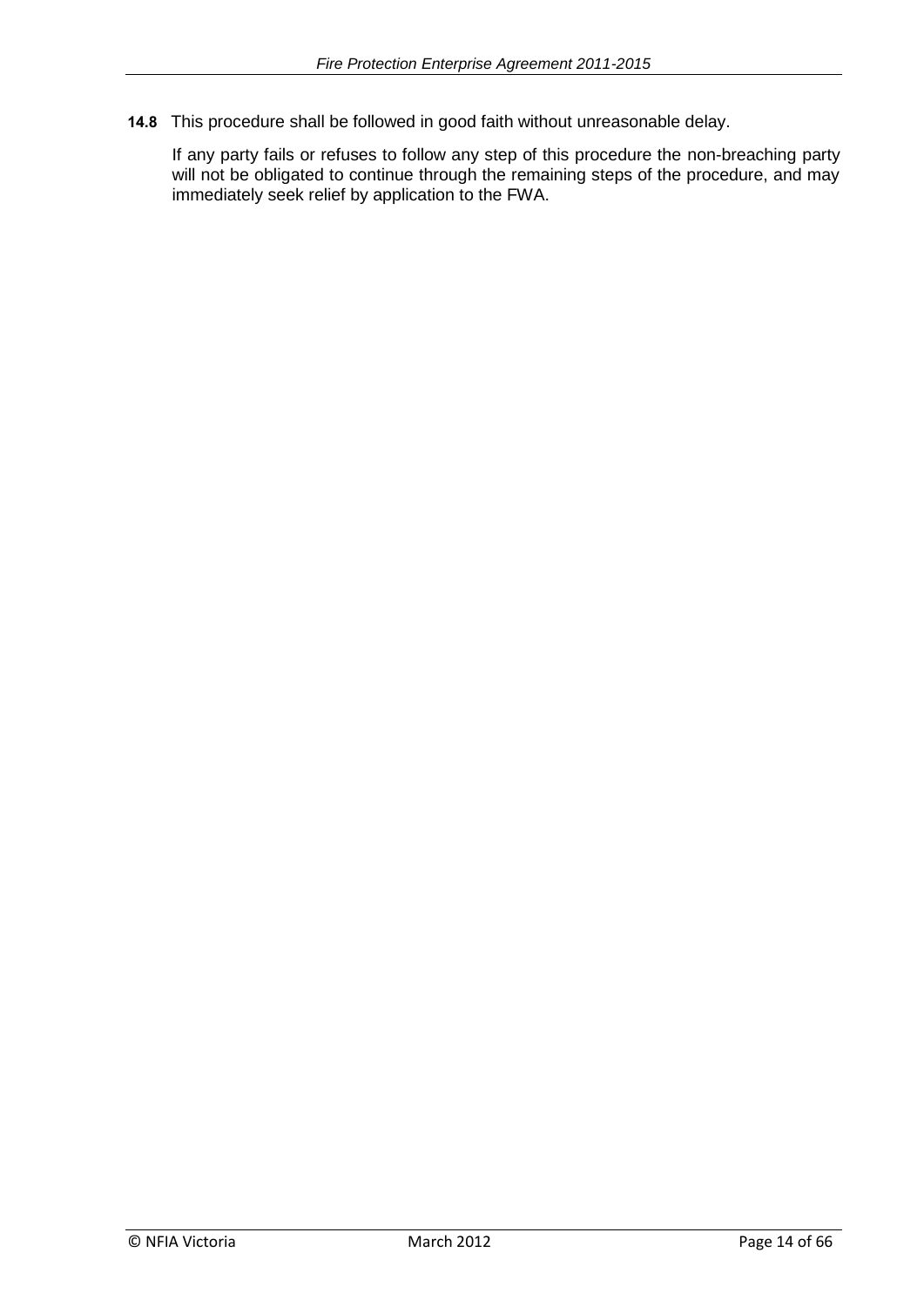### **PART 3 - TYPES OF EMPLOYMENT AND TERMINATION OF EMPLOYMENT**

### **15. GENERAL**

- **15.1** Employees (excepting apprentices) under this Agreement will be employed either as fulltime employees on weekly hire or casual employees.
- **15.2** At the time of engagement the Enterprise will inform each employee of the terms of their engagement, in particular, whether they are to be full-time on daily hire or a casual employee.

#### **16. WEEKLY HIRE**

Any employee not specifically engaged as a casual employee is for all purposes of this Agreement a full-time employee on weekly hire.

#### **17. CASUAL EMPLOYEES**

- **17.1** The Enterprise will not engage employees as casual employees merely to avoid an obligation under this Agreement.
- **17.2** A casual employee is an employee engaged and paid as such.
- **17.3** In addition to the appropriate rate for the type of work, a casual employee will be paid an additional twenty five percent (25%) of the hourly rates with a minimum payment for three (3) hours' employment.
- **17.4** The casual loading prescribed in subclause 17.3 will be paid to relevant employees in lieu of paid leave and public holidays, notice on termination, redundancy benefits and other attributes of employment to compensate for the nature of casual employment.
- **17.5** A casual employee who has been engaged on a regular and systematic basis for a period of three (3) months or more will automatically convert to weekly hire employment.
- **17.6** Where a casual employee elects to convert their employment to weekly hire in accordance with subclause 17.5, conversion to weekly hire will be offered on a full-time basis only (i.e. a weekly hire employee is engaged and paid for thirty-six (36) hours per week).

#### **18. EMPLOYER AND EMPLOYEE DUTIES**

- **18.1** Enterprise may direct an employee to carry out such duties as are within the limits of the employee's skill, competence and training consistent with the classification structure of this Agreement provided that such duties are not designed to promote de-skilling.
- **18.2** It is understood that during periods of peak load it is a common practice for an enterprise to source sprinkler pipe fitters/fire protection workers from other fire enterprises for the purpose of supplementing their own labour force.

#### **19. APPRENTICES**

- **19.1** General
	- (a) Apprentices will be engaged for a period of four (4) years.
	- (b) Except where it is inconsistent with this clause, the provisions of the Vocational Education and Training Act 1990 (Victoria) will apply to apprentices.
- **19.2** Terms, Conditions, Amounts and Allowances
	- (a) Apprentices will be entitled to all terms, conditions, amounts and allowances as prescribed elsewhere in this Agreement (including fares and travelling time in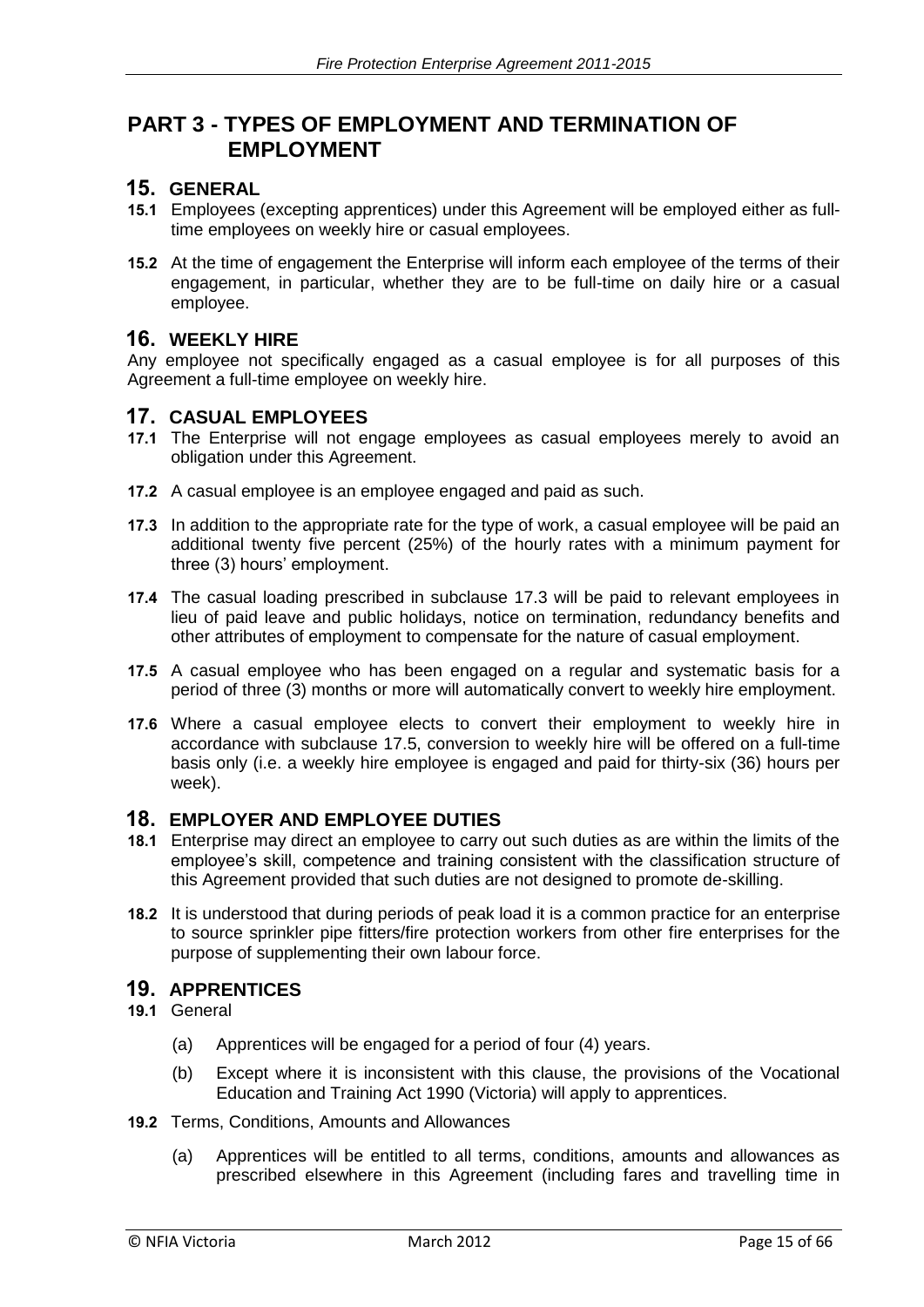accordance with Appendix A) at the full rate unless otherwise prescribed by this clause.

- (b) The minimum weekly wage to be paid to apprentices will be in accordance with Appendix A.
- (c) In determining the wages to be paid to an apprentice, any credit applicable to the term of the apprenticeship will be counted as part of the term of the apprenticeship already completed.
- (d) Apprentices will be paid all wages and allowances as specified by this Agreement for time spent attending a Registered Training Organisation in the course of their apprenticeship. All time spent attending the Registered Training Organisation in the course of the apprenticeship will count as time served for all purposes.
- (e) Clause 32 Presenting for work but not required and Clause 21 Termination of Employment of this Agreement will not apply to apprentices.
- (f) The apprentice will be released by the Enterprise to attend a Registered Training Organisation during ordinary hours of work for the purposes of undertaking the offthe-job component of the apprenticeship without loss of pay (including fares and travel time allowances).
- **19.3** Reimbursement of Tuition Fees
	- (a) Apprentices attending a Registered Training Organisation will be reimbursed tuition fees and cost of materials paid by the apprentice in respect of their training at the end of each year.
	- (b) Reimbursement will be subject to presentation of evidence:
		- i. supporting the satisfactory completion of such training; and
		- ii. evidence of payment.
	- (c) Where an apprentice termination occurs by mutual agreement or redundancy, the apprentice shall be entitled to a reimbursement for tuition fees and course materials for all schooling that has been successfully completed up to the termination date.
	- (d) Reimbursement in accordance with subclause 19.3 will not "double dip" any government subsidy, reimbursement payment by another employer, or similar payments to which the apprentice may be entitled.

### **20. SHAM CONTRACTING**

- **20.1** The parties to this Agreement acknowledge that sham contracting has the potential to undermine fair employment practices, erode employee entitlements and affect the job security of employees covered by this Agreement.
- **20.2 Sham contracting** means sham arrangements as described in Part 3-1, Division 6 of the Fair Work Act.
- **20.3** If the Company wishes to engage a subcontractor or labour provider to perform work performed by its employees under this Agreement, the company shall advise the employees prior to commencement on site.
- **20.4** Subclause 20.3 will not apply in circumstances where the subcontractor or labour provider is a party to an enterprise agreement which offers substantively similar terms and conditions of employment as this Agreement.
- **20.5** The Enterprise shall only engage subcontractors or labour providers, to do work what would be covered by this Agreement if it was performed by the employees, who apply wages and conditions that are no less favourable than that provided for in this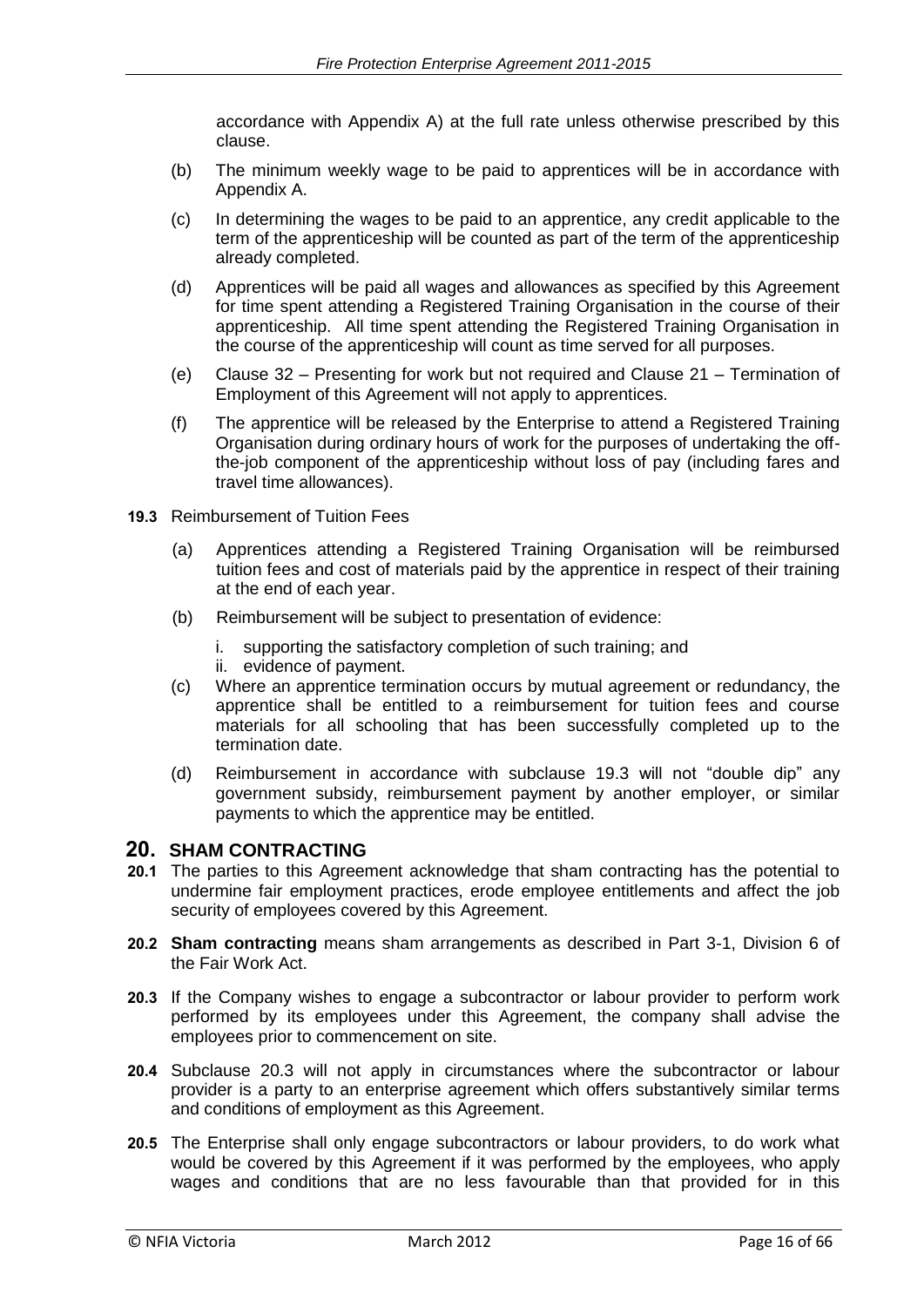Agreement. This will not apply where the Enterprise is contractually obliged by the head contractor / client to engage a specific nominated subcontractor or labour provider to do specialist work.

- **20.6** The Company will not end the employment of an employee (or employees) for reason of redundancy where the Company has engaged a subcontractor or labour provider to perform work performed by such employee(s) under this Agreement.
- **20.7** The provisions of this clause will not apply in respect to specialist contractors.

#### **21. TERMINATION OF EMPLOYMENT**

- **21.1** Notice of termination
	- (a) In order to terminate the employment of an employee the employer must give to the employee the following notice:

| Employee's period of continuous service with the<br>employer | <b>Period of notice</b> |
|--------------------------------------------------------------|-------------------------|
| Not more than 1 year                                         | At least 1 week         |
| More than 1 year but not more than 3 years                   | At least 2 weeks        |
| More than 3 years but not more than 5 years                  | At least 3 weeks        |
| More than 5 years                                            | At least 4 weeks        |

- (b) In addition to the notice in 21.1(a), employees over 45 years of age at the time of the giving of the notice with not less than two years service are entitled to an additional week's notice.
- (c) Payment in lieu of the notice prescribed in 21.1(a) and 21.1(b) must be made if the appropriate notice period is not given. Provided that employment may be terminated by part of the period of notice specified and part payment in lieu thereof.
- (d) In calculating any payment in lieu of notice the wages an employee would have received in respect of the ordinary time he/she would have worked during the period of notice, had their employment not be terminated, must be used.
- (e) The period of notice in this clause does not apply in the case of dismissal for conduct that justifies instant dismissal or in the case of casual employees.
- **21.2** Notice of termination by employee
	- (a) The notice of termination required to be given by an employee must be one week's notice or payment in lieu of the notice if the notice period is not given. Provided that employment may be terminated by part of the period of notice specified and part payment in lieu of the balance.
	- (b) If an employee fails to give notice the employer shall have the right to withhold monies due to the employee with a maximum amount equal to the ordinary time rate of pay for the period of notice.
- **21.3** Statement of employment

The employer shall, upon receipt of a request from an employee whose employment has been terminated, provide to the employee a written statement specifying the period of his/her employment and the classification of or the type of work performed by the employee.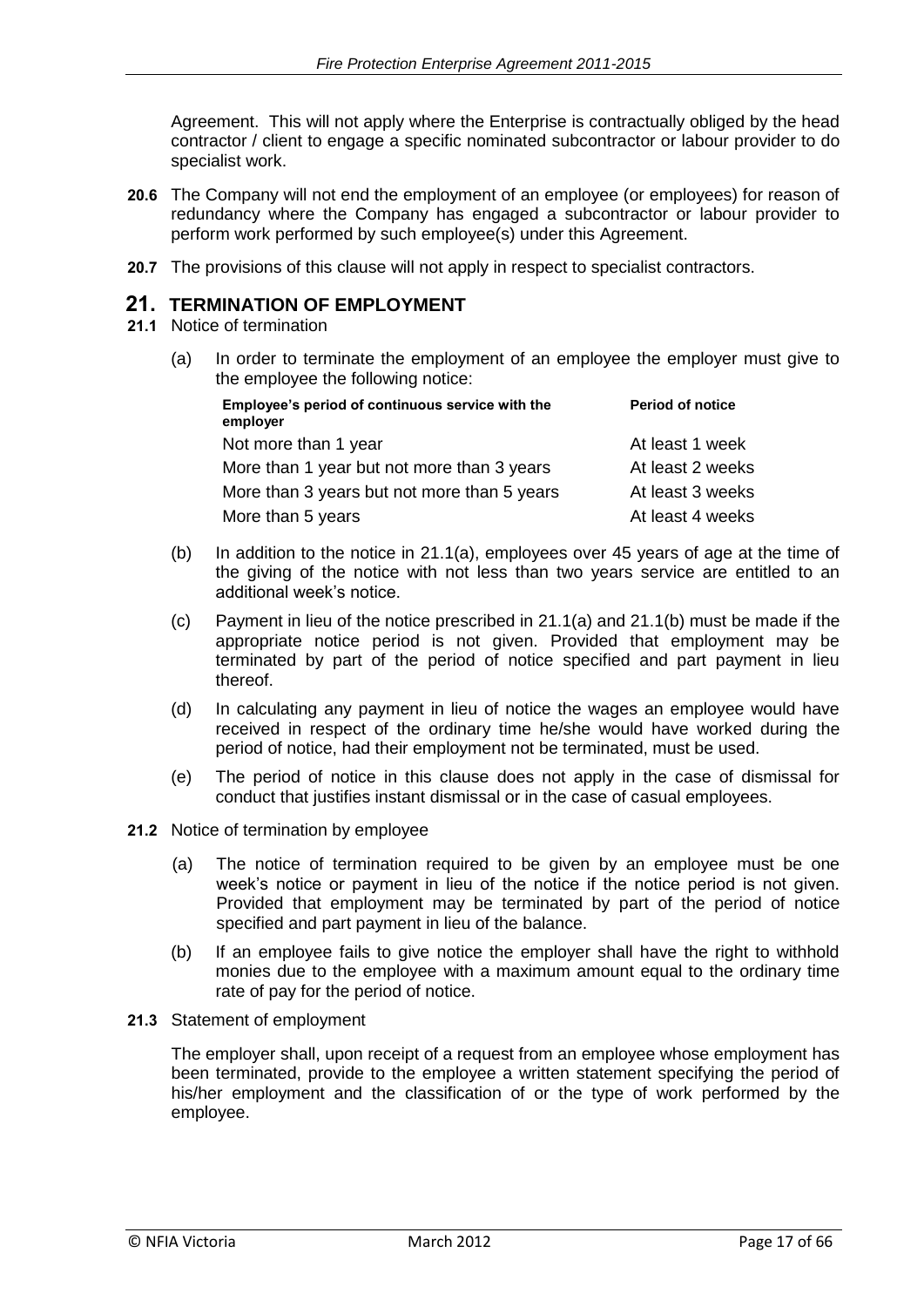**21.4** Standing down of employees

Notwithstanding anything elsewhere contained in this clause the employer shall have the right to deduct payment for any day the employee cannot be usefully employed because of any strike or any stoppage of work by any clause.

#### **22. REDUNDANCY**

#### **22.1** Definitions

- (a) **Redundancy** means a situation where an employee ceases to be employed by the Enterprise other than for reasons of misconduct or refusal of duty. Redundant has a corresponding meaning.
- (b) **Week's pay** means the relevant Total Weekly rate as prescribed by A1 at the time of termination for the employee concerned.
- **22.2** Redundancy protection
	- (a) The Enterprise shall participate in a Redundancy Protection Scheme and shall make relevant contributions on behalf of all employees to provide for the payment of redundancy benefits to employees.
	- (b) The benefits to be provided to the Employees shall be equivalent to the benefits provided by the Incolink Redundancy Protection Scheme.
	- (c) The particular Redundancy Protection Scheme to be provided shall be agreed between the majority of employees and the Enterprise. The Incolink Redundancy Protection Scheme or a similar scheme providing equivalent benefits shall be taken as agreed to by the majority of employees and the enterprise for the purpose of this clause.
	- (d) Where the Enterprise is a member a fund of which Redundancy Payment Central Fund Ltd (Incolink) is trustee (such as one of the Redundancy Payment Approved Worker Entitlement Fund(s)), howsoever numbered (the appropriate Incolink Fund), all the employees of the enterprise within the scope of this Agreement will be enrolled in the appropriate Incolink Fund and be entitled to redundancy benefits in accordance with the terms of the Trust Deed.
	- (e) The Enterprise shall pay contributions to the appropriate Incolink Fund on behalf of each employee in accordance with the Trust Deed. If Incolink nominates any other Australian Taxation Office (ATO) approved fund pursuant to its Trust Deed the Enterprise shall pay contributions to that fund on behalf of each employee in accordance with the constituting documents of that other fund.
	- (f) The redundancy payments which the enterprise is liable to pay are whichever are the greater of the entitlement of the employee as per subclause 22.4 and the entitlement of the employee under the appropriate Incolink Fund Trust Deed (or under the constituting documents of any other ATO approved fund nominated by Incolink pursuant to its Trust Deed).
	- (g) The liability of the enterprise to pay redundancy payments to an employee under this clause will be met by the making of the contributions on behalf of each employee required as a member of the appropriate Incolink Fund, or another ATO approved fund nominated by Incolink pursuant to its Trust Deed.
	- (h) References in this clause to the appropriate Incolink Fund include a reference to another fund for comparable purposes nominated by Incolink for the purposes of this Agreement as a fund which meets the requirements of an appropriate Incolink Fund.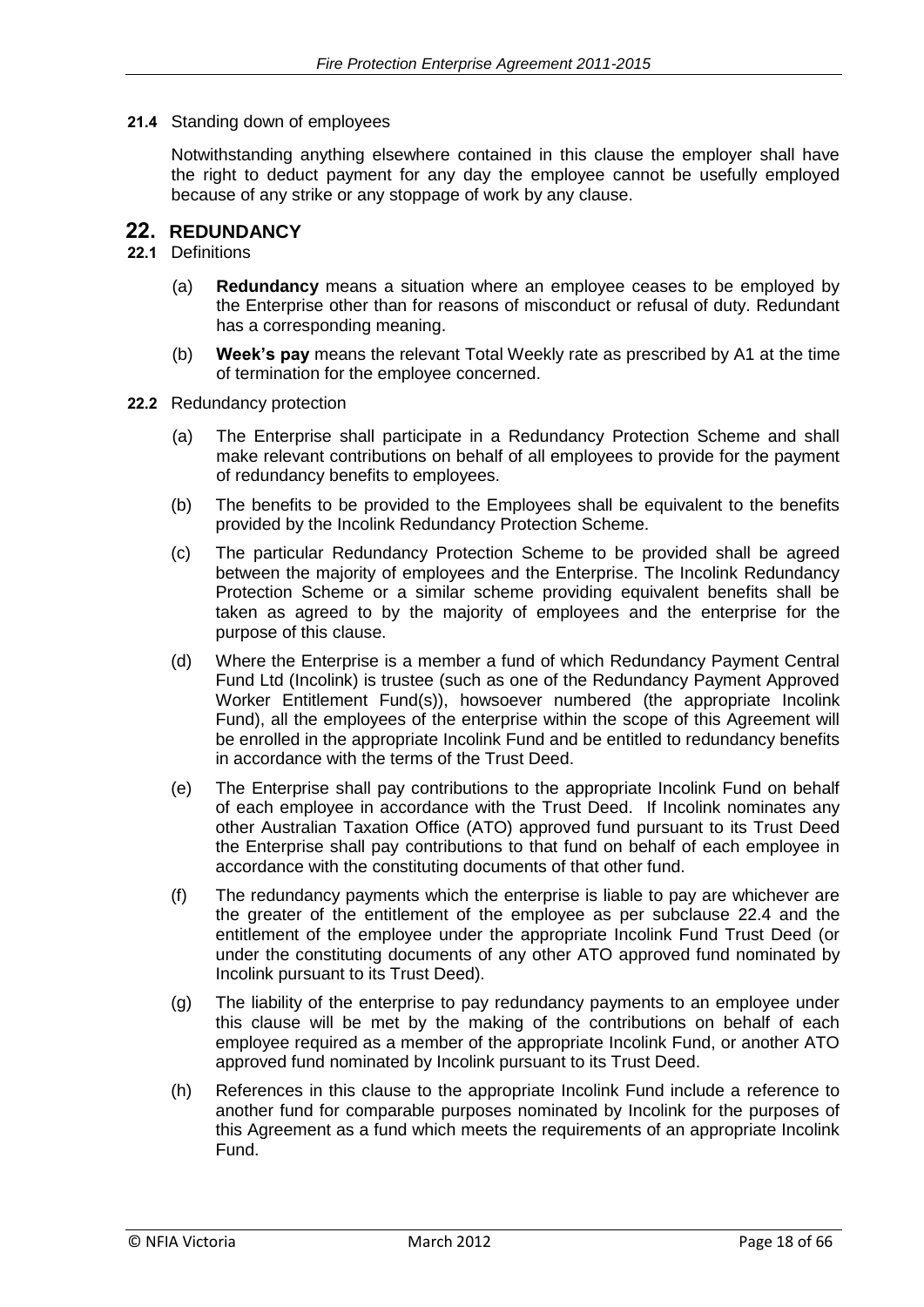- (i) The provisions of this clause will not result in any 'double dipping' in respect to benefits payable to an employee.
- (j) The employer shall not be required to incur any extra cost associated with providing this benefit, should the employer become liable to pay Fringe Benefit Tax on redundancy payments.
- **22.3** Redundancy funds
	- (a) This clause will be read in conjunction with subclause 22.2 of this Agreement except that where there is any inconsistency, clause 22.2 of this Agreement will prevail.
	- (b) An employer bound by this Agreement may utilise a fund to meet all or some of the liabilities created by this clause. Where:
		- i. The Enterprise utilises such a fund, payments made by a fund designed to meet an employer's liabilities under this clause, to employees eligible for redundancy/severance pay will be set off against the liability of the employer under this clause, and the employee will receive the fund payment or the Agreement benefit whichever is the greater but not both; or
		- ii. a fund, which has been established pursuant to an agreement between unions and employers, does not make payments in accordance with this clause, contributions made by an employer on behalf of an employee to the fund will, to the extent of those contributions, be set off against the liability of the employer under this clause, and payments to the employee will be made in accordance with the rules of the fund or any agreement relating thereto and the employee will be entitled to the fund benefit or the Agreement benefit whichever is greater but not both.

#### **22.4** Redundancy pay

A redundant employee will receive redundancy/severance payments, calculated as follows, in respect of all continuous service (as defined by this Agreement) with the Enterprise.

| <b>Period of continuous service</b>   | Redundancy/severance pay                                                                                                                       |  |  |  |
|---------------------------------------|------------------------------------------------------------------------------------------------------------------------------------------------|--|--|--|
| 1 year or more but less than 2 years  | 2.4 week's pay plus, for all service in excess of 1<br>year, 1.75 hours pay per completed week of<br>service up to a maximum of 4.8 week's pay |  |  |  |
| 2 years or more but less than 3 years | 4.8 week's pay plus, for all service in excess of 2<br>years, 1.6 hours pay per completed week of<br>service up to a maximum of 7 week's pay   |  |  |  |
| 3 years or more but less than 4 years | 7 week's pay plus, for all service in excess of 3<br>years, 0.73 hours pay per completed week of<br>service up to a maximum of 8 week's pay    |  |  |  |
| 4 years or more                       | 8 week's pay                                                                                                                                   |  |  |  |

Provided that an employee employed for less than twelve months will be entitled to a redundancy/severance payment of 1.75 hours per week of service if, and only if, redundancy is occasioned otherwise than by the employee.

**22.5** If an employee dies with a period of eligible service which would have entitled that employee to redundancy pay, such redundancy pay entitlement will be paid to the estate of the employee.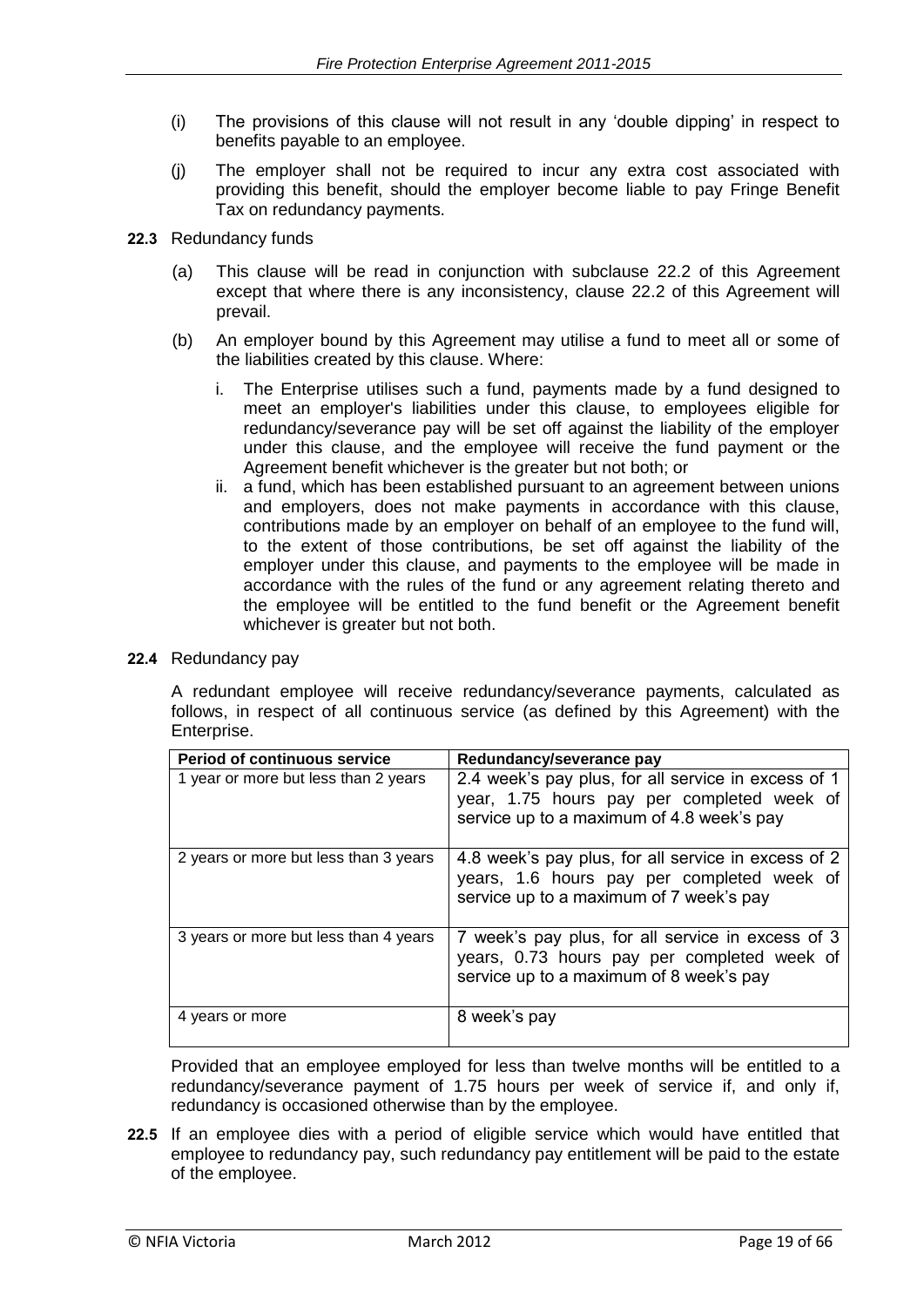- **22.6** Casual employees and apprentices
	- (a) Any period of service as a casual employee **will not** entitle an employee to accrue service in accordance with this clause for that period.
	- (b) Service as an apprentice **will** entitle an employee to accumulate credits towards the payment of a redundancy benefit in accordance with this clause if the employee completes an apprenticeship and remains in employment with the Enterprise for a further twelve (12) months.
- **22.7** Employee leaving during notice

An employee whose employment is to be terminated in accordance with this clause may terminate his or her employment during the period of notice and if this occurs, will be entitled to the provisions of this clause as if the employee remains with the Enterprise until expiry of such notice. Provided that in such circumstances, the employee will not be entitled to payment in lieu of notice

#### **22.8** Retrenchment Criteria

If, during the life of this agreement, the employer is required to reduce the number of required Sprinkler Fitter / Fire Protection Workers, then after voluntary redundancies have occurred the criteria for selection includes all of the following: (Each of these headings will be rated out of 10 and an assessment of all employees must be completed prior to any retrenchment).

- Special skills and experience
- Self-motivation and ability to work without supervision
- Attendance and punctuality
- Length of service with the company
- **Reliability**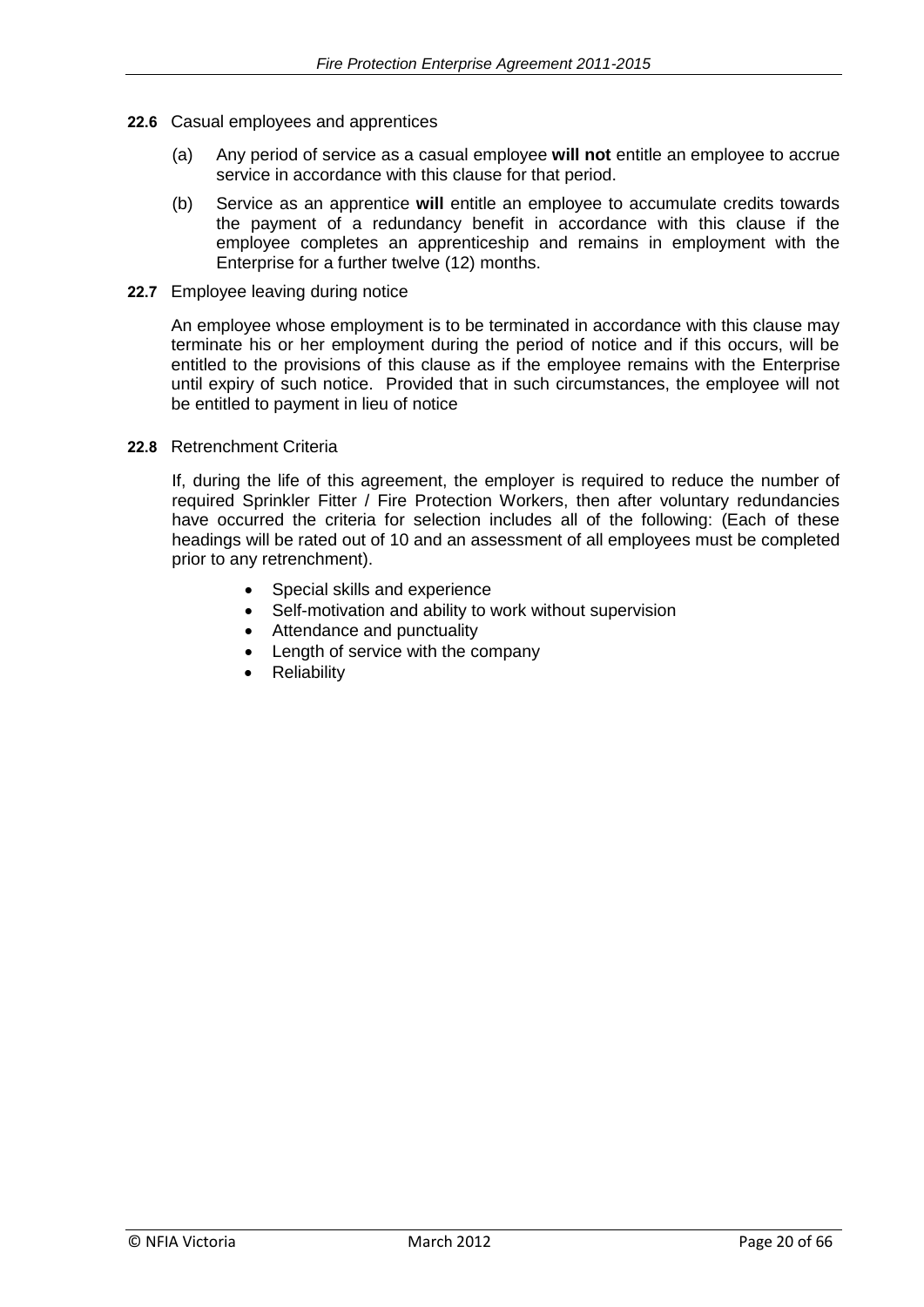### **PART 4 – REMUNERATION AND PAYMENT OF WAGES**

#### **23. PAYMENT OF WAGES AND TIME RECORDS**

#### **23.1** Payment of wages

- (a) Wage rates and allowances will be in accordance with Appendix A of the Agreement.
- (b) Employees may be paid by Electronic Funds Transfer. Pay slip information shall be provided within one day of payment
- (c) Particulars of details of payment to each employee will be provided in a statement handed to the employee at the time payment is made and will contain the following information:
	- i. Name and classification of the employee;
	- ii. Date of payment;
	- iii. Period covered by such payment;
	- iv. The number of ordinary hours worked;
	- v. The amount of wages for work at ordinary rates and the hourly rate;
	- vi. The gross amount of wages and allowances paid;
	- vii. The amount of each deduction made and the name of the fund or account to which it was paid;
	- viii. The net amount of wages and allowances paid;

In addition, the following details will also be included in the statement when such payments and benefits apply:

- ix. The number of hours paid at overtime rates, the hourly rate(s) and the total amount paid;
- x. The amount of allowances or special rates paid and the nature thereof;
- xi. Annual leave loading payments;
- xii. Payment due on termination, including payment for annual leave, rostered day off accumulation, and public holidays;
- xiii. The employee's superannuation fund name, account number and amount of contributions made to it;

as required by Regulation or under the *Fair Work Act 2009 (as amended)*; as well as the following:

xiv. The employee's long service leave registration number.

- (d) Failure to comply with subclause 23.1(e) will not constitute a breach of this Agreement where the Enterprise has already incurred a penalty for breach of the Fair Work Act 2009 (as amended) or Regulations made pursuant to the Fair Work Act 2009 (as amended) in respect of that specific act or omission.
- **23.2** Payment on termination

When notice is given in accordance with clause 21 – Termination of employment, monies due to the employee will be paid at the time of termination. Where this is not practicable they will be sent by registered post or, if the employee is normally paid by electronic funds transfer, transferred into the employee's account within two working.

- **23.3** Time Records
	- (a) Each employer shall keep a record from which can be readily ascertained the following:
		- i. The name of each employee and his/her classification.
		- ii. The hours worked each day.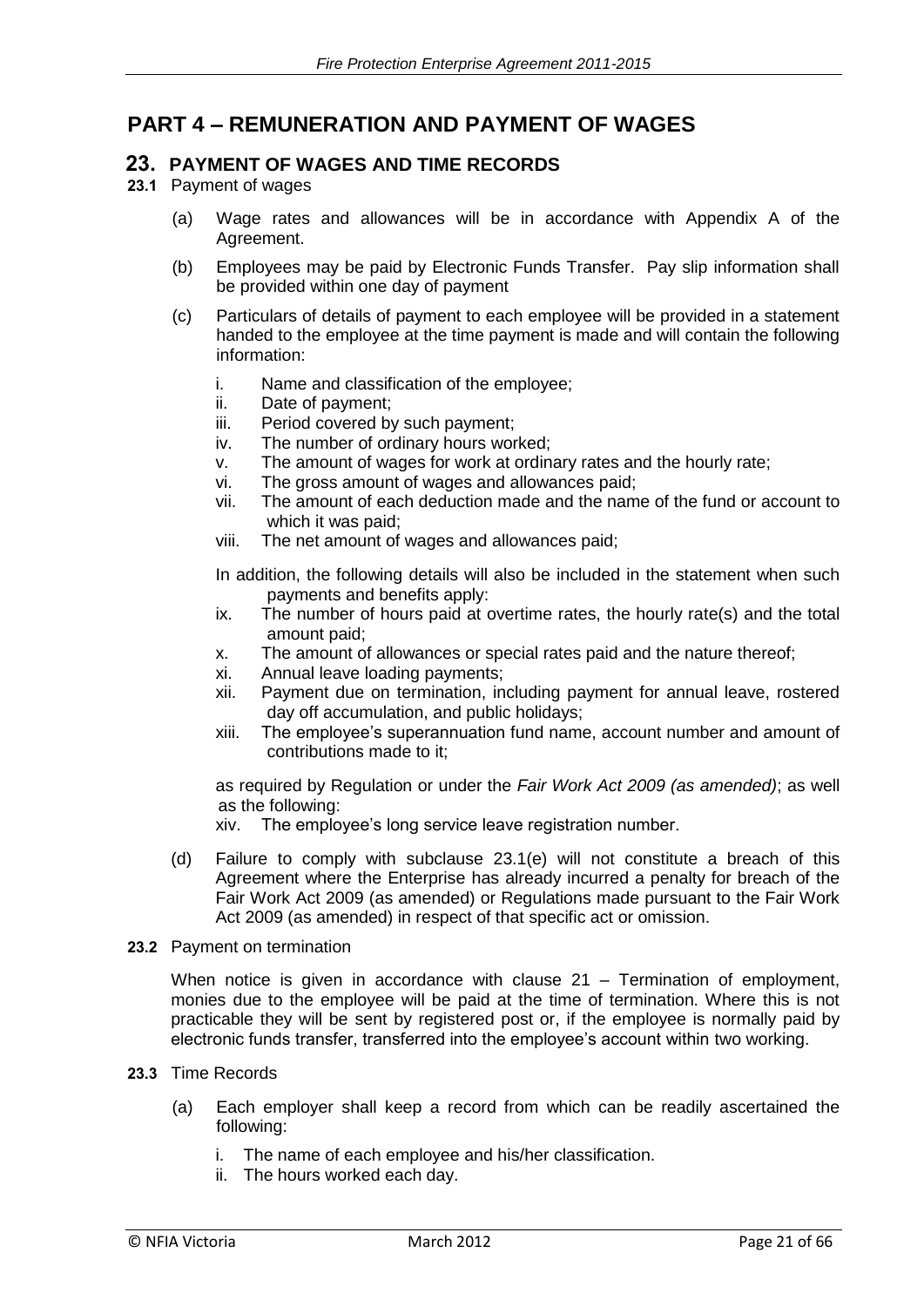- iii. The gross amount of wages and allowances paid.
- iv. The amount of each deduction made and the nature thereof.
- v. The net amount of wages and allowances paid.
- vi. The nominated day in accordance with clause 21 Hours of work.
- vii. The employers' Workers Compensation Policy or other satisfactory proof of insurance such as a renewal certificate.
- viii. Any relevant records which detail taxation deductions and remittances to the Australian Taxation Office, including those payments made as PAYG Tax, whether under a Group Employer's Scheme or not.
- ix. A certificate or other documentation from the State Long Service Leave Board or Authority which will confirm the employer's registration, the date of the last payment, and the period for which that payment applies. (Where such documentation is available under State Legislation.)
- x. The employer's and the employee's appropriate industry Superannuation Scheme number and the contribution returns by the employer to the Scheme on behalf of the employee, where such benefits apply.
- (b) All records and documentation referred to in 23.3(a), or copies thereof, shall be available for inspection by the employee during the usual office hours, at the employer's office, or other convenient place.

#### **24. SUPERANNUATION**

- **24.1 Ordinary time earnings** will mean the ordinary rate of pay the employee receives for ordinary hours of work including industry allowance, registration allowance, shift loading, service/testing/site allowances, leading hand allowances, in charge or supervisory allowances where applicable. The term includes any regular over agreement pay as well as casual rates received for ordinary hours of work.
- **24.2** The Enterprise will be, and remain during the life of this agreement, a participating Enterprise in the Construction and Building Unions Superannuation Scheme (C+BUS). No employee will commence employment unless he/she is a registered worker in the C+BUS Scheme.
- **24.3** The level of contributions paid on behalf of each Sprinkler Pipe Fitter will be the greater amount of *nine percent (9%) of the ordinary time earnings as defined by the Australian Taxation Office*; or

| 1 <sup>st</sup> Pay Period Commencing On or After | <b>Per Week</b> |
|---------------------------------------------------|-----------------|
| 1 March 2012                                      | \$150.00        |
| 1 March 2013                                      | \$155.00        |
| 1 March 2014                                      | \$160.00        |
| 1 March 2015                                      | \$165.00        |

- **24.4** The subject of superannuation is extensively dealt with by legislation including the Superannuation Guarantee (Administration) Act 1992, the Superannuation Industry (Supervision) Act 1993 and the Superannuation (Resolution of Complaints) Act 1993. This legislation, as varied from time to time, governs the superannuation rights and obligations of the parties except as provided for under this Agreement. The above contribution rates do not limit an Enterprise's liability under the Superannuation Guarantee Charge (SGC).
- **24.5** Apprentices Trades Assistants and Sprinkler Fitter / Fire Protection Worker Labourers will receive the applicable Federal Government guarantee prescribed under the relevant Superannuation act.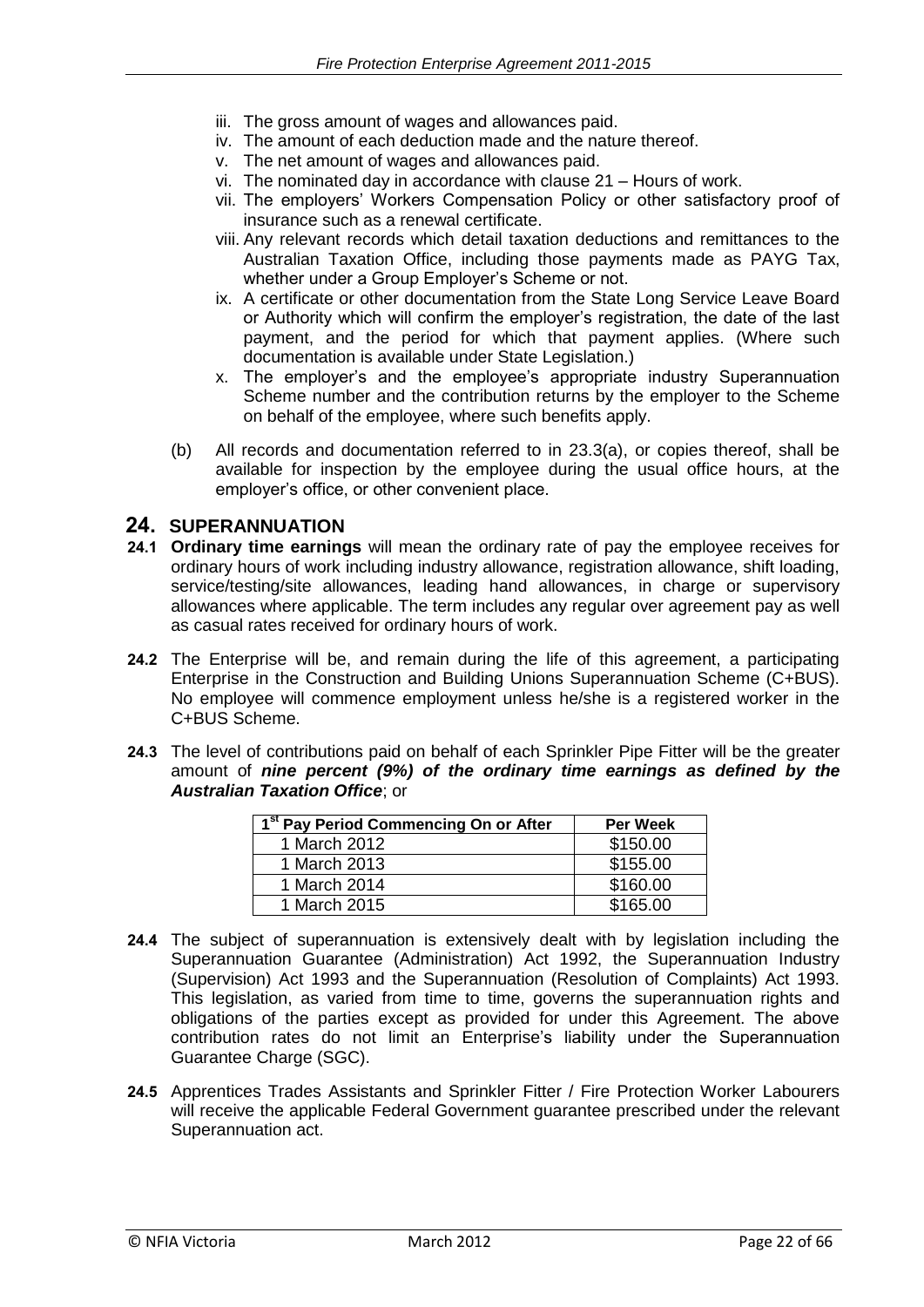- **24.6** All superannuation contributions will be paid monthly, as required by the trust deed. The Enterprise will sign, at the same time as it signs this agreement, a variation to the C+BUS trust deed to reflect this agreement.
- **24.7** Where an employee wishes to have their pay salary sacrificed for additional superannuation, the Enterprise will comply with the employee's request as soon as possible. All entitlements and benefits contained in this agreement will be calculated on the pre-salary sacrifice pay rate. Such sacrifice will be in addition to the employer's Superannuation Guarantee (Administration) Act 1992 obligations.
- **24.8** Where an employee exercises this option, or similar options, such contributions will be deemed to be part of their wages for the purposes of the *Fair Work Act 2009 (as amended)*.
- **24.9** Where an employee or an employee's authorised representative requests to examine the superannuation records to confirm compliance, and in accordance with applicable legislation, the Enterprise will meet such a request.
- **24.10** Absence from work

Subject to the trust deed to the fund of which an employee is a member, the following provisions will apply.

- (a) Paid leave
	- i. Contributions will continue whilst a member of a fund is absent on paid leave including, annual leave, personal leave, long service leave, public holidays, jury service, compassionate leave, community service leave and (where appropriate) defence reserve leave.
	- ii. Payments made by the Enterprise on behalf of a third party, including but not limited to, Centrelink and Family Assistance Office, will not be regarded as paid leave for the purposes of superannuation contributions.
- (b) Unpaid leave
	- i. Contributions will not be required in respect of any period of absence from work without pay of one (1) day or more.
	- ii. For the purpose of clarity, where an employee receives a payment for any purpose other than in accordance with subclause 24.10(a)(i), the employee will be deemed to be on unpaid leave.
- (c) Work related injury or illness

In the event of an eligible employee's absence from work being due to work related injury or work related illness, contributions at the normal rate will continue for the period of the absence provided that:

- i. the member of the fund is receiving workers compensation payments or is receiving regular payments directly from the enterprise in accordance with statutory requirements or the provisions of this Agreement
- ii. the person remains an employee of the Enterprise

#### **25. TRAUMA INSURANCE**

- **25.1** All employees will be covered by an Incolink administered lump sum insurance policy providing financial compensation in the event of a major work related (i.e. WorkCover) accident resulting in death or permanent total disablement.
- **25.2** The full and precise conditions of this cover will be in accordance with the terms of the policy, but in general will provide that, in the event of a workplace accident occurring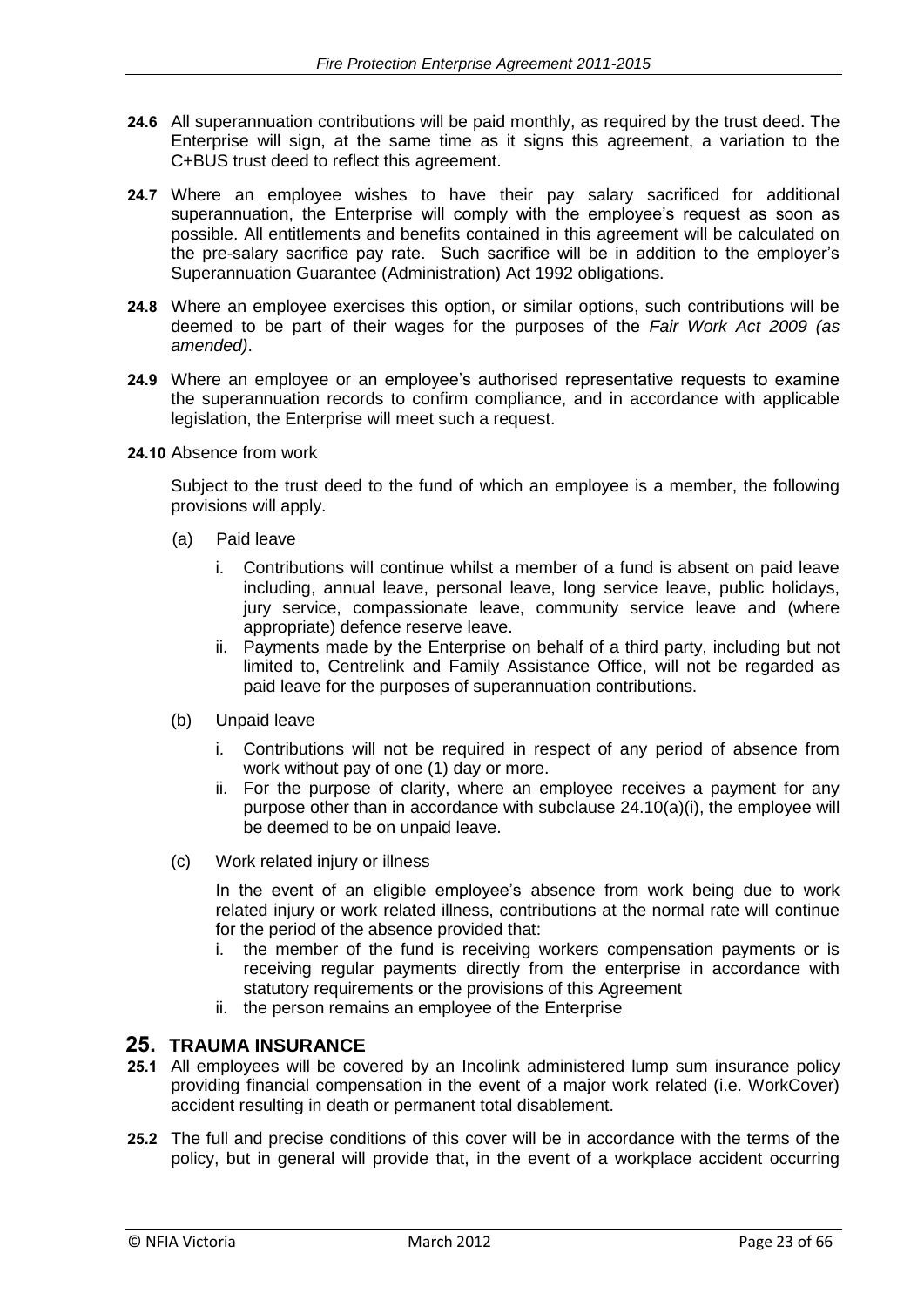which results in either the death or total permanent disablement of a worker covered by this agreement, a lump sum payment as specified below will made.

**25.3** The defined payments are:

| With dependants    | \$250,000 |
|--------------------|-----------|
| Without dependants | \$150,000 |

#### **26. INCOME PROTECTION**

- **26.1** All workers will be covered by the extended Incolink Leisure Time Insurance and Income Protection Scheme which provides defined weekly payments (for the current table of benefits, contact Incolink) for up to a maximum 104 weeks in the event of an extended work absence arising from any personal illness or injury (whether or not work related).
- **26.2** The employer will contribute \$8.50 per week per employee towards the cost of such insurance.
- **26.3** To maintain this cover the employer agrees to pay the amounts every week for each employee. In the event the employer does not maintain the above policy, the employer will be liable in full to pay equivalent benefits to an employee who meets eligibility criteria as set out in the policy document.

#### **27. JOURNEY ACCIDENTS**

- **27.1** The Enterprise will insure all employees covered by this Agreement against the loss of ordinary wages arising from work absence up to a period of twelve (12) months due to injuries or illness resulting from any accident incurred in journeys between the employee's residence and the workplace, and return.
- **27.2** The Enterprise's liability extends only to the reimbursement of the employee's ordinary rate and all such absences shall be supported by certification of a duly authorised medical practitioner.
- **27.3** Payment shall be contingent upon the insurer accepting the claim.

#### **28. ACCIDENT MAKE-UP PAY**

- **28.1 Accident pay** means a weekly payment of an amount being the difference between the weekly amount of compensation paid to the employee pursuant to the said relevant workers' compensation legislation and the employee's ordinary rate and accrued entitlements prescribed by clause 31 – Hours of work, or where the incapacity is for a lesser period than one (1) week, the difference between the amount of compensation and the said Agreement rate for that period.
- **28.2** The Enterprise will pay an employee accident pay where the employee receives an injury for which weekly payments of compensation are payable by or on behalf of the Enterprise pursuant to the provisions of the relevant workers' compensation legislation as amended from time to time.
- **28.3** The Enterprise shall pay accident pay as defined in this clause, during the incapacity of their employee/s arising from any one work-related injury, for a total of fifty-two (52) weeks - irrespective of whether such incapacity is in one continuous period or not.
- **28.4** The provisions of this clause will not result in any 'double dipping' in respect to benefits payable to an employee.
- **28.5** The liability of the Enterprise to pay accident pay in accordance with this clause will arise as at the date of the injury or accident in respect of which compensation is payable under the said relevant workers' compensation legislation and the termination of the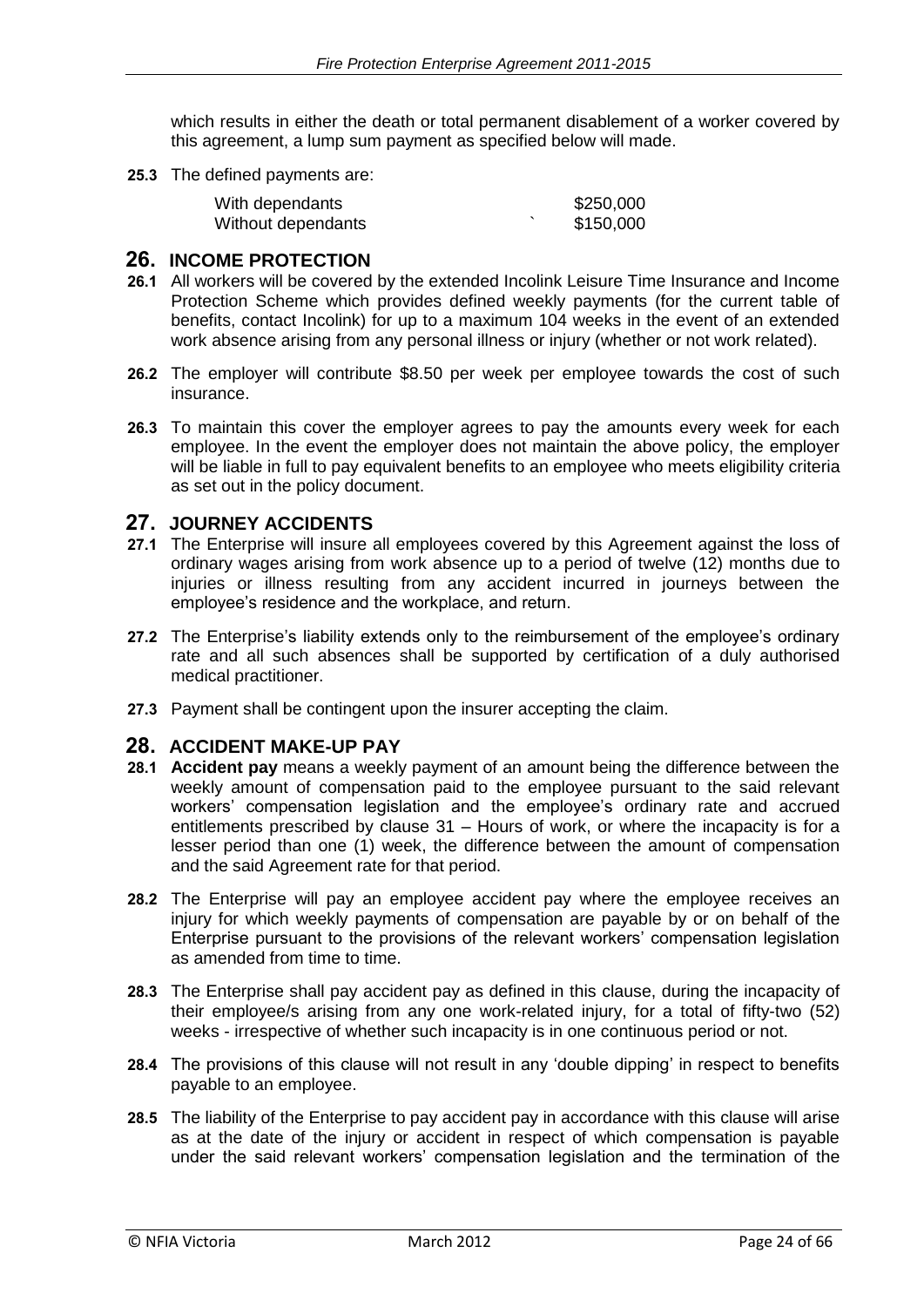employee's employment for any reason during the period of any incapacity will in no way affect the liability of the Enterprise to pay accident pay as provided in this clause.

- **28.6** In the event that an employee receives a lump sum in redemption of weekly payments under the relevant legislation, the liability of the Enterprise to pay accident pay as herein provided will cease from the date of such redemption.
- **28.7** The Enterprise may at any time apply to the FWA for exemption from the terms of this clause on the grounds that an accident pay scheme proposed or implemented by the Enterprise contains provisions generally not less favourable to his/her employees than the provisions of this clause.

#### **29. COMPENSATION FOR CLOTHES, TOOLS etc.**

- **29.1** An employee whose clothes, spectacles, or hearing aid have been accidentally damaged, spoilt by acid, sulphur or other substances will be paid such amount to cover the loss thereby suffered by him/her as may be agreed upon between him/her and the Enterprise.
- **29.2** An employee will be reimbursed by the Enterprise to a maximum of \$183.28 for loss of clothing by fire or breaking and entering whilst securely stored at the Enterprise's direction in a room or building on the Enterprise's premises, job or workshop as provided in this agreement.
- **29.3** When the Enterprise requires an employee to wear spectacles with toughened glass lenses the Enterprise will pay for the toughening process or the cost of the new lenses.
- **29.4** Tools:

The employee shall be responsible for such tools as he/she is provided with by the employer. Any shortages except those occasioned by fair wear and tear, reasonable breakage or theft outside of working hours, shall be made good by the employee.

#### **30. APPLICATION OF SITE AGREEMENTS**

Where a Project Agreement which has been approved by Fair Work Australia, (or any other successor body), or has been approved in accordance with the *Fair Work Act 2009*, and is compliant with the National Building Code and Guidelines, the following shall apply:

- **30.1** Where a Project Agreement prescribes rates of pay and conditions to apply across the site which are not less than those contained herein, those rates and conditions will apply and the terms of this Agreement shall be suspended for the purposes of the site; or
- **30.2** Where the Project Agreement prescribes a Site allowance, the greater of such allowance shall apply in addition to the rates of pay prescribed by this Agreement, and the terms of this agreement shall continue to apply.
- **30.3** Where the Project Agreement is a mixed Metals Site Agreement the rates and allowances provided for in the mixed metals site agreement shall be deemed to have been calculated at 105%.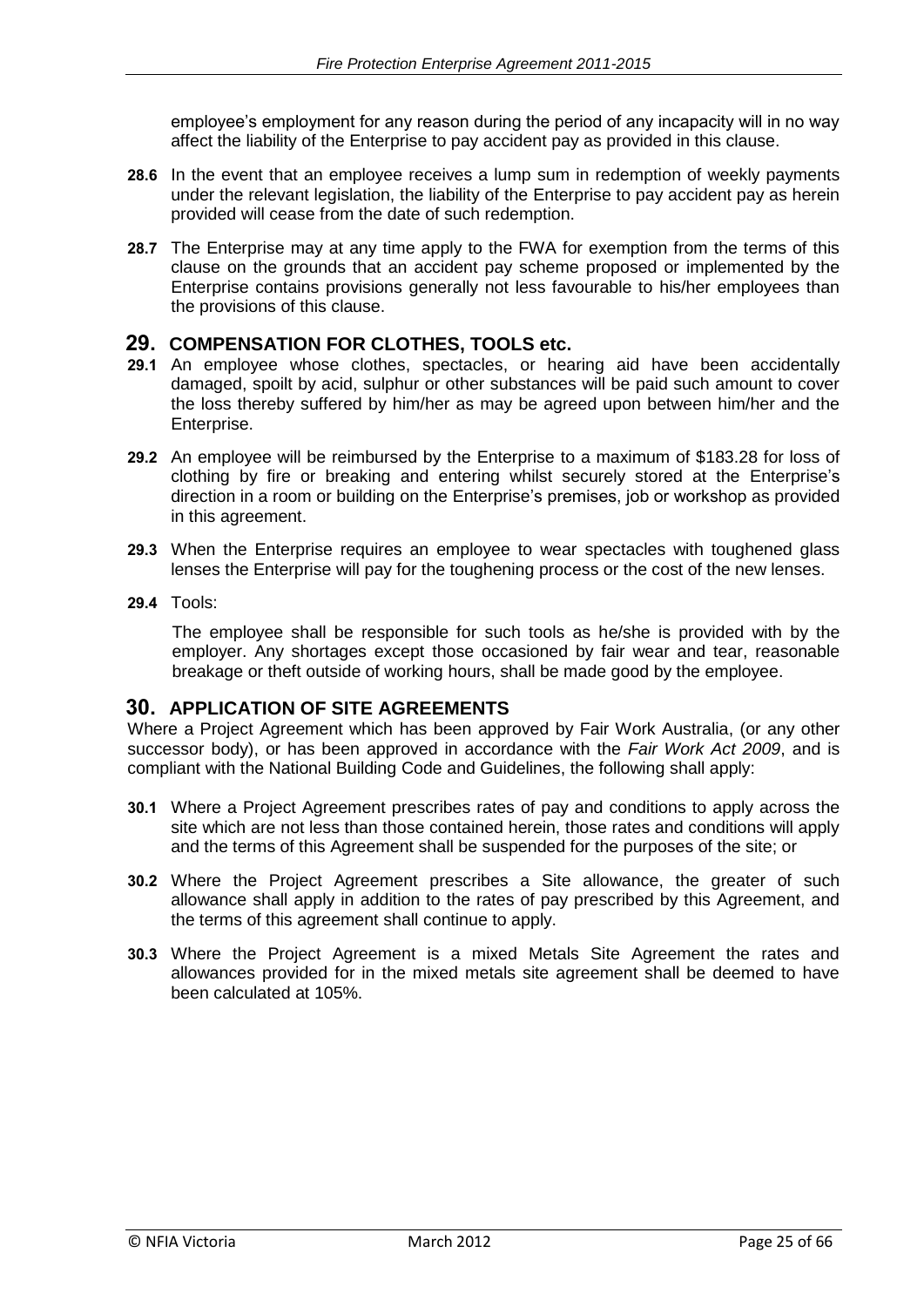### **PART 5 – HOURS OF WORK AND RELATED MATTERS**

### **31. HOURS OF WORK**

- **31.1** The ordinary hours of work will be thirty-six (36) hours worked anytime between 6.00 a.m. and 7.00 p.m. Monday to Friday. Starting time will be between 6.00 a.m. and 9.30 a.m. By agreement between the employer and a majority of employees starting time will be between 6am and 9:30am, provided that the worker shall be given 24 hours' notice of any change in starting time
- **31.2** Where Enterprise efficiency and client needs requires alteration of ordinary working hours such hours may be varied by agreement between the Enterprise and a majority of employees and the employee representative. Employees will be given five (5) days' notice of any change in the spread of hours or start time. Occupational health and safety principles remain paramount regarding discussions concerning alteration of ordinary working hours.
- **31.3** Matters on which agreement may be reached include:
	- (a) How the hours are to be averaged in a work cycle;
	- (b) The duration of the work cycle;
	- (c) Rosters which specify starting and finishing times; and
	- (d) Daily maximum hours.
- **31.4** Flexibility of RDOs
	- (a) The Rostered Days Off (RDO) schedule for 2011 at Appendix C will be observed.
	- (b) The RDO calendar for 2012 and subsequent years will be agreed between the parties.
	- (c) Employee/s will receive twenty-six (26) RDOs each year.
	- (d) The Enterprise and a majority of employees and the employee representative may agree on the RDO arrangements allowing flexibility regarding the taking of RDOs.
	- (e) The employer will maintain a continuous reconciliation of hours worked or accrual against hours taken as RDOs. If the employee terminates his/her employment for any reason this reconciliation will determine where any hours (or part thereof) should be deducted or credited to the employee's final payment.
	- (f) Flexibility with RDOs is to be maintained at all times to meet business requirements. Flexibility with RDOs is a necessity in the Sprinkler Fitting / Fire Protection Industry. RDOs may be shifted from the Industry calendar with the consent of the majority of employees and a majority of employees will not withhold a reasonable request to work on an RDO where circumstances require it.
- **31.5** Work cycles
	- (a) The method for calculating work cycles is that the ordinary working hours will be worked in a ten (10) day/two (2) week cycle, Monday to Friday inclusive, with eight (8) hours worked for each of nine (9) days, and with 0.8 of an hour on each of those days accruing towards the tenth day, which will be taken as a paid day off. The tenth day of the cycle will be known as the Rostered Day Off (hereinafter called 'RDO'), and will be taken as outlined below. Payment on such an RDO will include the daily wages, Fares and Travelling Allowance, and any applicable Site Allowance.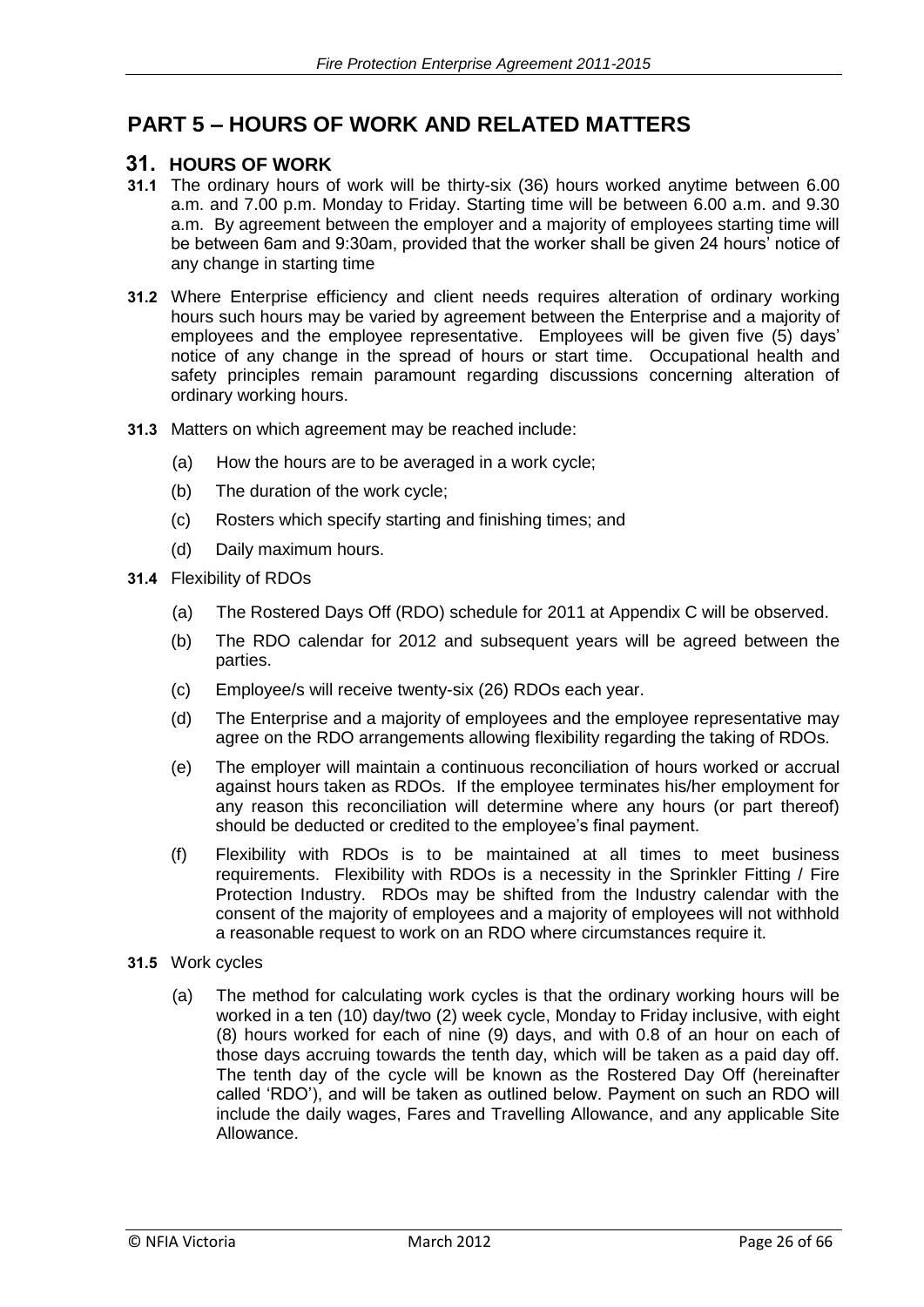- (b) Provided that twenty-six (26) RDO's will be accrued by an employee in each twelve (12) months continuous service. This will not apply for the period an employee is on unpaid leave.
- (c) Each day of paid leave taken and any holiday taken (as prescribed below) occurring during any cycle of two (2) weeks will be regarded as a day worked for accrual purposes. The term each day of paid leave only covers days worked, personal leave, annual leave and public holidays (but not RDOs).
- (d) Upon commencement of employment, employees who have not worked, or who are not regarded by reason of this paragraph as having worked a complete ten (10) day/two (2) week cycle, will receive pro-rata accrual entitlements for the first RDO or group of RDOs falling after their commencement of employment. Thereafter, for the duration of employment with that Enterprise, and provided that the employees agree, RDOs will be paid in full as they occur. If RDO's are paid in full and there is an accrual shortfall the employee/s will remain in debit with the Enterprise.
- (e) Upon termination of employment, an adjustment will be made to ensure that the full RDO entitlement, and no more, has been provided. This means that employees then having received more RDOs than they were entitled to will have the relevant amount removed from final termination payments, and employees who have received less than their full RDO entitlement will have the outstanding amount added to final termination payments.

#### **32. PRESENTING FOR WORK BUT NOT REQUIRED**

- **32.1** An employee, if engaged and presenting for work to commence employment and not being required will be entitled to at least eight (8) hours' work or payment therefore at ordinary rates, plus the appropriate allowance prescribed by Appendix A for Fares and travelling time.
- **32.2** Subclause 32.1 will not apply if the services of an employee are not required by reason of inclement weather in which case the provisions of Appendix B – Inclement weather will apply.

#### **33. OVERTIME**

- **33.1** Excessive overtime will not be worked. The overtime requirement for each project will vary and will be discussed and agreed between the Enterprise and a majority of employees and the Enterprise representative on a project by project basis.
- **33.2** All time worked beyond the ordinary hours of work as prescribed in clause 31– Hours of work, will be paid as overtime.
- **33.3** In accordance with the decision of the Working Hours Test Case decision, the Enterprise and employees agree that overtime must be capped and Employees can work a maximum of 8 hours overtime pre week.
- **33.4** Apprentices will be paid overtime at the rate of one and a half times ordinary rate for the first hour and double time thereafter. Work commenced after Midnight and prior to commencement of ordinary time will be paid for at the rate of double time.
- **33.5** No apprentice under the age of eighteen years will be required to work overtime unless the employee so desires. No apprentice will, except in an emergency, work or be required to work overtime at times which would prevent his/her attendance at technical school, as required by any statute or regulation applicable to him/her.
- **33.6** Overtime will be paid at double time. Where overtime is necessary employee/s will not be disadvantaged regarding the amount of overtime employee/s may work. This will be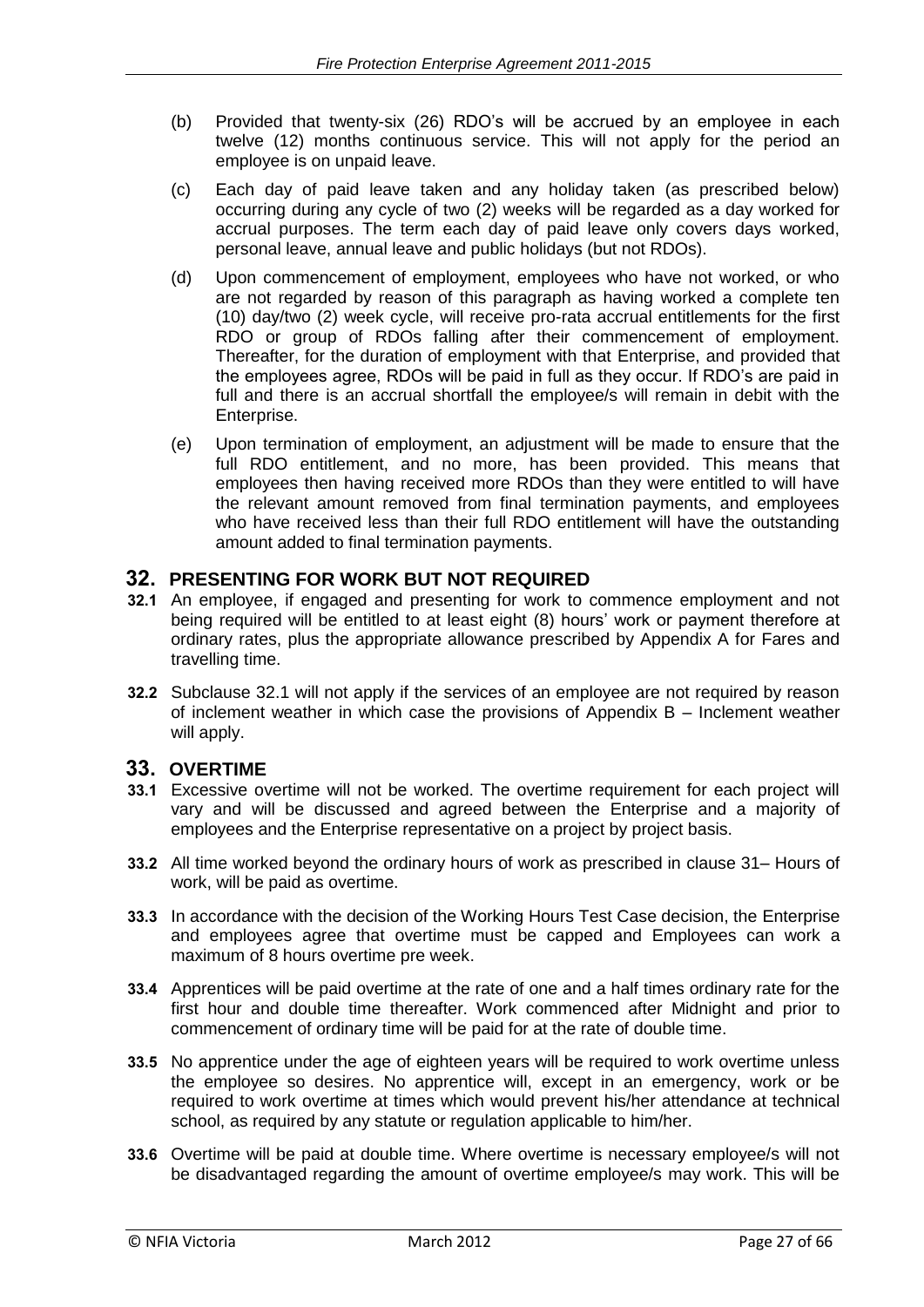reflected in the work roster. Every employee will be entitled to work reasonable overtime on a fair and equitable basis.

- **33.7** Overtime will be calculated by applying the hourly divisor of 1/36th.
- **33.8** Employee/s required to work public holidays and/or picnic day will be paid at double time and a half calculated on the ordinary rate provided that an employee required to work any one (1) of the public holiday/s or Sunday or Picnic Day will be paid for not less than four (4) hours work.
- **33.9** Employees required to work on a Saturday will be afforded a minimum of three (3) hours work.
- **33.10** Where Local Government laws prevent a commencement of work at the normal starting time for a Saturday, employees will be paid from their actual commencement time with a minimum of three (3) hours work.
- **33.11** When an employee is required to work overtime for greater than two (2) hours after working ordinary hours, the employee will be paid a meal allowance in accordance with Appendix A, plus an additional meal allowance for each subsequent four (4) hours worked. The Company may provide a meal or meals instead of paying any such allowance.
- **33.12** When an employee, after having worked overtime for which the employee has not been regularly rostered or on a prescribed holiday, finishes work at a time when reasonable means of transport are not available the Enterprise will pay the cost of or provide him/her with conveyance to his/her home or to the nearest public transport.
- **33.13** Overtime worked in the circumstances specified in clauses 34, 24 and 25 shall not be regarded as overtime for the purposes of this clause where the actual time worked is less than four hours on such recall or on each of such recalls.

#### **34. CALL-BACK**

- **34.1** An employee recalled to work overtime after leaving the Enterprise's business premises (whether notified before or after leaving the premises) will be paid for a minimum of three (3) hours work at the appropriate rates for each time the employee is so recalled. Except in the case of unforeseen circumstances arising the employee will not be required to work the full three (3) hours if the job or jobs the employee was recalled to perform be completed within a shorter period.
- **34.2** This subclause will not apply in cases where it is customary for an employee to return to the Enterprise's premises to perform a specific job outside his/her ordinary working hours, or where the overtime is continuous (subject to a reasonable meal break) with the completion or commencement of ordinary working time. This clause does not apply where an employee is on availability as defined in Appendix A.

#### **35. SERVICE WORK**

- **35.1** An employee required to perform service work outside normal working hours for breakdown, accident or other emergency work shall be paid at the rate of double time.
- **35.2** The calculation of the period of time of duty shall include only the time reasonably occupied in travel or work between the time of the employee's departure from his/her normal place of residence and the time of his/her return thereto provided that: in the case of the first call-back in any one day an employee shall be paid as for at least a period of two hours at the rate of double time; and in the case of each subsequent callback in the same day as for at least a period of one hour whether occurring within two hours of the first call-back or not.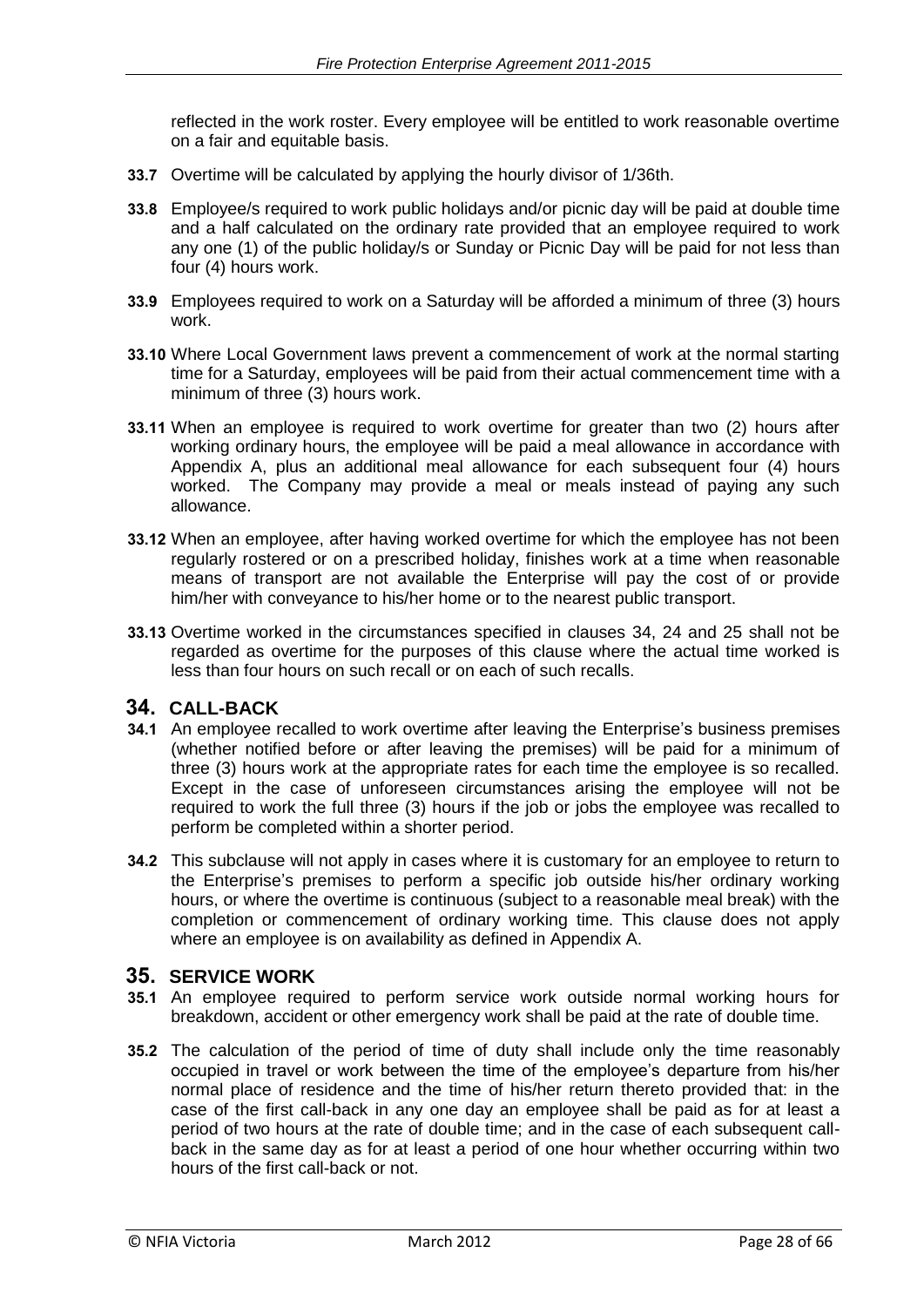### **36. ON CALL**

Where an employee is required to be on call outside the ordinary hours of work he/she shall be readily contactable by telephone at all relevant times during such stand-by and shall be entitled to:

- (a) Permanent stand-by on roster \$39.30 per week of 7 days extra.
- (b) For other than permanent stand-by on roster each Monday to Friday on call a rate of \$4.23 per night extra and for each Saturday, Sunday or Public Holiday on call a rate of \$29.02 extra.
- (c) An employee's telephone rental to be paid by the employer.

#### **37. SHIFT WORK**

- **37.1** The Enterprise and a majority of employees and the employee representative may agree that shift arrangements may be introduced in industry areas outside new construction work.
- **37.2** Where shift work is necessary the following conditions will apply:
	- (a) an employee who works ordinary hours on a day will not be employed on shift at the conclusion of the day's work.
	- (b) starting and finishing times for shift work shall be agreed between the Enterprise and a majority of employees providing starting time for shifts shall not be before 3.00 p.m.
	- (c) where shifts are worked and the employment continues for more than one week the employees shall work five shifts per week of eight hours.
	- (d) entitlements to rostered days off accruing whilst on shifts shall include the appropriate shift rate.
	- (e) Minimum of 45 minutes shall be allowed for a meal during a shift or where an employer and employees agree, 30 minutes, to suit particular circumstances.
	- (f) an employee employed on shift work for less than the normal weekly working hours in any working week will be paid in accordance with the overtime provisions. Provided that in cases where the shift work has continued for more than one week and the job finishes during the currency of a week the Enterprise will pay the shift rate for the time actually worked.
- **37.3** The rate of pay for shift work shall be the ordinary rate plus 100 per cent (200%) except by agreement between the Enterprise and a majority of employees and the employee representative.

### **38. WORK BREAKS**

**38.1** Meal breaks

There will be a cessation of work and of working time, for the purpose of a meal on each day, of not less than thirty (30) minutes, to be taken between 11.00am and 1.00 p.m. Such period will be unpaid.

**38.2** Variation of meal breaks

Where, because of the area or location of a project, the majority of on-site employees on the project request, and agreement is reached, the period of the meal break may be lengthened to not more than forty-five (45) minutes with a consequential adjustment to the daily time of cessation of work.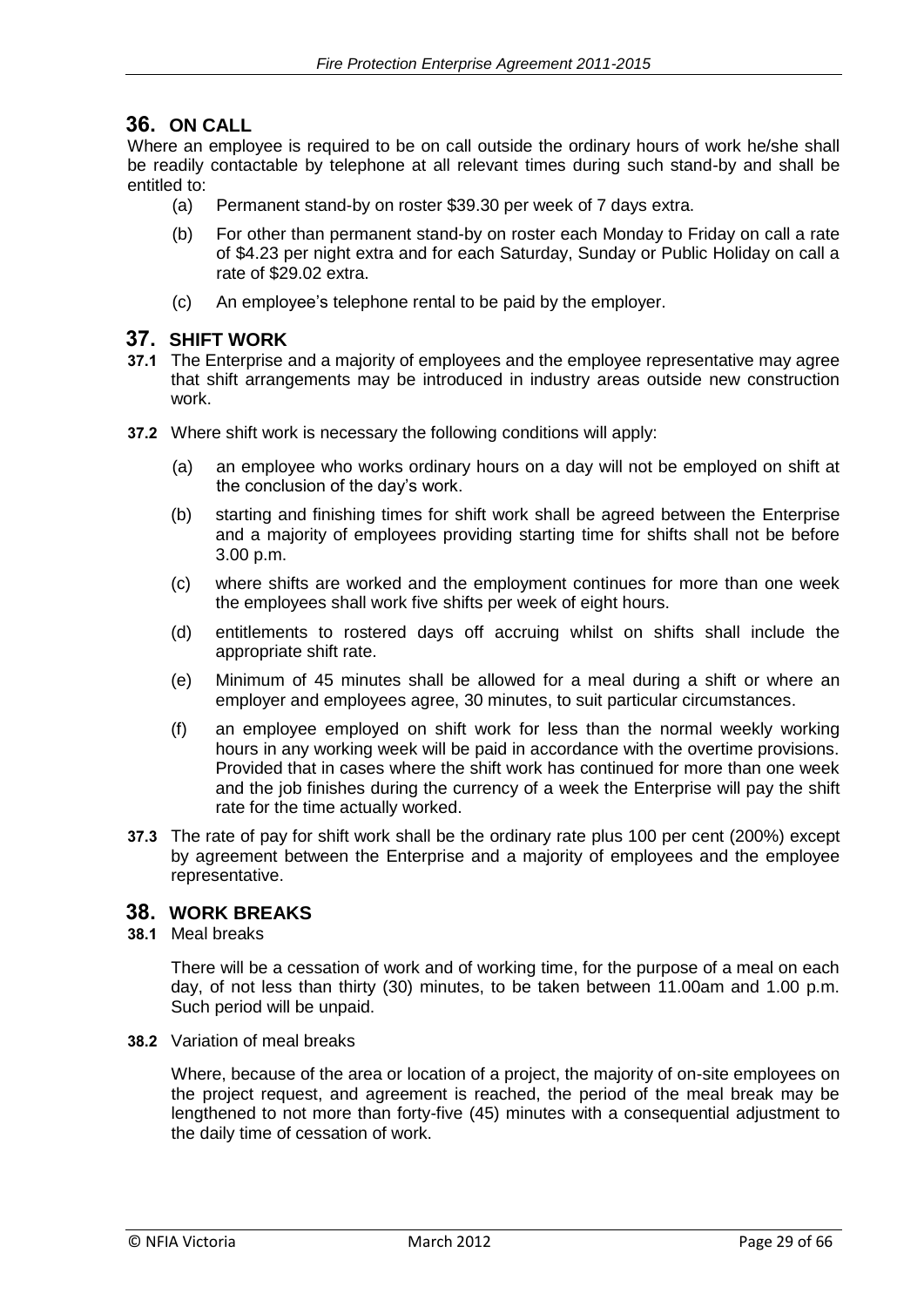- **38.3** Working during meal break
	- (a) If the Enterprise requires an employee to work through his/her normal meal break the employee will be paid at the rate of double time until the employee is allowed to take such break.
	- (b) Where the meal break is shortened by agreement, the enterprise will pay for the period by which the meal break is shortened, which will then form part of ordinary time hours.
- **38.4** Daily rest breaks

There will be allowed, without deduction of pay, a rest period of ten (10) minutes between 9.00 a.m. and 11.00 a.m.

- **38.5** Overtime rest breaks
	- (a) When an employee is required to work two (2) hours or more of overtime after working ordinary hours, the employee will be allowed to take without deduction of pay, a rest break of twenty (20) minutes in duration immediately after such ceasing time and thereafter, after each four (4) hours of continuous work, the employee will be allowed to take also, without deduction of pay, a rest break of thirty (30) minutes in duration.

*(Note: A meal allowance is also payable under subclause 33.11).* 

- (b) In the event of an employee remaining at work after the usual ceasing time without taking the rest break of twenty minutes and continuing at work for a period of two hours or more, the employee will be regarded as having worked twenty minutes more than the time worked and be paid accordingly. For the purpose of this clause usual ceasing time is at the end of ordinary hours inclusive of time worked for accrual purposes as prescribed in clause 31 – Hours of work.
- (c) When an employee is required to work overtime on a Saturday or Sunday, the employee will be allowed to take without deduction of pay:
	- i. a rest break of ten (10) minutes in accordance with subclause 36.4; and
	- ii. a rest break of twenty (20) minutes in duration for each completed four (4) hours of overtime worked by the employee.
- (d) In the event of an employee continuing to work without taking the rest break in accordance with subclause 36.5(b)(i), the employee will be regarded as having worked twenty (20) minutes more than the time actually worked and be paid accordingly.
- (e) Subclauses 36.4 Daily rest breaks and 36.5 Overtime rest breaks will not be applicable in the case of an employee who is allowed the rest periods prescribed in Appendix A for Hot work or Cold work.
- (f) Where an agreement is reached pursuant to subclause 31.2, the agreement may make provision for the variation of work breaks to suit the arrangement of hours of work.
- **38.6** Breaks between working days
	- (a) An employee who works so much overtime between the termination of his/her ordinary work on one day and the commencement of his/her ordinary work on the next day that the employee has not at least ten (10) consecutive hours off duty between those times, or on a Saturday, Sunday or holiday without having had ten (10) consecutive hours off duty in the twenty-four (24) hours preceding his/her ordinary commencing time on his/her next ordinary day will, subject to this clause, be released after completion of such overtime until the employee has had ten (10)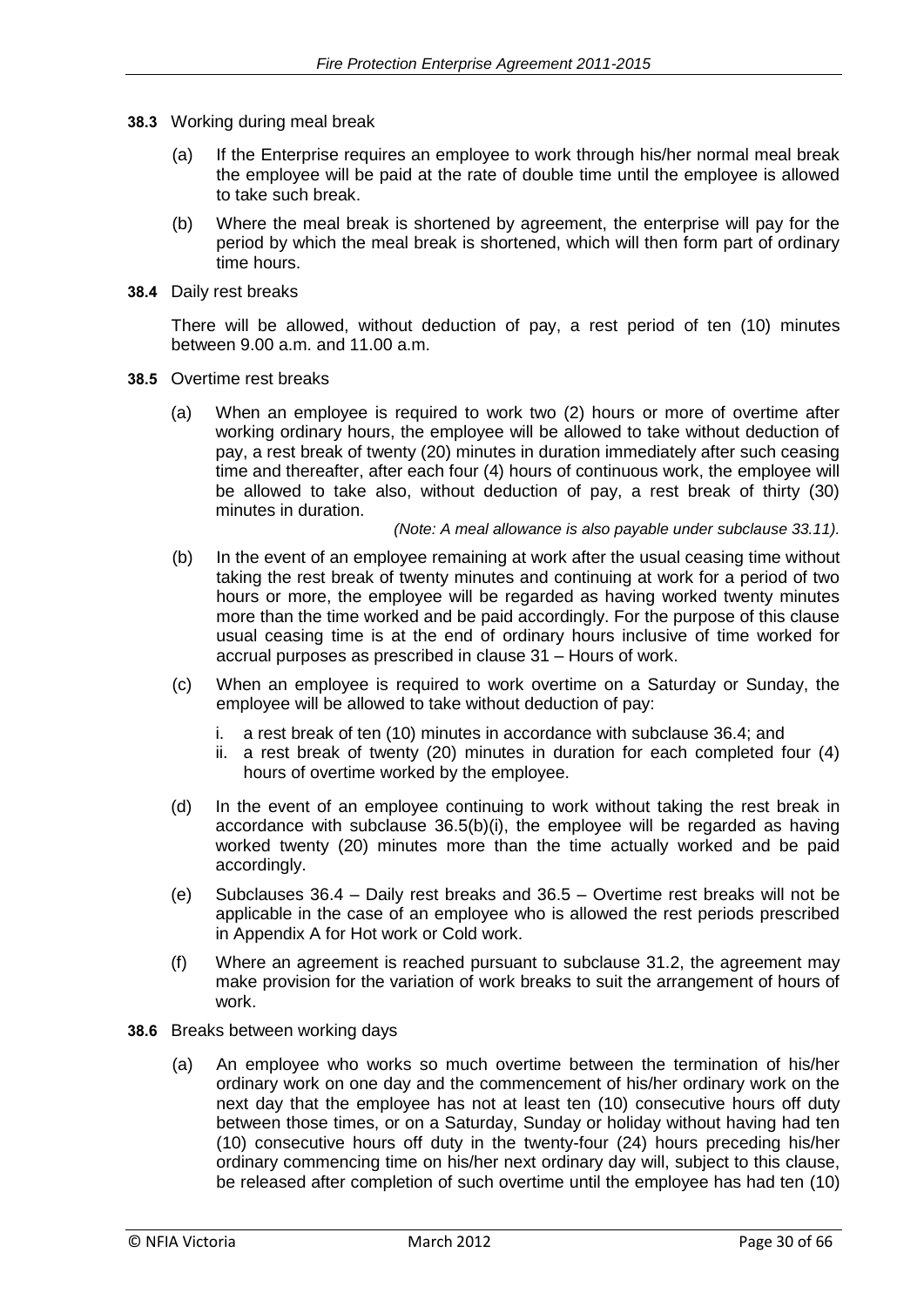consecutive hours off duty without loss of pay for ordinary working time occurring during such absence.

- (b) If, on the instructions of the Enterprise, such an employee resumes or continues work without having had such ten consecutive hours off duty the employee will be paid at double time rates until the employee is released from duty for such period and the employee will then be entitled to be absent until the employee has had ten (10) consecutive hours off duty without loss of pay for ordinary working time occurring during such absence.
- (c) An employee who has worked continuously (except for work breaks allowed by this Agreement) for twenty (20) hours including holiday work will not be required to continue at or recommence work for at least twelve (12) hours.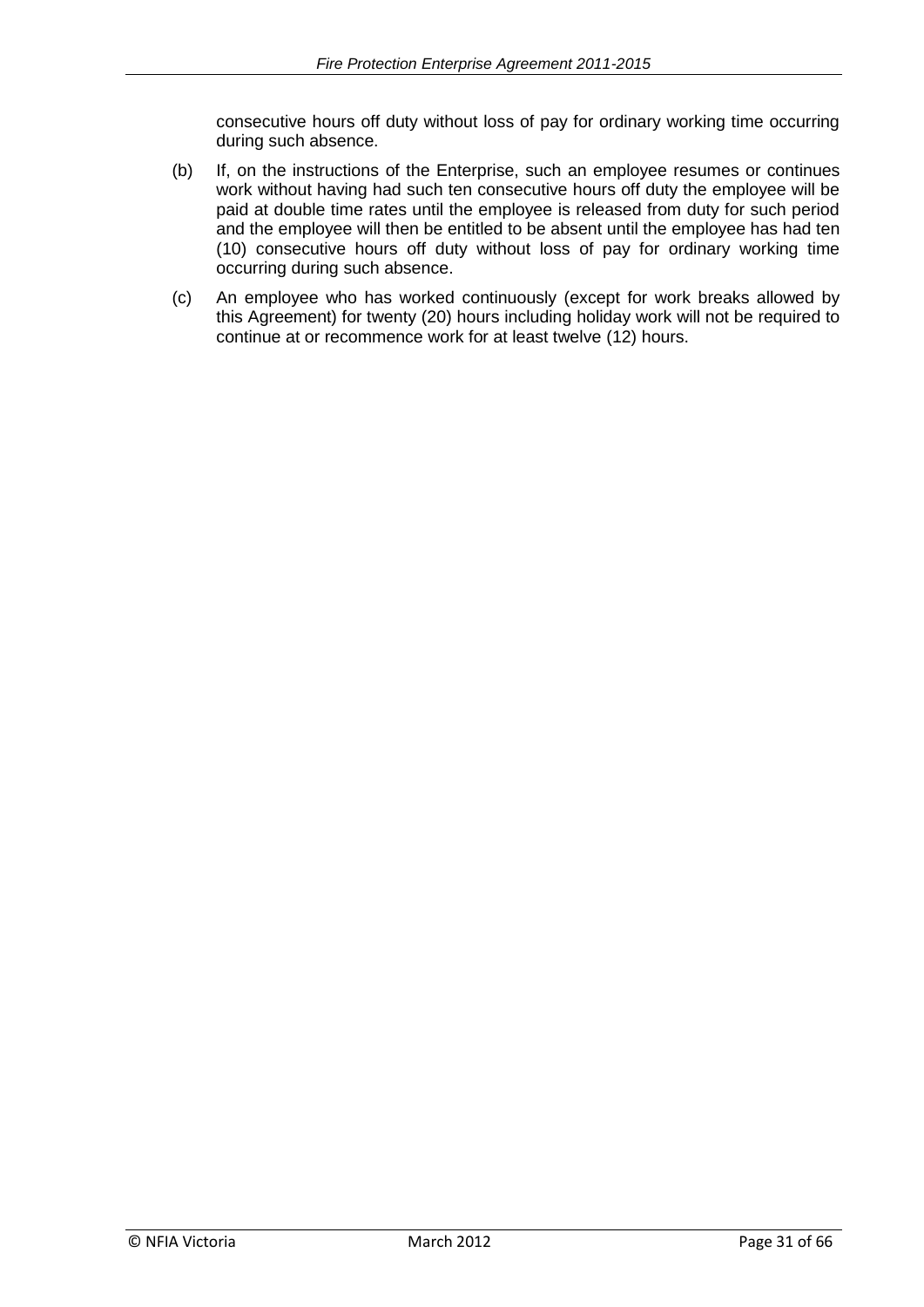### **PART 6 – LEAVE AND PUBLIC HOLIDAYS**

#### **39. PUBLIC HOLIDAYS**

**39.1** Employee/s will be entitled to the following holidays without deduction of pay:

- New Year's Day;
- Australia Day;
- Good Friday;
- Easter Saturday;
- Easter Monday;
- Anzac Day;
- Queen's Birthday;
- Labour Day;
- Christmas Day;
- Boxing Day;
- Melbourne Cup Day.
- **39.2** Subject to the agreement of the Enterprise and a majority of employees employee/s will have the option of replacing the Melbourne Cup Public Holiday with the local race day (e.g. Albury, Mildura, and Wodonga). If this option is applied the replacement day will be paid as a public holiday and Melbourne Cup Day becomes a normal working day for the employee/s concerned.
- **39.3** When a public holiday is on a Saturday or Sunday or rostered day off a day in lieu will be observed on the next calendar working day.
- **39.4** Any employee required to work on any of the public holiday/s will be paid at double time and a half calculated on the ordinary rate, provided that an employee required to work any one of the public holiday/s will be paid for not less than four (4) hours work.
- **39.5** An employer who terminates the employment of an employee except for reasons of misconduct or incompetency (proof of which will lie upon the employer) will pay the employee a day's ordinary rate for each holiday or each holiday in a group, which falls within ten (10) consecutive calendar days after the day of termination.
- **39.6** Where any two (2) or more of the holidays prescribed in this clause occur within a seven (7) day span, such holiday will be a group of holidays. If the first day of the group of holidays falls within ten consecutive calendar days after termination, the whole group will be deemed to fall within the ten (10) consecutive calendar days. Christmas Day, Boxing Day and New Year's day will be regarded as a group.
- **39.7** Family picnic day

All employees covered by this agreement shall be entitled to Family Picnic Day without loss of pay on the first Monday in December (or other nominated day in Mildura). An employee required to work on family picnic day shall be paid at the rate of double time and one half and paid for not less than four (4) hours work.

#### **40. PERSONAL (sick and carer's) LEAVE**

- **40.1** Paid personal leave will be available to an employee when they are absent due to:
	- (a) personal illness or injury (sick leave); or
	- (b) for the purpose of caring for or supporting an immediate family member (in accordance with subclause 38.7) or household member who requires care or support because of a personal illness, or injury, of the member or an unexpected emergency affecting the member (carer's leave).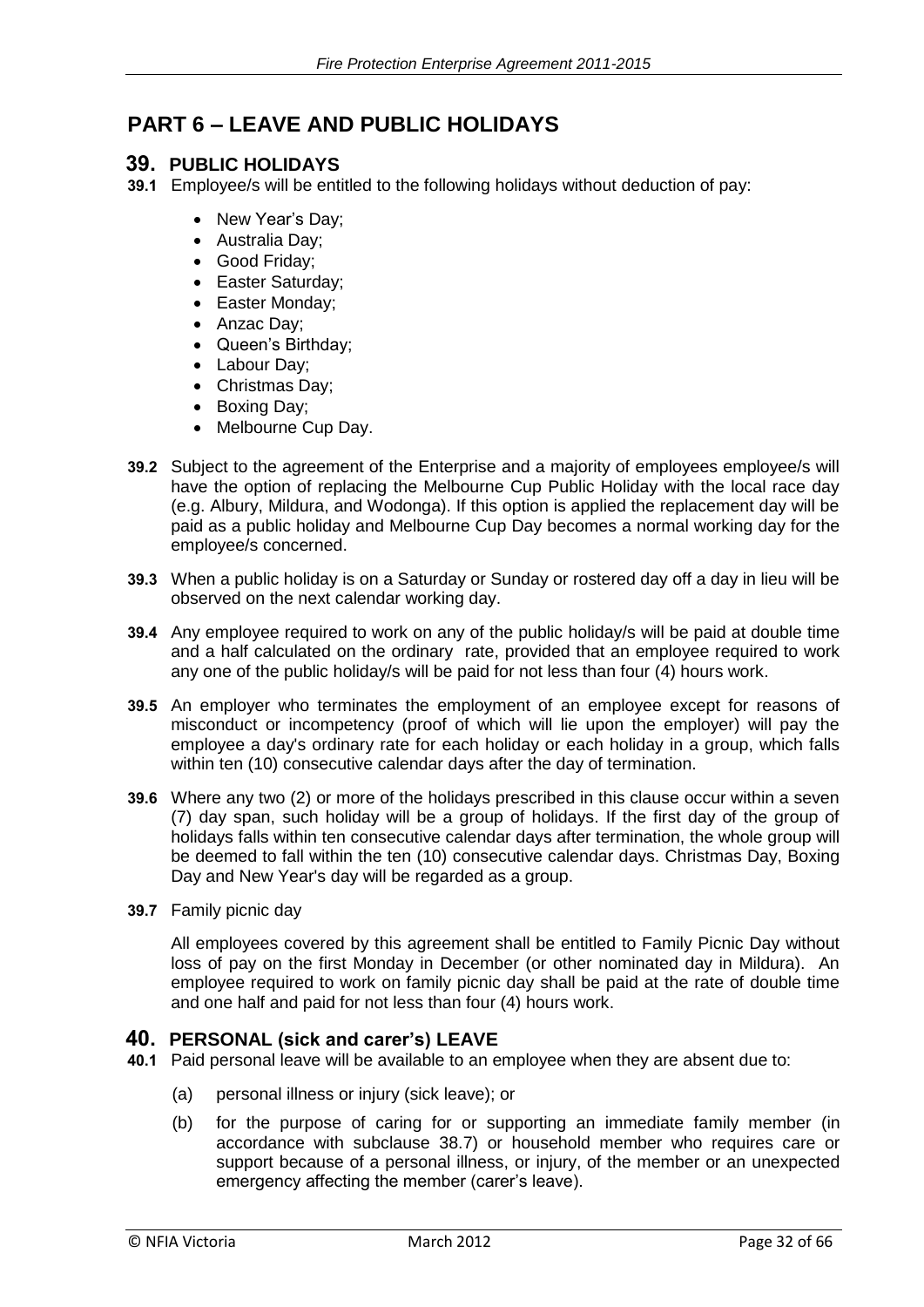- **40.2** The amount of personal leave to which an employee is entitled is as follows:
	- (a) three (3) days in the first month and then one (1) additional day at the beginning of each of the next seven (7) calendar months, will be available in the first year of employment; and
	- (b) ten (10) days at the beginning of the employee's second and each subsequent year which, subject to 38.4, will commence on the anniversary of engagement.
- **40.3** Unused personal leave will accumulate from year to year.
- **40.4** An employee will be paid his / her current ordinary rate (including leading hand allowance, if applicable) for the period of personal leave.
- **40.5** If an employee is terminated by the Enterprise and is re-engaged by the Enterprise within a period of six (6) months then the employee's unclaimed balance of personal leave will continue from the date of re-engagement. In such a case the employee's next year of service will commence after a total of twelve (12) months has been served with the Enterprise (excluding the period of interruption in service) since either:
	- (a) the employee was first engaged; or
	- (b) the anniversary of his/her original engagement;
	- (c) as appropriate.
- **40.6** The term immediate family includes:
	- (a) spouse (including a former spouse, a de facto spouse and a former de facto spouse);
	- (b) A de facto spouse means a person who, although not legally married to the employee, lives with the employee in a relationship as a couple on a genuine domestic basis whether the employee and the person are of the same sex or different sexes.
	- (c) child or an adult child (including an adopted child, a step child or an ex-nuptial child);
	- (d) parent;
	- (e) grandparent or grandchild; or
	- (f) sibling;

of the employee or spouse of the employee.

**40.7** Sick leave

This subclause will be read in conjunction with clause 41 – Portability of Sick Leave. In the event of any inconsistency, clause 41 will prevail.

- (a) An employee is entitled to use accumulated personal leave for the purposes of sick leave.
- (b) The employee will within twenty-four (24) hours of the commencement of such absence, or if this is not practicable, as soon as reasonably practicable give the employer notice that the employee requires (or required) leave during the period because of a personal illness or injury of the employee
- (c) In the case of an employee who claims to be allowed paid sick leave in accordance with this clause for an absence of one (1) day only such employee if in the year the employee has already been allowed paid sick leave on more than one occasion for one day only, the employer may require the employee to produce to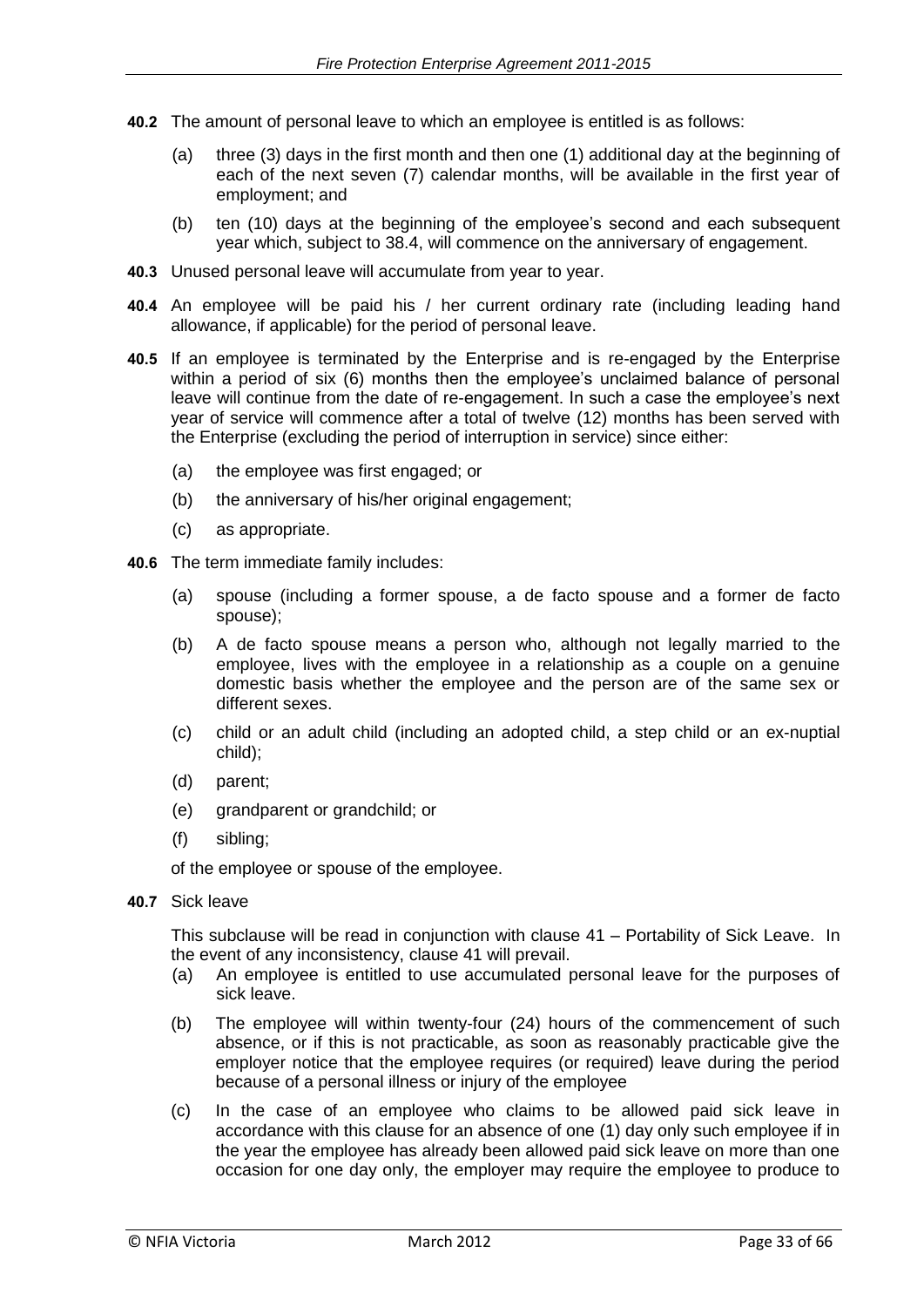the Enterprise a medical certificate of a registered health practitioner that in the health practitioner's opinion, the employee was unable to attend for duty on account of personal illness or injury. If it is not reasonably practicable for the employee to give the employer a medical certificate the employee may provide a statutory declaration.

- **40.8** Carer's leave
	- (a) An employee is entitled to use accumulated personal leave to care for members of his/her immediate family or household.
	- (b) The employee must, if required by the Enterprise, establish by production of a medical certificate by a registered health practitioner or statutory declaration, the illness of the person concerned and that the illness is such as to require care by another or establish by production of a statutory declaration that the member required care because of an unexpected emergency.
	- (c) As soon as reasonably practicable the employee will give the employer notice that the employee requires (or required) leave during the period to provide care or support to a member of the employee's immediate family, or a member of the employee's household, who requires (or required) care or support because of a personal illness or injury of the member or an unexpected emergency affecting the member. This provision does not apply to an employee who could not comply with it because of circumstances beyond the employee's control.
	- (d) An employee (including a casual employee) may take up to two (2) days unpaid carer's leave for each occasion in accordance with the same requirements for the entitlement to paid carer's leave.
	- (e) The provisions of subclause 38.7 (with the exception of subclause 38.7(d)) do not apply to casual employees.

#### **41. PORTABILITY OF SICK LEAVE**

- **41.1** To support the costs of the Incolink scheme the Enterprise has agreed to pay (in accordance with the Trust Deed) an industry surcharge of \$1.80 per week per employee.
- **41.2** The Enterprise is, and will remain during the life of this Agreement, a participating Enterprise in the Construction Industry Complying Portable Sick Leave Pay Scheme (Incolink PSL Scheme) of which Incolink is trustee, and all the employees of the Enterprise within the scope of this Agreement will be enrolled in the Incolink PSL Scheme and be entitled to sick leave benefits in accordance with the terms of the Trust Deed.
- **41.3** The Enterprise shall pay contributions to the Incolink PSL Scheme on behalf of each employee in accordance with the Trust Deed. If Incolink nominates any other fund, the Enterprise shall pay contributions to that fund on behalf of each employee in accordance with the constituting documents of that other fund.
- **41.4** The Incolink trust fund shall be liable to pay sick leave payments to an employee when the employee is absent from work on sick leave.
- **41.5** The sick leave payments which the Enterprise is liable to pay under are whichever are the greater of the entitlement of the employee under subclause 38.6 of this Agreement and the entitlement of the employee under the Incolink PSL Scheme Trust Deed (or under the constituting documents of any other fund nominated by Incolink under, but in the latter case limited to the amount which Incolink or the employee actually receives from the Insurer under the Trust Deed.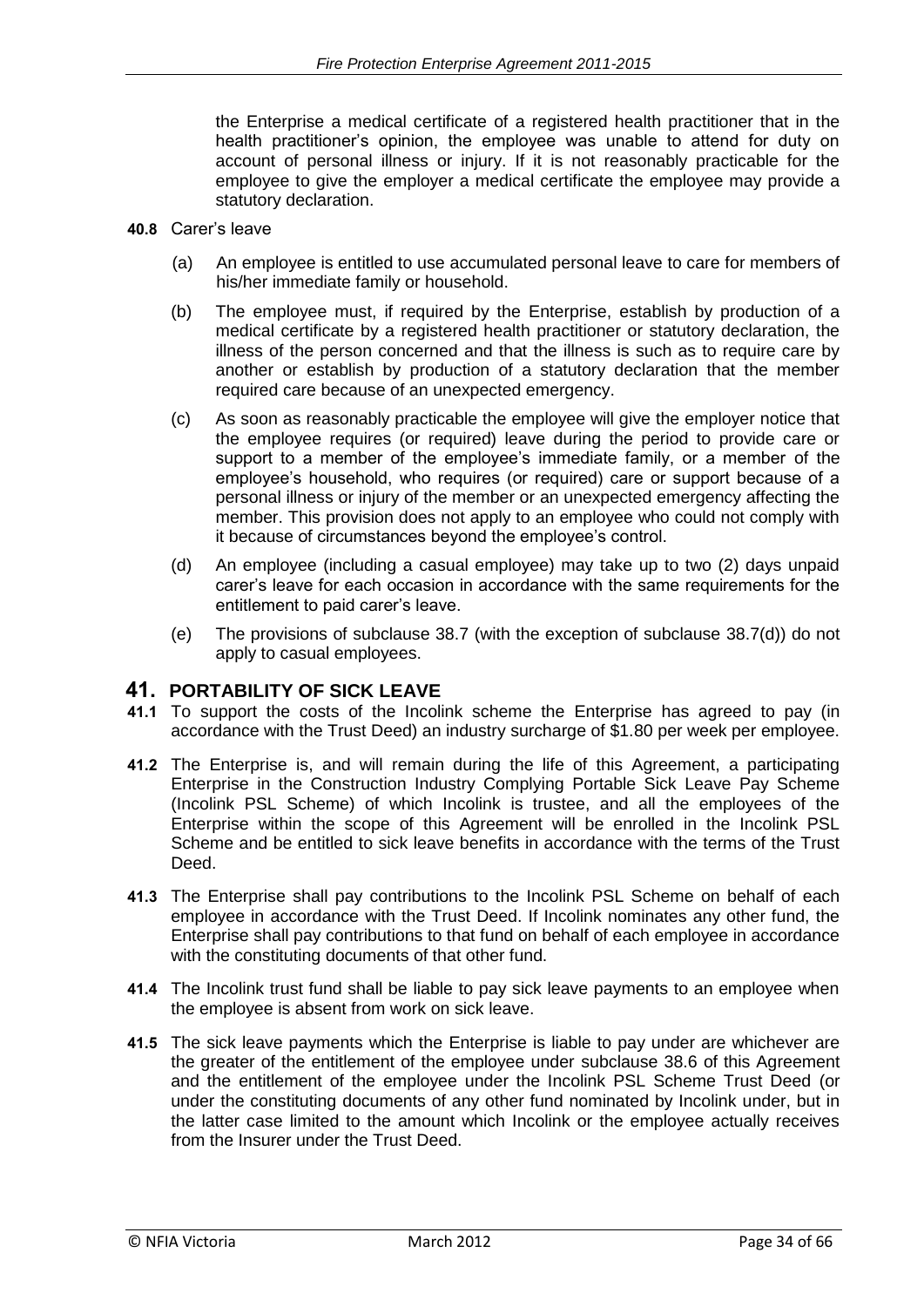- **41.6** The liability of the Enterprise to pay sick leave payments to an employee under this clause will be met by the making of the contributions on behalf of each employee required as a participating Enterprise in the Incolink PSL Scheme.
- **41.7** References in this clause to Incolink PSL Scheme include a reference to another fund for comparable purposes nominated by Incolink as a fund which supersedes the Incolink PSL Scheme.

#### **42. COMPASSIONATE LEAVE**

- **42.1** Compassionate leave is paid leave taken by an employee:
	- (a) for the purposes of spending time with a person who:
		- i. is a member of the employee's immediate family or a member of the employee's household; and
		- **ii.** has a personal illness, or injury, that poses a serious threat to his or her life; **OR**
	- (b) after the death of a member of the employee's immediate family or a member of the employee's household.
- **42.2** An employee is entitled to use up to two (2) days paid leave as compassionate leave on each occasion when a member of the employee's immediate family or a member of the employee's household:
	- (a) contracts or develops a personal illness that poses a serious threat to his or her life; or
	- (b) sustains a personal injury that poses a serious threat to his or her life; or
	- (c) dies.
- **42.3** The employee who is entitled to a period of compassionate leave for a particular permissible occasion is entitled to take the compassionate leave as:
	- (a) a single, unbroken period of two (2) days; or
	- (b) two (2) separate periods of one (1) day each; or
	- (c) any separate periods to which the employer and his or her employee agree.
- **42.4** An employee will be paid his / her current ordinary rate (including leading hand allowance, if applicable) for the period of compassionate leave.
- **42.5** An employee who is entitled to a period of compassionate leave because a member of the employee's immediate family or a member of the employee's household has contracted or developed a personal illness or sustained a personal injury is entitled to start to take compassionate leave at any time while the illness or injury persists.
- **42.6** In addition to the entitlement to paid compassionate leave, an employee will be entitled to up to ten (10) days unpaid bereavement leave in respect of the death within Australia or overseas of a relation to whom the clause applies.
- **42.7** The employee is entitled to compassionate leave only if the employee gives his or her employer any evidence that the employer reasonably requires of the illness, injury or death.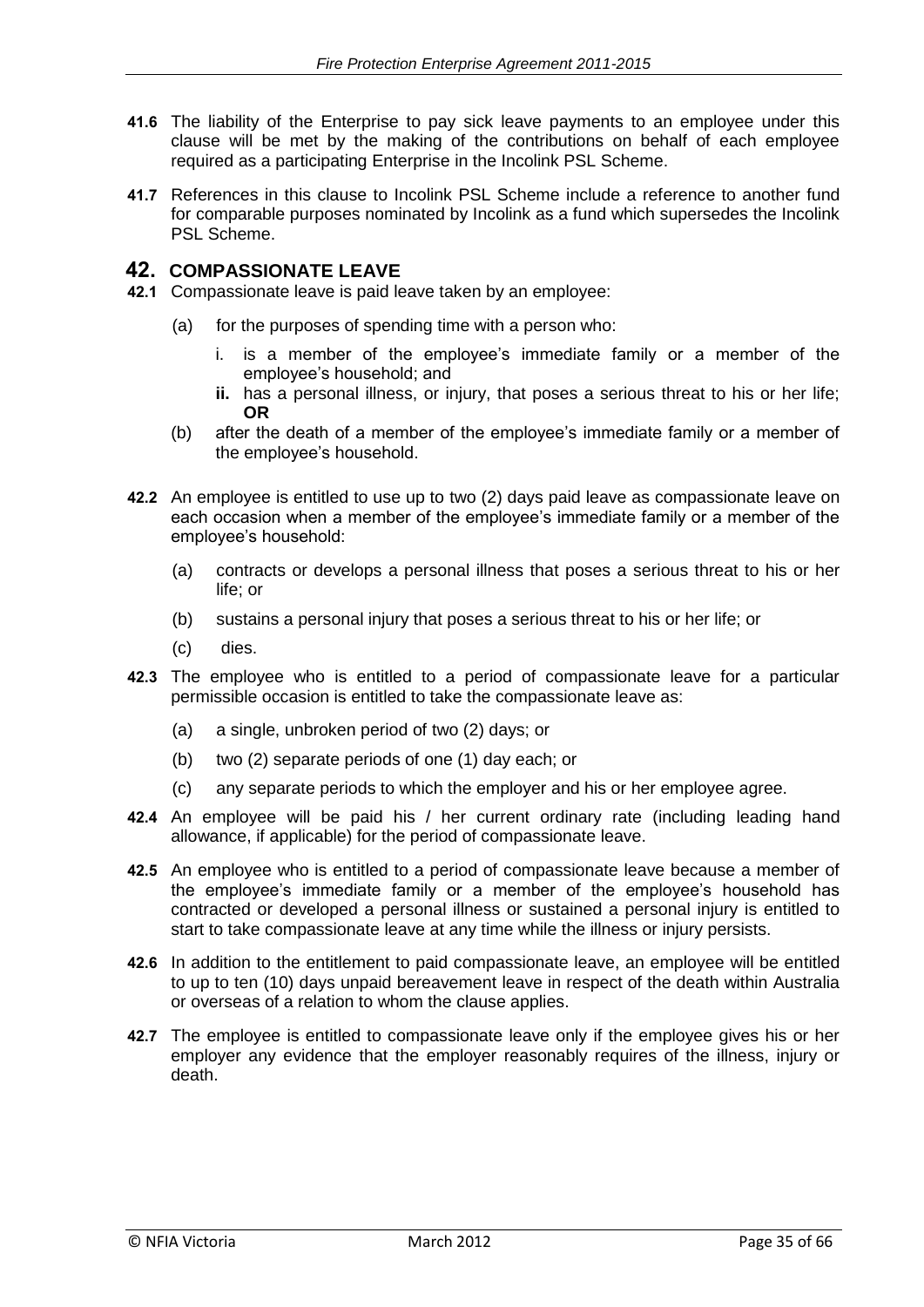### **43. ANNUAL LEAVE**

#### **43.1** Entitlement

Employees (except casual employees) will be entitled to four (4) weeks per annum, after 12 months continuous service (less the period of annual leave) with an employer.

- **43.2** Payment
	- (a) For the period of annual leave entitlements from the first full pay period after 1st March 2012, an employee will be paid his / her current ordinary rate (including leading hand allowance, if applicable, as shown in Appendix A
	- (b) For annual leave entitlements accrued prior to the first full pay period after 1st March 2012, payment will be at the ordinary time rate applicable as of  $1<sup>st</sup>$  March 2012 plus any increases due, excluding the amount calculated in order to allow for the one hours travel to be made for "all purposes".

For the purpose of clarity; annual leave accrued with the enterprise prior to the first full pay period 1st March 2012, that entitlement shall not attract the all-purpose rate in Appendix A.

- (c) In addition to the amount in subclause 43.2(a), during a period of annual leave an employee will receive a loading of seventeen and one half percent (17.5%) calculated on rates, loadings, and allowances prescribed at Appendix A.
- (d) Prior to going on annual leave the employee will be paid in advance for the period of annual leave.
- **43.3** Taking Leave
	- (a) An employee may take annual leave in periods agreed between the Enterprise and the employee provided that one (1) of the periods shall be of at least ten (10) working days.
	- (b) Where an employee requests that leave be allowed in one (1) continuous period such request will not be unreasonably refused.
	- (c) If an employee is still engaged on a distant job when annual leave is granted and the employee returns to the place of engagement or, if employed prior to going to the distant job, the place regarded as his/her headquarters, by the first reasonable means of transport, his/her annual leave will commence on the first full working day following his/her return to such place of engagement or headquarters as the case may be.
	- (d) The Enterprise may direct an employee to take paid annual leave during all or part of a period where the Enterprise shuts down the business or part of the business where the employee works. If an employee does not have sufficient accrued annual leave for the period of the shut down, then the employee may be required to take leave without pay. The Enterprise may exercise the right to shut down the business or part of the business once in each calendar year.
	- (e) The Enterprise may direct an employee to take annual leave in circumstances where:
		- i. the employee has accrued more than six (6) weeks of annual leave;
		- ii. the Enterprise and employee are unable to reach agreement on the taking of the leave;
		- iii. the Enterprise has given the employee at least twenty-eight (28) days' notice prior to the date the employee is required to commence the leave; and
		- iv. the employee will retain a minimum of four (4) weeks of annual leave after taking such leave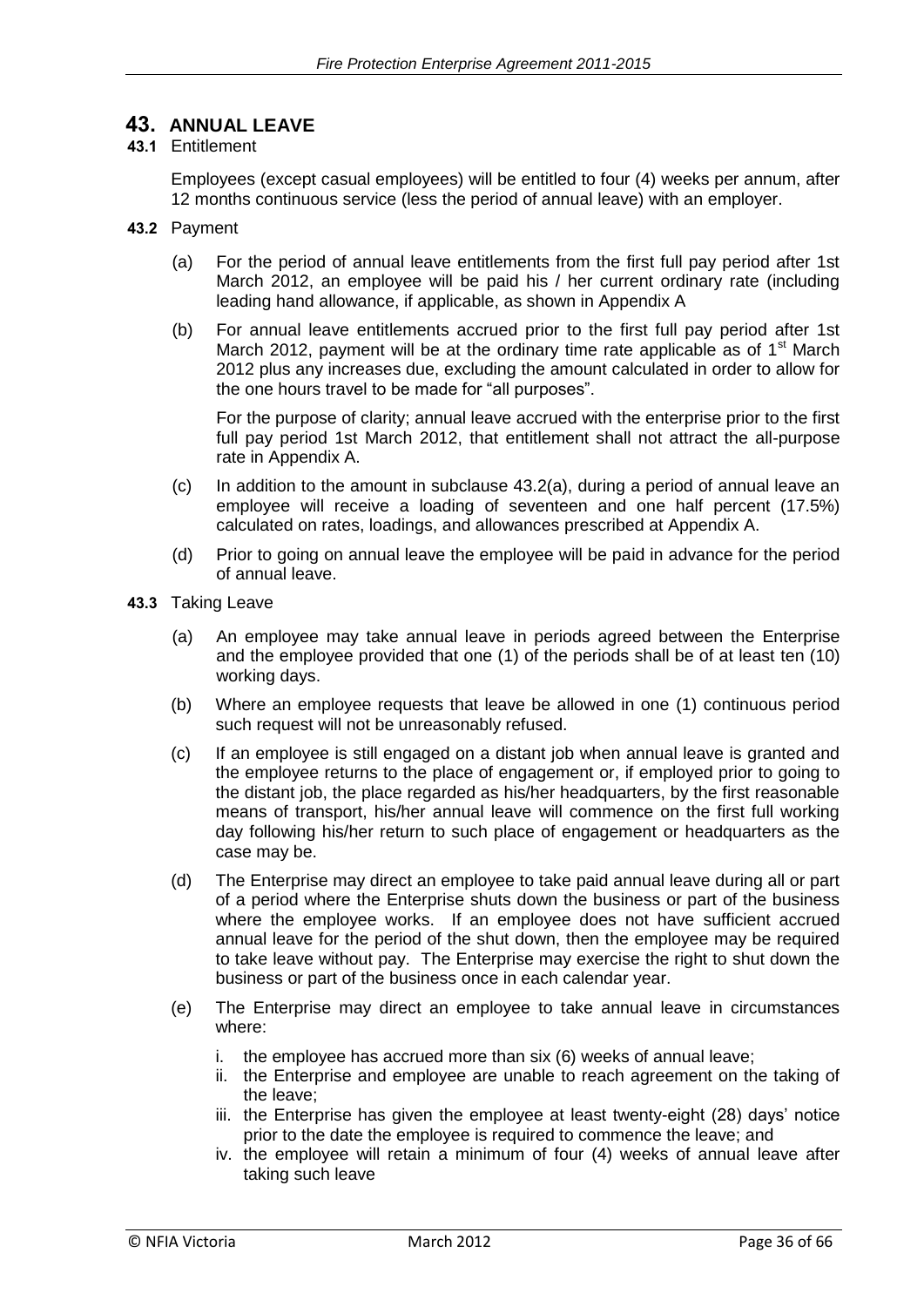**43.4** Leave in Advance

An employee:

- (a) by agreement with the Enterprise may take any amount of annual leave before leave becomes due;
- (b) having taken undue annual leave having his/her services legitimately terminated prior to completing twelve (12) months continuous service may, at the instigation of the Enterprise, have deducted from whatever remuneration is payable upon termination, the payment received for the taken annual leave;
- (c) having worked twelve (12) months in the Industry with more than one Enterprise without taking annual leave will be entitled to take pro-rata annual leave. The employee will be paid one twelfth (1/12) of an ordinary's week's wage based on the leave loading rate for each completed thirty-six (36) hours of service with his/her current Enterprise. Where the employee has completed five (5) working days or more continuous service (including RDOs but excluding overtime), leaves or has his/her employment terminated will be paid one twelfth (1/12) of a week's pay at the leave loading rate for each period of thirty-six (36) hours ordinary time worked (or part thereof) with his/her current Enterprise.
- **43.5** Cashing Out

The Enterprise and an employee may agree in writing to cash out a particular amount of accrued paid annual leave provided that:

- (a) the employee will retain a minimum of four (4) weeks of annual leave;
- (b) cashed out leave will be paid at the amount that would have been payable to the employee had the employee taken the leave (including annual leave loading).
- (c) Each cashing-out of a particular amount of paid annual leave will be by a separate agreement, in writing, between the Enterprise and the employee.
- **43.6** Payment for annual leave on termination
	- (a) Where an employee, who has given five working days or more continuous service (including an RDO but excluding overtime), leaves or his/her employment is terminated, the employee will be paid one twelfth (1/12) of a week's pay at the rate specified in this clause 26 for each period of thirty-six (36) hours ordinary time worked (or part thereof).
	- (b) In addition the employee will receive a loading of seventeen and one half percent (17.5%) will be calculated on the rates, loadings, and allowances prescribed by Appendix A in relation to rates of pay, all-purpose allowances and fares and travelling time.
- **43.7** Broken Service
	- (a) Where an employee breaks his/her continuity of service (as defined), the amount of leave to which the employee would have been entitled under subclause 41.1 will be reduced by 1/48 for each week or part thereof during which any such absence occurs and the amount of payment in lieu of leave to which the employee would have been entitled under subclause 41.1 will be reduced by 1/12 of a week's pay for each week or part thereof during which any such absence occurs.
	- (b) However no reduction will be made in respect of any absence unless the Enterprise informs the employee in writing of their intention so to do within fourteen days of the termination of the absence.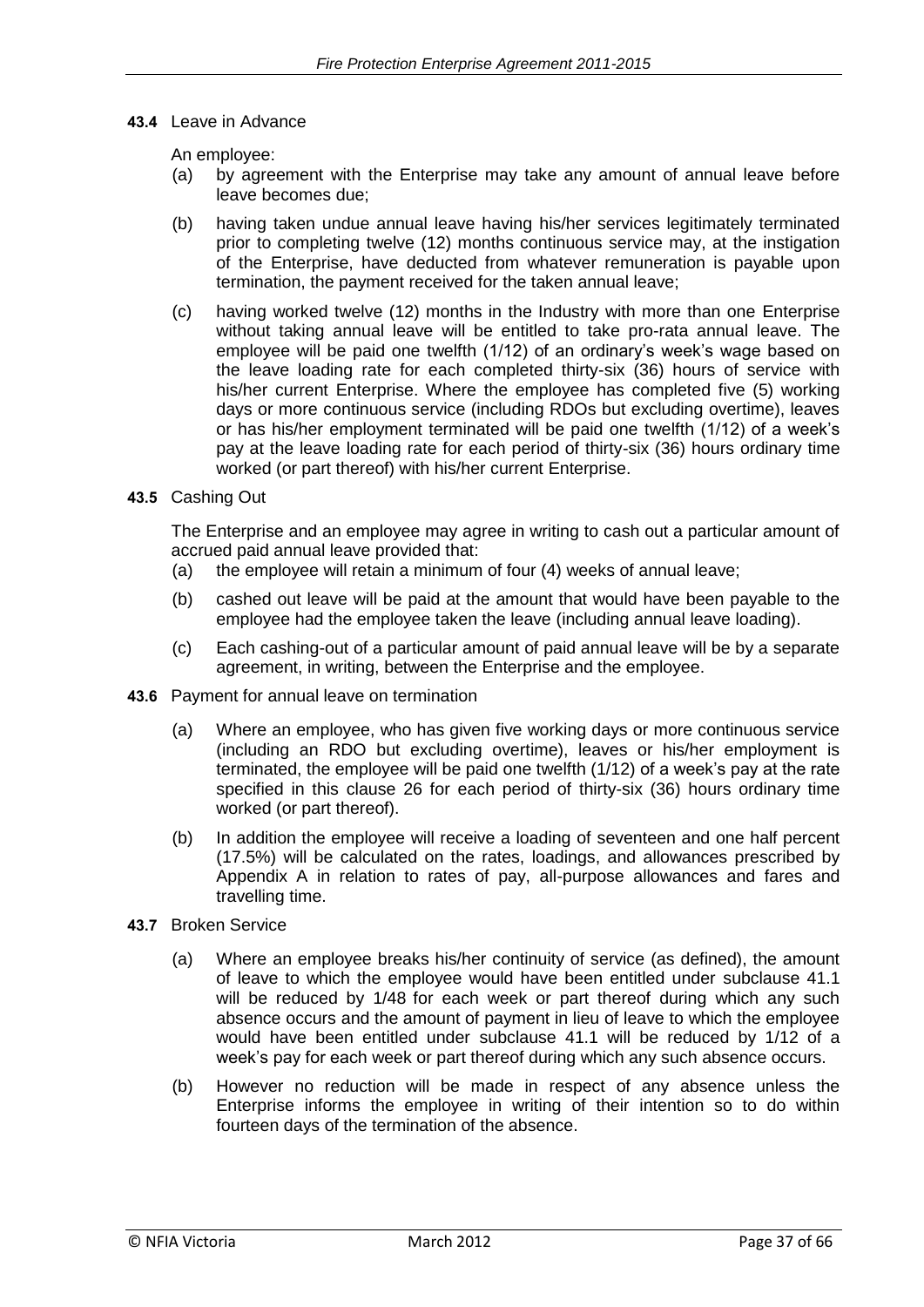- **43.8** Christmas Closedown
	- (a) In the construction sector Christmas shutdown shall be observed as per the industry calendar.
	- (b) It is a breach of this Agreement for an employee to be paid his/her full accrual, or part thereof, of annual leave at Christmas or any other time, unless that employee takes such annual leave or his/her employment is terminated. Employment is not to be terminated for reasons of avoidance of this subclause.

#### **44. LONG SERVICE LEAVE/CO-INVEST**

- **44.1** Paid in accordance with the Construction Industry Long Service Leave Act or if outside Victoria the appropriate state legislation.
- **44.2** Payments by the Enterprise will be paid monthly.

#### **45. PARENTAL LEAVE**

Parental Leave will be provided in accordance with the National Employment Standard.

#### **46. COMMUNITY SERVICE LEAVE**

**46.1** Jury Service

An employee required to attend for jury service will be entitled to have his/her pay made up by the Enterprise to equal his/her ordinary rate as for eight (8) hours (inclusive of accrued entitlements prescribed by clause 31 – Hours of work) per day plus fares whilst meeting this requirement. The employee will give the Enterprise proof of such attendance and the amount received in respect of such jury service.

- **46.2** Community Service Leave
	- (a) An employee who is a voluntary member of:
		- i. State Emergency Service;<br>ii. St John Ambulance:
		- St John Ambulance:
		- iii. Country Fire Service; or
		- iv. other similar organisation;

may be granted unpaid leave for the period that they are absent from duty as a result of their attendance at an emergency.

- (b) Employees who may seek community service leave must:
	- i. Notify the Company of their volunteer activity in advance; and
		- ii. Provide certification from the volunteer organisation.
- (c) An employee who is requesting approval to be absent from duty in order to attend an emergency will be required to notify the Company of the intended absence and expected duration of the absence as soon as practicable.
- (d) The approval of community service leave will be subject to the operational requirements of the business and the employee's absences being reasonable in all circumstances.
- (e) The Company will permit an employee to access annual leave entitlements during the period of absence due to community service leave.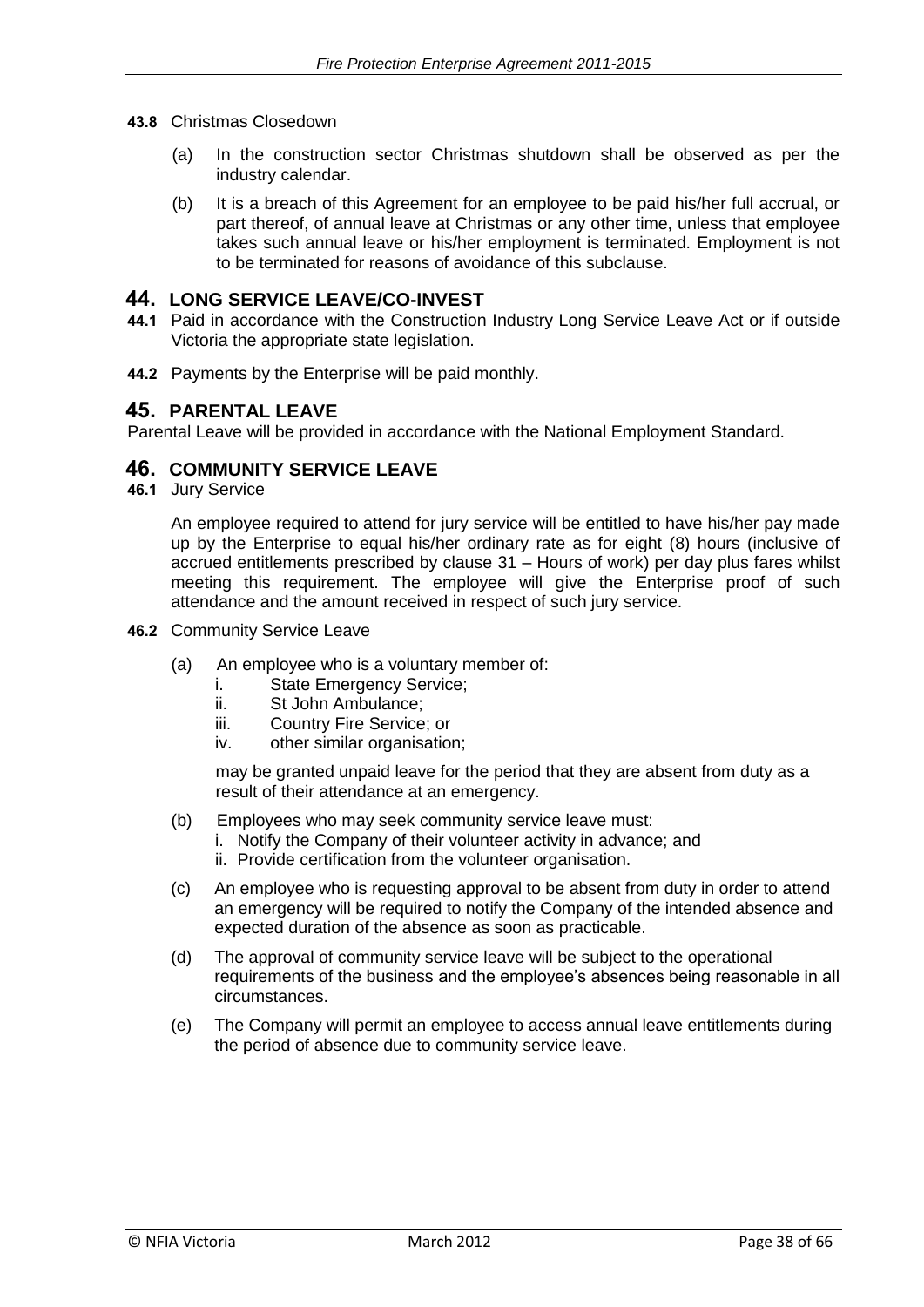### **PART 7 – MISCELLANEOUS**

#### **47. INDUSTRY TRAINING**

- **47.1** Improved coordinated training for employees covered by this agreement will be provided to enhance the skills, occupational health and safety comprehension, and other areas of working knowledge of the employees of the Enterprise.
- **47.2** Training provided will be consistent with the Enterprise's business requirements, relevant to the work of the employees and be consistent with the skills development of each employee and with applicable national competency standards, where they exist.
- **47.3** Training as provided for by this clause may be taken either on or off the job.
- **47.4** When training is taken off the job, where practicable and subject to the work requirements of the Enterprise, such training shall be undertaken during normal working hours.
- **47.5** If an approved training activity is undertaken during ordinary working hours, the employee/s concerned will not suffer any loss of wages or entitlements.
- **47.6** To contribute to the funding and training and development of its employees, the Enterprise will pay the following schedule of payments into the Plumbing Industry Joint Training Fund that will provide plumbing and plumbing related courses. The amounts to be paid will be:

| First Full Pay period Commencing on or after | Per employee per week |
|----------------------------------------------|-----------------------|
| 1 March 2012                                 | 16.63                 |
| 1 March 2013                                 | 17.40                 |
| 1 March 2014                                 | 18.99                 |
| 1 March 2015                                 | 21.35                 |
| 1 September 2015                             | 23.81                 |

**NOTE:** The above amounts are not payable for Apprentices **NOTE:** These contributions are the total of employee and employer contributions **NOTE:** Additional Payment on 1 Sep 15

- **47.7** Subject to the operational needs of the Enterprise, employees covered by this agreement will be eligible to attend training programs that are funded by and paid for by the weekly amounts in subclause 47.6.
- **47.8** The employer shall be liable for any difference between the total cost of that approved course and the amount contributed by the registered training provider fund.

#### **48. EMPLOYEE REPRESENTATIVES**

#### **48.1** Representation

- (a) The parties recognise the role the employees' on-site representative has in seeking to ensure industrial harmony on the site or at the workplace. Further the parties recognize that the on-site representative is a point of contact for an employee who has an employment related grievance or a grievance, query or concern arising under the terms of the Agreement.
- (b) An employee representative shall, upon notification to the Enterprise, be recognised as the accredited representative of the employees and be allowed all necessary time during working hours to submit to the Enterprise matters affecting the employees he/she represents. At all other times the employee representative will perform productive work within his/her range of qualifications and competence. Further, the employee representative shall be allowed reasonable time during working hours to attend to job matters affecting the employees.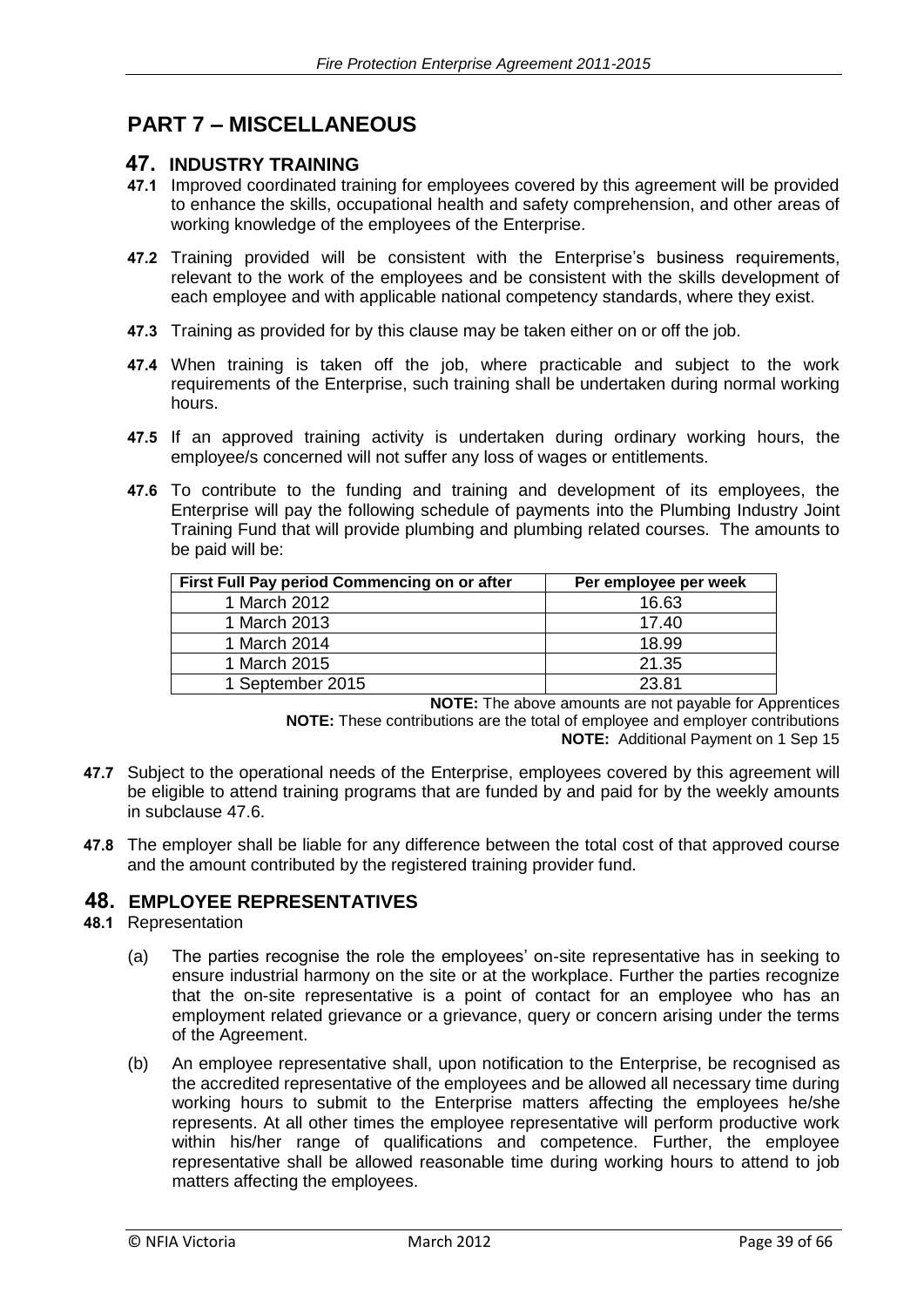**48.2** Employee representative facilities

Where the Enterprise is the principal contractor it is agreed the Enterprise shall provide a facility for the use of the employee representative/s to perform their duties and functions as the on-site representative/s of the employees. The provision of the following facilities is to ensure that the employee representative/s is able to effectively perform his/her functions in a professional and timely manner. The facilities shall include:

- (a) a telephone;
- (b) a table and chairs;
- (c) a filing cabinet;
- (d) air-conditioning/heating;
- (e) access to stationery and other administrative facilities, including use of facsimile, use of e-mail (if available on site), following consultation between employee representative and Site Management;
- (f) a private lockable area.

#### **49. PROTECTIVE CLOTHING**

- **49.1** The Enterprise shall ensure that their employees are in possession of protective clothing in accordance with this clause.
- **49.2** Approved (AS) safety footwear appropriate to the classification of work being carried out.
- **49.3** Overalls or trousers of the following types and quantities:
	- (a) Two sets of combination overalls; or
	- (b) Two sets bib and brace overalls plus two drill shirts; or
	- (c) Two sets drill trousers and two drill shirts; or
	- (d) Work denims at cost no greater than either items  $49.3(a)$ ,  $49.3(b)$  or  $49.3(c)$  above.
- **49.4** Where an employee has not sought replacement of his/her issue of protective clothing as provided in subclause 49.3 above on a fair wear and tear basis within twelve (12) months from the date of issue, then that employee shall be entitled to a re-issue of the apparel at the completion of that twelve (12) months.
- **49.5** One Bluey Jacket, or other approved equivalent apparel following consultation between the Enterprise and a majority of employees, shall be issued on the first occasion to a new employee between 1 May and 31 August. The replacement of such jacket shall be on a fair wear and tear basis only.
- **49.6** Where employees have received any of the above items from the previous Enterprise by way of a Site Agreement, Industry Agreement or normal condition of employment, the above items shall not be re-issued until replacement on a fair wear and tear basis is required.
- **49.7** No agreements for cash in lieu of protective clothing shall be permitted.
- **49.8** Where the employee's protective clothing is stolen, the Enterprise may require proof of the theft before issuing replacement clothing. The proof of the theft may be in the form of a Statutory Declaration from the employee.
- **49.9** Where an employee claims to have not been issued with protective clothing by a previous Enterprise, the new Enterprise may require all necessary details from the employee to validate the claim. These details may be supplied in the form a Statutory Declaration by the employee at the Enterprise's request.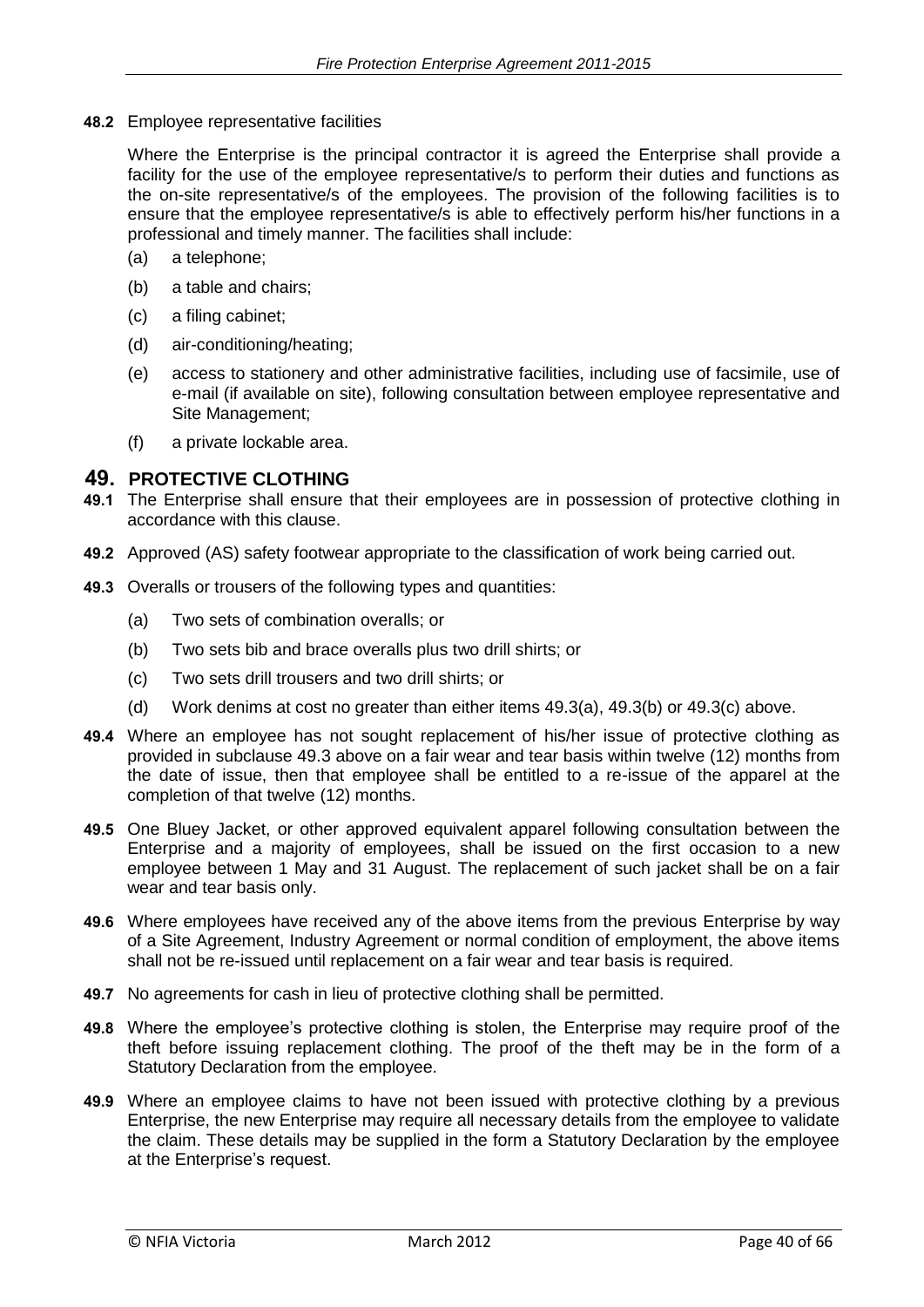- **49.10** Irrespective of the Enterprise, the protective clothing and footwear as outlined in subclauses 47.2 and 47.3 will be replaced on a fair wear and tear basis upon receipt of issued clothing.
- **49.11** The Enterprise shall keep a record of the type of protective clothing issued, including the date of issue. The employee shall sign for such issues, and these details shall be available upon request by employees.
- **49.12** In the event of protective clothing/equipment being supplied and not worn whilst working (without reasonable cause), the employee and the employee representative shall discuss the matter with a view to ensure the wearing of such.
- **49.13** Further failure to do so shall prohibit the employee from any further entitlement.
- **49.14** While not being part of any issue of protective clothing/equipment, Enterprises shall be required to provide the following protective equipment (SAA approved) for use, when necessary, by employees during the performance of their required duties:
	- (a) safety helmets;
	- (b) ear/hearing protection;
	- (c) gloves; and
	- (d) skin protective cream/sun screen (15+ rating).
- **49.15** In addition, one pair of UV-rated safety glasses or UV rated 'clip-ons' suitable to overlay prescription spectacles, shall be made available for employees who are required to work on reflective surfaces such as:
	- (a) metal decking;
	- (b) large concrete slabs exposed to sunlight;
	- (c) roofing;
	- (d) curtain walling

#### **50. OPERATION OF OCCUPATIONAL HEALTH AND SAFETY ACT, REGULATIONS AND CODES OF PRACTICE**

- **50.1** The parties to this Agreement shall in addition to ensuring compliance with OH&S legislation (including Regulations, and Codes of Practice), implement the best achievable level of health and safety. Particular emphasis will be placed on the establishment of consultative mechanisms which will include:
	- (a) the election of health and safety representatives who will represent employees in negotiations on health and safety matters;
	- (b) an occupational health and safety committee; and
	- (c) training issues including specific hazards, health and safety systems, and site induction.
- **50.2** In the event that changes to occupational health and safety practices are deemed necessary by either party the issue shall be referred to a consultative mechanism.

#### **51. OPERATION OF LIFT**

During temporary stoppage of the passengers/materials lift, the employees are expected to walk to their place of work to a maximum of four (4) levels to work in their respective classification, and no industrial action or dispute should take place.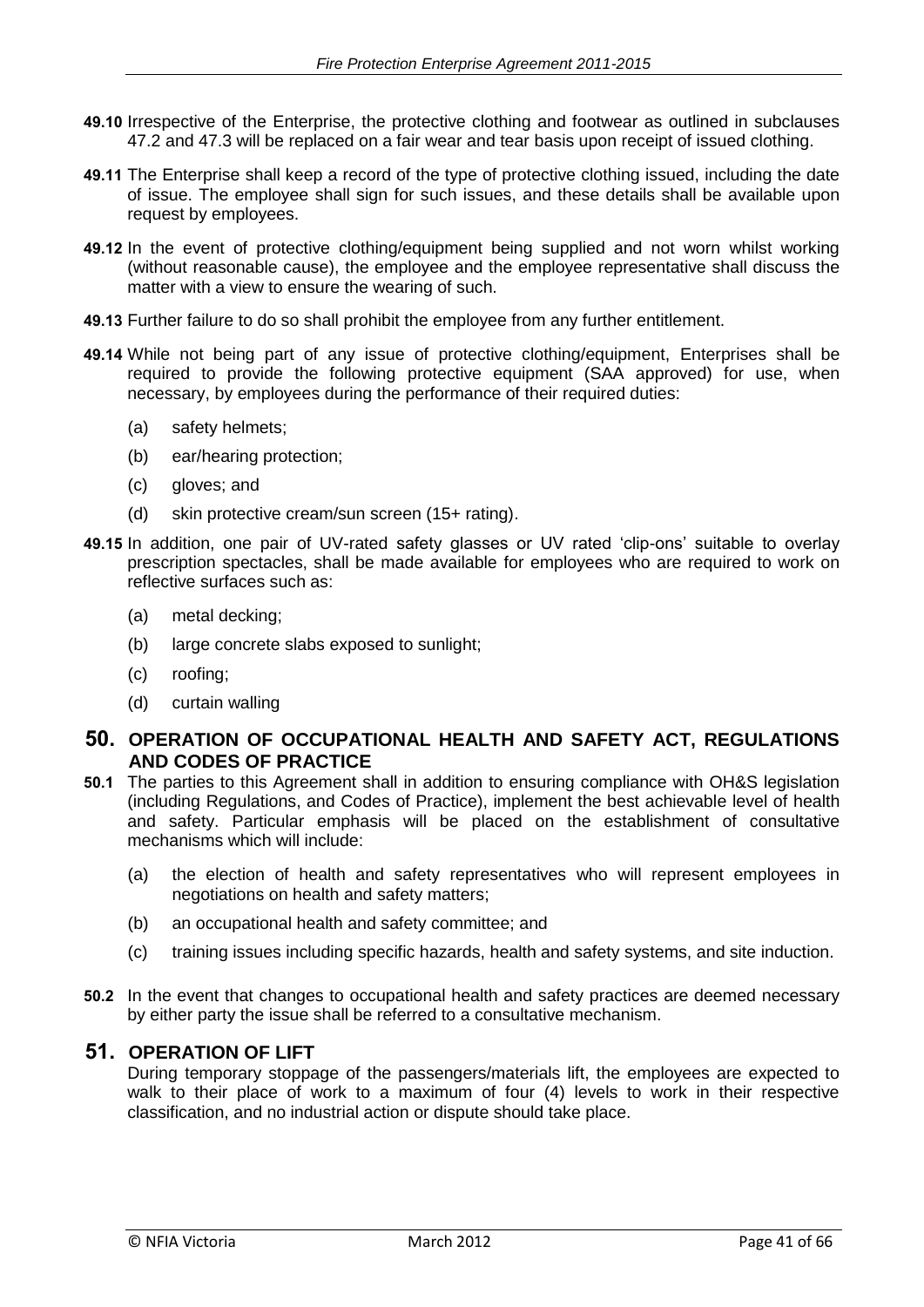### **52. HEARING TESTS**

Audiometric tests should be conducted within two months of a person commencing employment, and thereafter at intervals of two years.

#### **53. HEPATITIS A and B SHOTS**

Employees will be offered Hepatitis A shots and/or Hepatitis B shots in areas where Hepatitis A and/or Hepatitis B may be contracted. The Enterprise will pay the cost of such shots.

#### **54. REHABILITATION OF INJURED WORKERS**

The parties to this Agreement shall ensure that any employee who sustains a work related injury, illness or disease, will be afforded every assistance in utilising a rehabilitation program aimed at returning that employee to meaningful employment within the industry.

#### **55. E-tags**

Employer vehicles are to be fitted with E-tags at employer expense. E-tags are for company use only.

#### **56. ANTI-DISCRIMINATION**

- **56.1** It is the intention of the employer to achieve the principal object in s.3(m) of the *Workplace Relations Act 1996* through respecting and valuing the diversity of the work force by helping to prevent and eliminate discrimination on the basis of race, colour, sex, sexual preference, age, physical or mental disability, marital status, family responsibilities, pregnancy, religion, political opinion, national extraction or social origin.
- **56.2** Accordingly, in fulfilling their obligations under the clause 56 Disputes Resolution Procedures, the respondents must make every endeavour to ensure that neither the agreement provisions nor their operation are directly or indirectly discriminatory in their effects.
- **56.3** Nothing in this clause is to be taken to affect:
	- (a) any different treatment (or treatment having different effects) which is specifically exempted under the Commonwealth anti-discrimination legislation;
	- (b) an employee, employer or registered organisation pursuing matters of discrimination in any State or Federal jurisdiction, including by applications to the Human Rights and Equal Opportunity Commission.
	- (c) the exemptions in clauses 659(3) and (4) of the *Workplace Relations Act 1996* (Cth).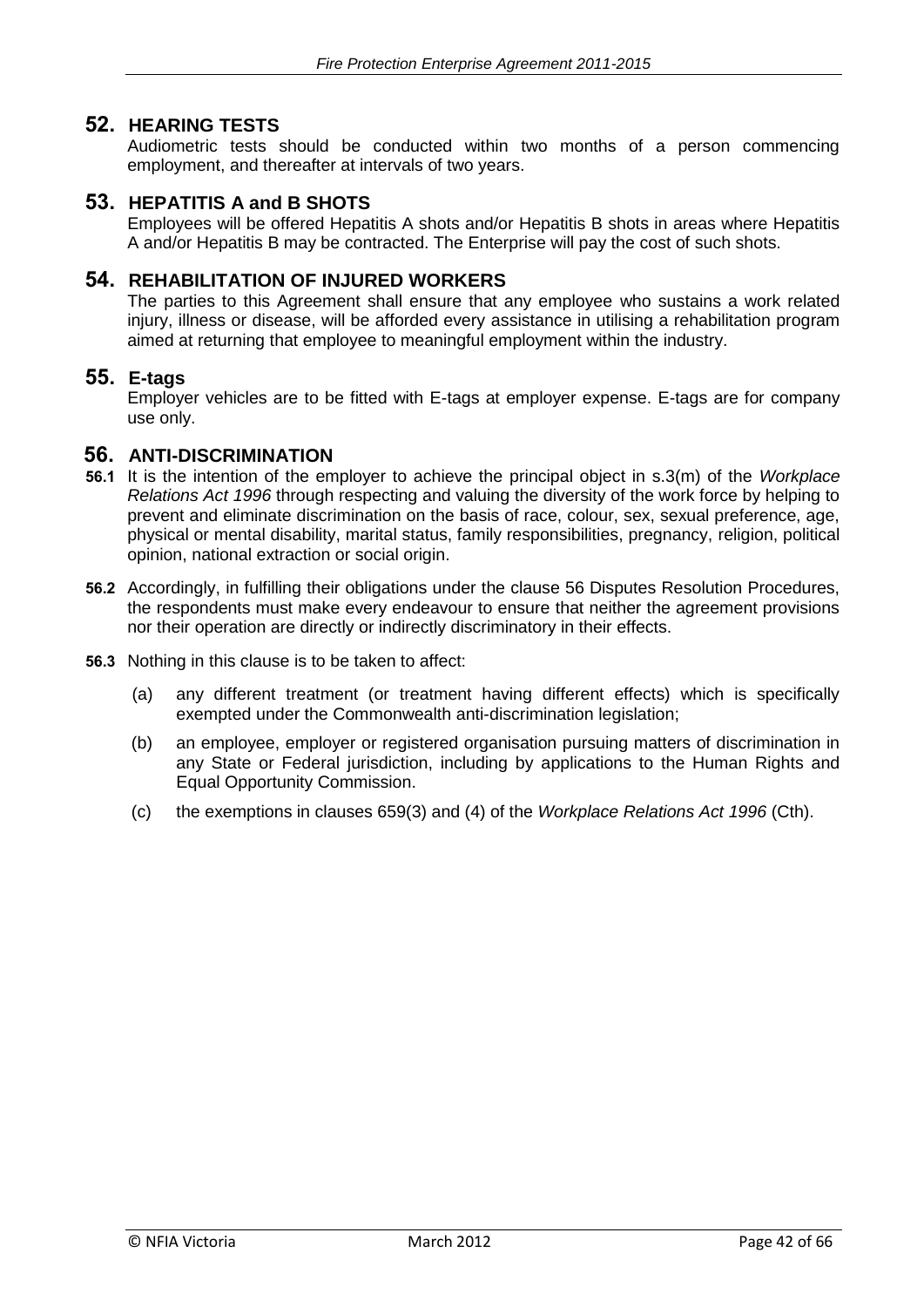### **SIGNATORIES**

For and on behalf of the Communications Electrical Electronic Energy Information Postal Plumbing and Allied Service Union of Australia (CEPU) and the Employees of the Enterprise:

| Signature |                                        |  |  |
|-----------|----------------------------------------|--|--|
| Name      | <b>Earl Setches</b>                    |  |  |
| Position  | <b>State Secretary</b>                 |  |  |
| Company   | CEPU Victoria Plumbing Division.       |  |  |
| Address   | 52 Victoria Street, Carlton South, VIC |  |  |
| Date      |                                        |  |  |

Signatories for and on behalf of the Enterprise:

| Signature |                                   |
|-----------|-----------------------------------|
| Name      | Mr Rod Buncle                     |
| Position  | <b>Director</b>                   |
| Company   | <b>Firewize Services Pty Ltd</b>  |
| Address   | PO Box 122, MT WAVERLEY, VIC 3149 |
| Date      |                                   |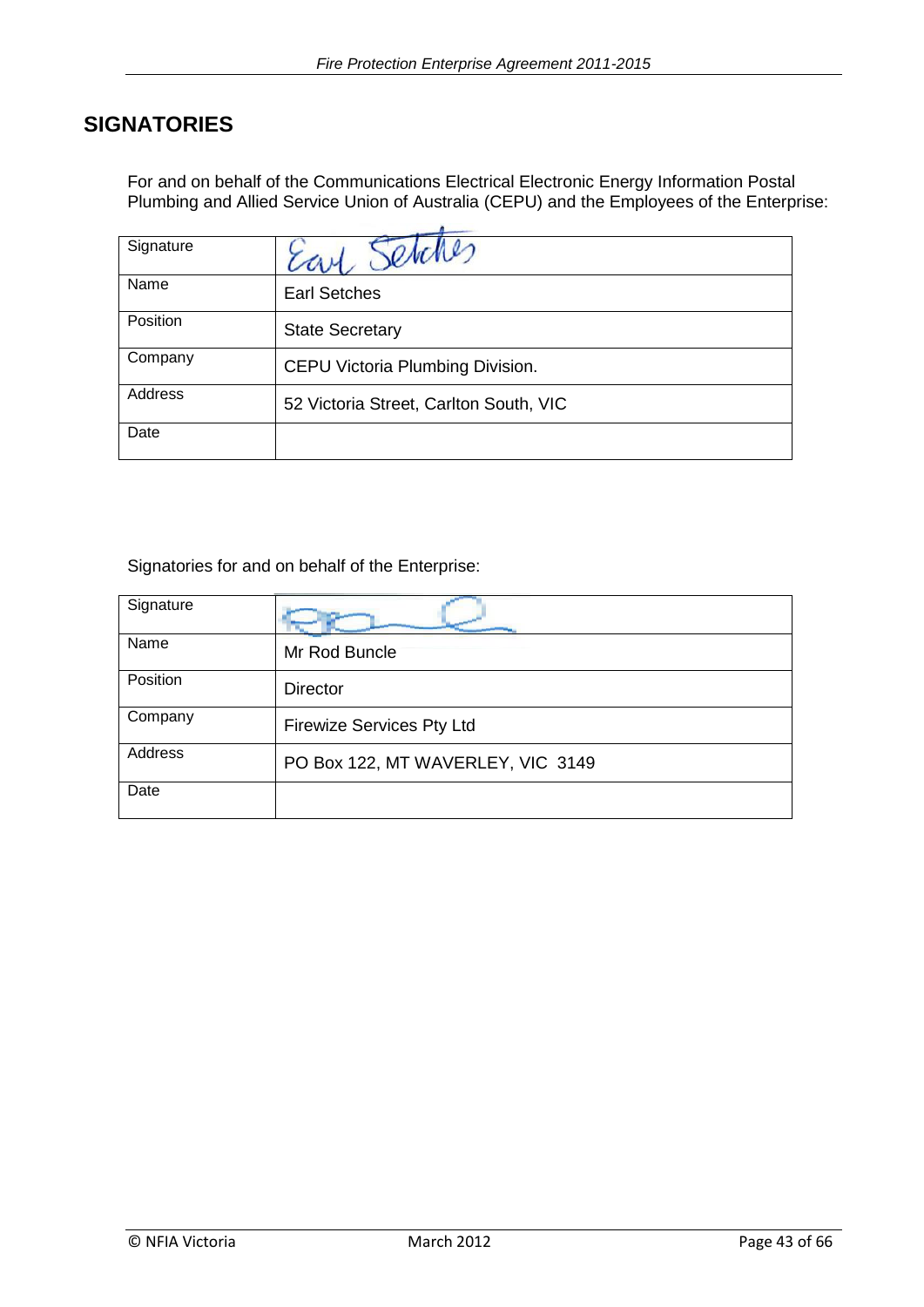### **APPENDIX A – WAGES AND ALLOWANCES**

### **A.0 Wage Sheets**

| <b>Registered Sprinkler Fitter</b> |              |              |              | 5               |
|------------------------------------|--------------|--------------|--------------|-----------------|
| <b>DATE</b>                        | 1-Mar-<br>12 | 1-Mar-<br>13 | 1-Mar-<br>14 | $1$ -Mar-<br>15 |
| Hourly Rate                        | 37.95        | 39.57        | 41.15        | 42.72           |
| All Purpose Weekly Rate            | 1366.20      | 1424.52      | 1481.40      | 1537.92         |

| <b>Allowances</b>                         |        |        |        |        |  |  |
|-------------------------------------------|--------|--------|--------|--------|--|--|
| 1. Minimum Travel Time<br>(1 Hr per Day)  | 189.75 | 197.85 | 205.75 | 213.60 |  |  |
| 2. Greater of 9% Super (Weekly) OTE<br>or | 150.00 | 155.00 | 160.00 | 165.00 |  |  |
| 3. LSL Weekly 2.7% Current                | 36.89  | 38.46  | 40.00  | 41.52  |  |  |
| 4. Training Levy - Employer/Employee      | 16.63  | 17.40  | 18.99  | 21.35  |  |  |

| <b>Allowances</b>                  | 5       | 5            | 5       | 5       |
|------------------------------------|---------|--------------|---------|---------|
| 5. Registration (Weekly)           | 29.12   | 30.50        | 31.89   | 33.28   |
| 6. Service/ Testing/Site Allowance |         |              |         |         |
| Per Hour                           | 2.29    | 2.40         | 2.51    | 2.62    |
| <b>PH Weekly</b>                   | 82.44   | 86.40        | 90.36   | 94.32   |
| 7. Fares - Daily                   | 17.44   | 18.27        | 19.10   | 19.93   |
| - Weekly                           | 87.20   | 91.35        | 95.50   | 99.65   |
| 8. Redundancy (weekly)             | 69.00   | 69.00        | 69.00   | 69.00   |
| Portable Sick Leave (weekly)       | 1.54    | 1.54         | 1.54    | 1.54    |
| Trauma & Income Insurance (weekly) | 17.05   | <u>17.05</u> | 17.05   | 17.05   |
|                                    | 87.59   | 87.59        | 87.59   | 87.59   |
|                                    |         |              |         |         |
|                                    | 1895.82 | 2129.07      | 2211.48 | 2294.23 |

*Note 1: Redundancy Fund may increase payment during term of agreement Note 2: Training Levy increase 1.9.15 - \$23.81*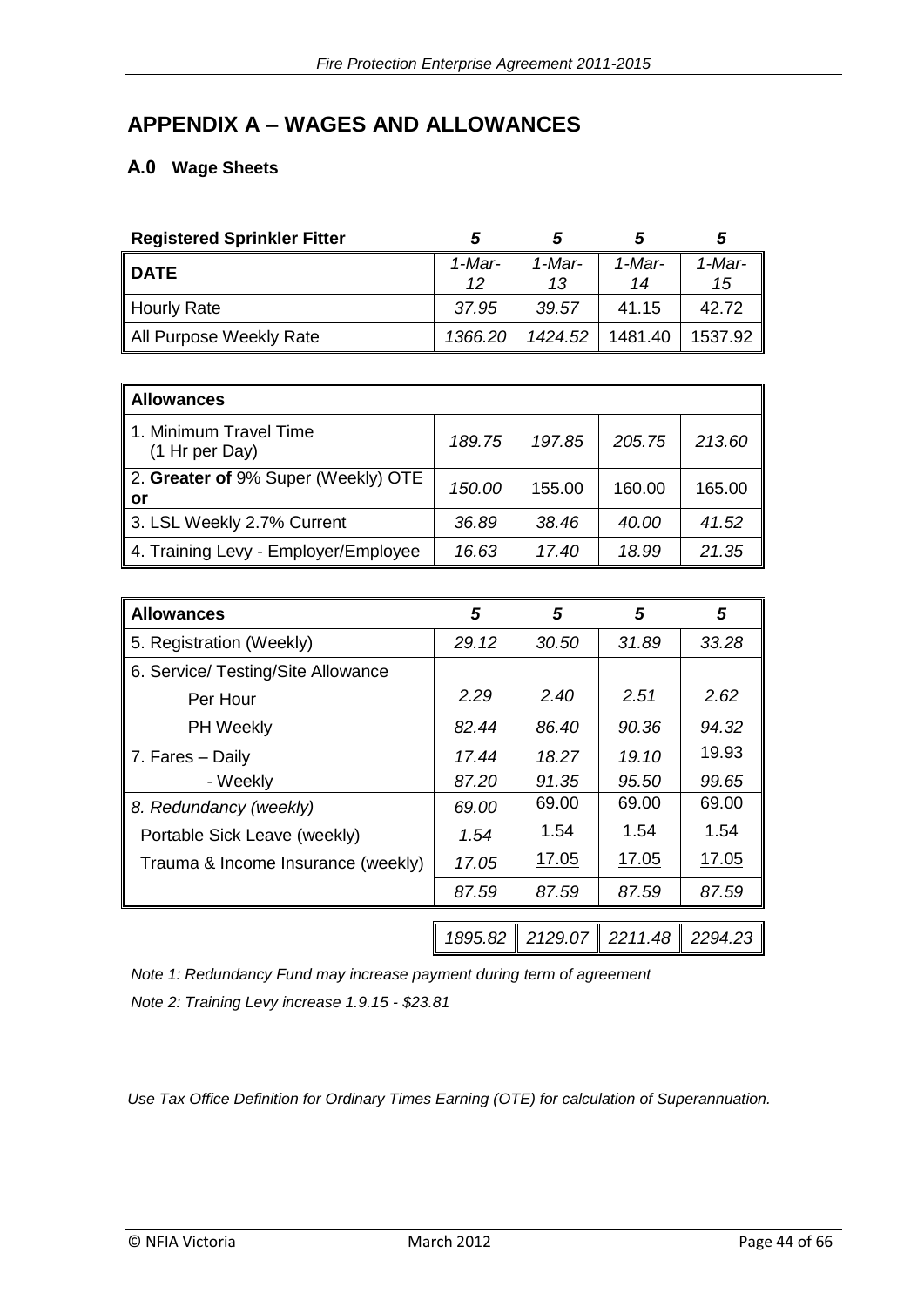| <b>Sprinkler Fitter Assistant /</b><br>Labourer                                  |              |              |              |              |
|----------------------------------------------------------------------------------|--------------|--------------|--------------|--------------|
| 90%                                                                              |              |              |              |              |
| <b>DATE</b>                                                                      | $01$ -Mar-12 | $01$ -Mar-13 | $01$ -Mar-14 | $01$ -Mar-15 |
| <b>Hourly Rate</b>                                                               | 30.20        | 31.64        | 33.08        | 34.52        |
| All Purpose Weekly Rate                                                          | 1087.20      | 1139.04      | 1190.88      | 1242.72      |
| <b>ALLOWANCES FLAT RATE</b>                                                      |              |              |              |              |
| 1. Registration (Weekly)                                                         | 0.00         | 0.00         | 0.00         | 0.00         |
| 2. Minimum Travelling Time<br>(.75 Hours/Day x 5 Days)<br>75 kms radius from GPO | 113.25       | 118.65       | 124.05       | 129.45       |
| 3. Service/ Testing/Site Allowance<br>as per specific site allowance only        | 0.00         | 0.00         | 0.00         | 0.00         |
| 4. Fares - Daily                                                                 | 17.44        | 18.27        | 19.10        | 19.93        |
| - Weekly                                                                         | 87.20        | 91.35        | 95.50        | 99.65        |
| 5. Redundancy (weekly)                                                           | 69.00        | 69.00        | 69.00        | 69.00        |
| Portable Sick Leave (weekly)                                                     | 1.54         | 1.54         | 1.54         | 1.54         |
| Trauma Insurance (weekly)                                                        | 17.05        | 17.05        | 17.05        | 17.05        |
|                                                                                  | 87.59        | 87.59        | 87.59        | 87.59        |
| 6. Super Weekly 9% OTE                                                           |              |              |              |              |
| 7. LSL Weekly - 2.7% Current                                                     | 29.35        | 30.75        | 32.15        | 33.55        |
| 8. Training Levy -<br>Employer/Employee                                          | 16.63        | 17.40        | 18.99        | 21.35        |
|                                                                                  | 1421.22      | 1484.78      | 1549.16      | 1614.31      |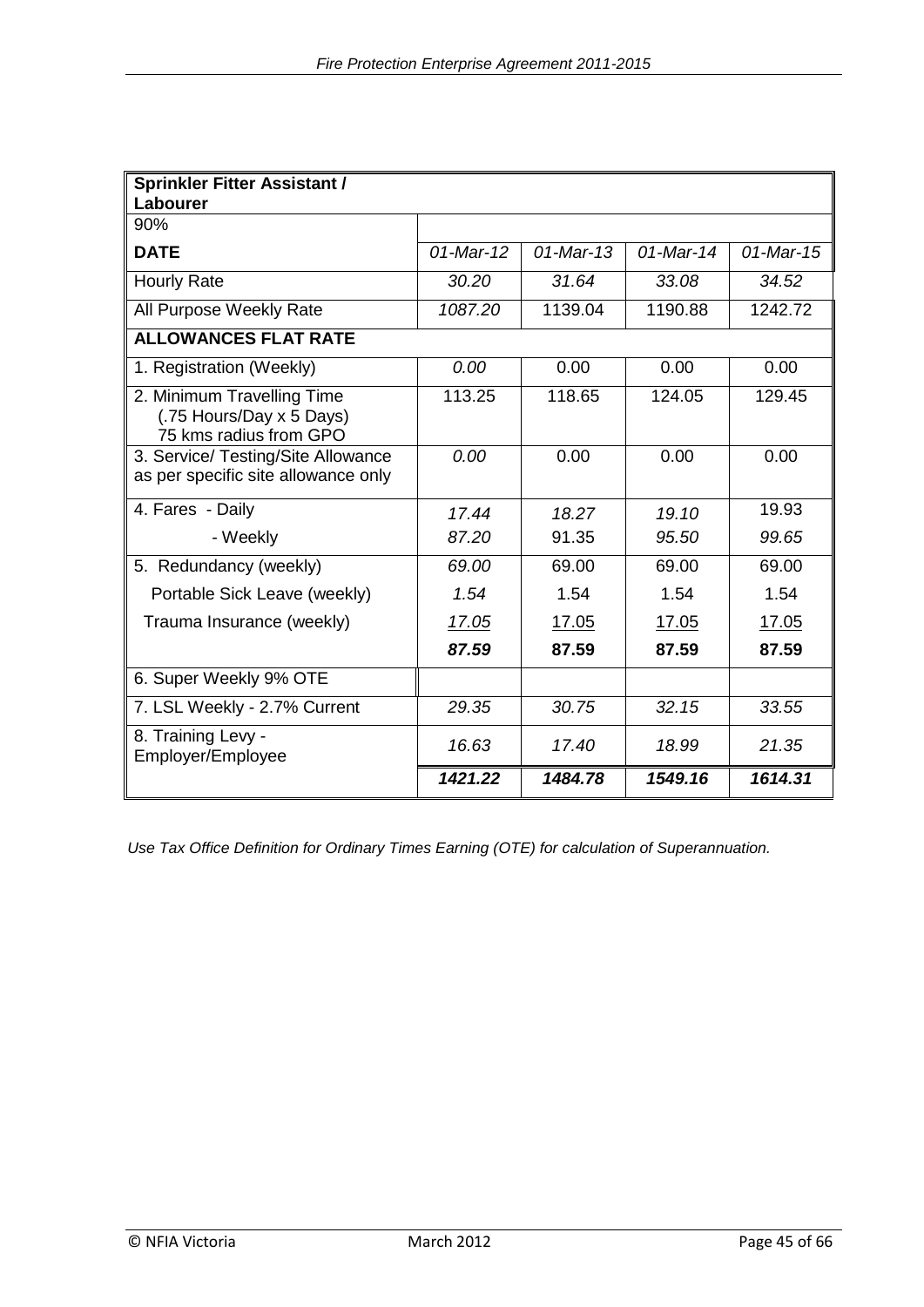| <b>4th Year Apprentice</b>                    |            |              |            |                        |
|-----------------------------------------------|------------|--------------|------------|------------------------|
| 90%                                           | 6          | 5            | 5          | 5                      |
| <b>DATE</b>                                   | $1-Mar-12$ | $1-Mar-13$   | $1-Mar-14$ | $\overline{1}$ -Mar-15 |
| <b>Hourly Rate</b>                            | 30.20      | 31.64        | 33.08      | 34.52                  |
| All Purpose Weekly Rate                       | 1087.20    | 1139.04      | 1190.88    | 1242.72                |
| <b>ALLOWANCES FLAT RATE</b>                   |            |              |            |                        |
| 1. Registration (Weekly)                      | 0.00       | 0.00         | 0.00       | 0.00                   |
| 2. Minimum Travelling Time (.75<br>Hours/Day) | 113.25     | 118.65       | 124.05     | 129.45                 |
| 3. Service/ Testing/Site Allowance            |            |              |            |                        |
| <b>PH Worked</b>                              | 2.29       | 2.40         | 2.51       | 2.62                   |
| PH Weekly                                     | 82.44      | 86.40        | 90.36      | 94.32                  |
| 4. Fares - Daily                              | 17.44      | 18.27        | 19.10      | 19.93                  |
| Weekly                                        | 87.20      | 91.35        | 95.50      | 99.65                  |
| 5. Redundancy (weekly)                        | 0.00       | 0.00         | 0.00       | 0.00                   |
| Portable Sick Leave (weekly)                  | 1.54       | 1.54         | 1.54       | 1.54                   |
| Trauma Insurance (weekly)                     | 17.05      | <u>17.05</u> | 17.05      | 17.05                  |
|                                               | 18.59      | 18.59        | 18.59      | 18.59                  |
| 6. Super (Weekly) 9% OTE                      |            |              |            |                        |
| 7. LSL Weekly - 2.7% Current                  | 29.35      | 30.75        | 32.15      | 33.55                  |
| 8. Training Levy                              | 0.00       | 0.00         | 0.00       | 0.00                   |
|                                               | 1418.03    | 1484.78      | 1551.53    | 1618.28                |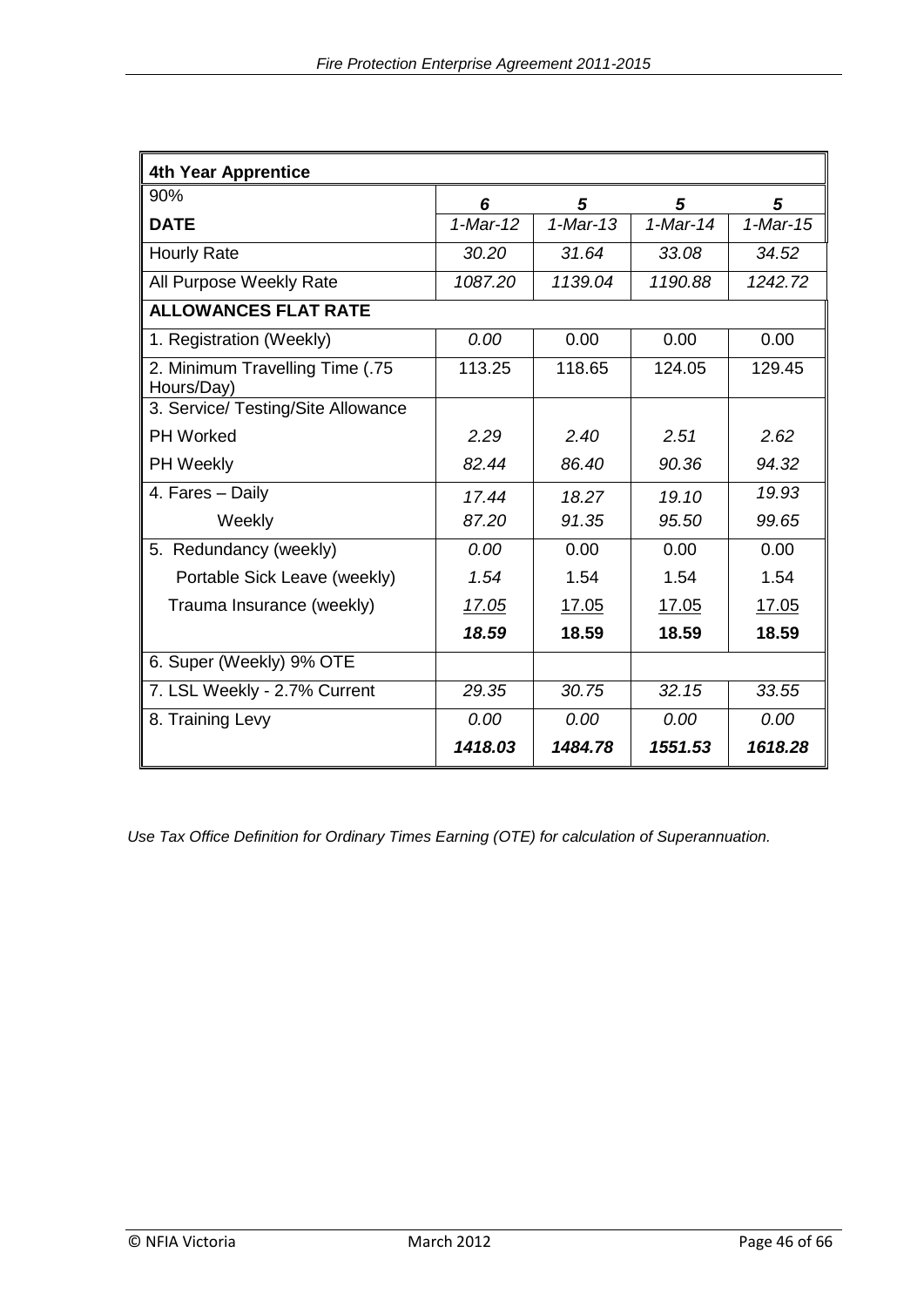| 3rd Year Apprentice                           |            |            |            |            |
|-----------------------------------------------|------------|------------|------------|------------|
| 75%                                           | 6          | 5          | 5          | 5          |
| <b>DATE</b>                                   | $1-Mar-12$ | $1-Mar-13$ | $1-Mar-14$ | $1-Mar-15$ |
| <b>Hourly Rate</b>                            | 25.17      | 26.37      | 27.57      | 28.76      |
| All Purpose Weekly Rate                       | 906.12     | 949.32     | 992.52     | 1035.36    |
| <b>ALLOWANCES FLAT RATE</b>                   |            |            |            |            |
| 1. Registration (Weekly)                      | 0.00       | 0.00       | 0.00       | 0.00       |
| 2. Minimum Travelling Time (.75<br>Hours/Day) | 94.40      | 98.88      | 103.39     | 107.85     |
| 3. Service/ Testing/Site<br>Allowance         |            |            |            |            |
| <b>PH Worked</b>                              | 2.29       | 2.40       | 2.51       | 2.62       |
| PH Weekly                                     | 82.44      | 86.40      | 90.36      | 94.32      |
| 4. Fares - Daily                              | 17.44      | 18.27      | 19.10      | 19.93      |
| Weekly                                        | 87.20      | 91.35      | 95.50      | 99.65      |
| 5. Redundancy (weekly)                        | 0.00       | 0.00       | 0.00       | 0.00       |
| Portable Sick Leave (weekly)                  | 1.54       | 1.54       | 1.54       | 1.54       |
| Trauma Insurance (weekly)                     | 17.05      | 17.05      | 17.05      | 17.05      |
|                                               | 18.59      | 18.59      | 18.59      | 18.59      |
| 6. Super (Weekly) 9% OTE                      |            |            |            |            |
| 7. LSL Weekly - 2.7% Current                  | 24.47      | 25.63      | 26.80      | 27.95      |
| 8. Training Levy                              | 0.00       | 0.00       | 0.00       | 0.00       |
|                                               | 1213.22    | 1270.17    | 1327.16    | 1383.72    |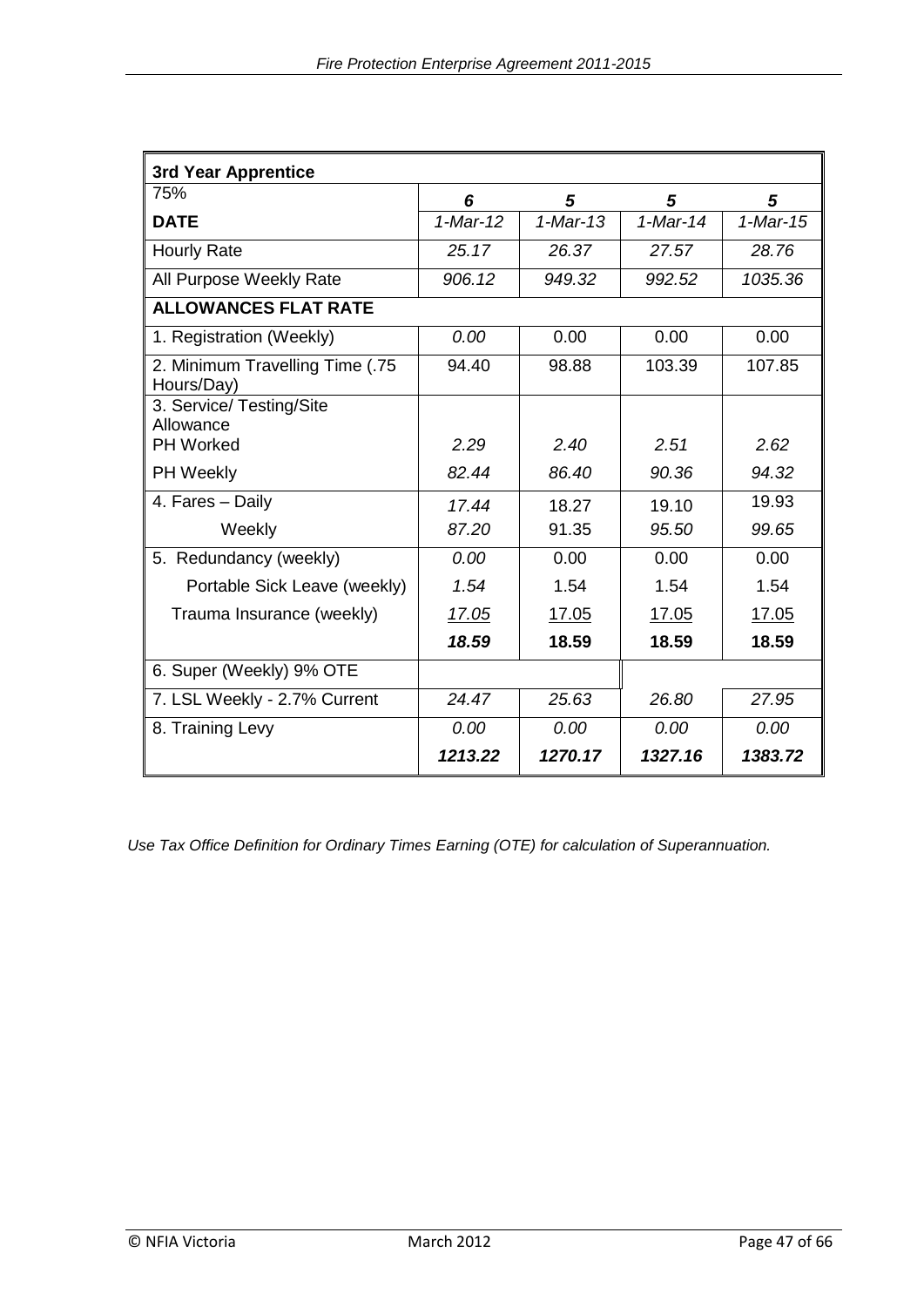| 2nd Year Apprentice                           |            |            |            |            |  |
|-----------------------------------------------|------------|------------|------------|------------|--|
| 55%                                           | 5          | 5          | 5          | 5          |  |
| <b>DATE</b>                                   | $1-Mar-12$ | $1-Mar-13$ | $1-Mar-14$ | $1-Mar-15$ |  |
| <b>Hourly Rate</b>                            | 18.46      | 19.34      | 20.21      | 21.09      |  |
| All Purpose Weekly Rate                       | 664.56     | 696.24     | 727.56     | 759.24     |  |
| <b>ALLOWANCES FLAT RATE</b>                   |            |            |            |            |  |
| 1. Registration (Weekly)                      | 0.00       | 0.00       | 0.00       | 0.00       |  |
| 2. Minimum Travelling Time<br>(.75 Hours/Day) | 69.20      | 72.55      | 75.79      | 79.09      |  |
| 3. Service/ Testing/Site Allowance            |            |            |            |            |  |
| <b>PH Worked</b>                              | 2.29       | 2.40       | 2.51       | 2.62       |  |
| PH Weekly                                     | 82.44      | 86.40      | 90.36      | 94.32      |  |
| 4. Fares - Daily                              | 17.44      | 18.27      | 19.10      | 19.93      |  |
| Weekly                                        | 87.20      | 91.35      | 95.50      | 99.65      |  |
| 5. Redundancy (weekly)                        | 0.00       | 0.00       | 0.00       | 0.00       |  |
| Portable Sick Leave (weekly)                  | 1.54       | 1.54       | 1.54       | 1.54       |  |
| Trauma Insurance (weekly)                     | 17.05      | 17.05      | 17.05      | 17.05      |  |
|                                               | 18.59      | 18.59      | 18.59      | 18.59      |  |
| 6. Super (Weekly) 9% OTE                      |            |            |            |            |  |
| 7. LSL Weekly - 2.7% Current                  | 17.94      | 18.80      | 19.64      | 20.50      |  |
| 8. Training Levy                              | 0.00       | 0.00       | 0.00       | 0.00       |  |
|                                               | 939.93     | 983.93     | 1027.44    | 1071.39    |  |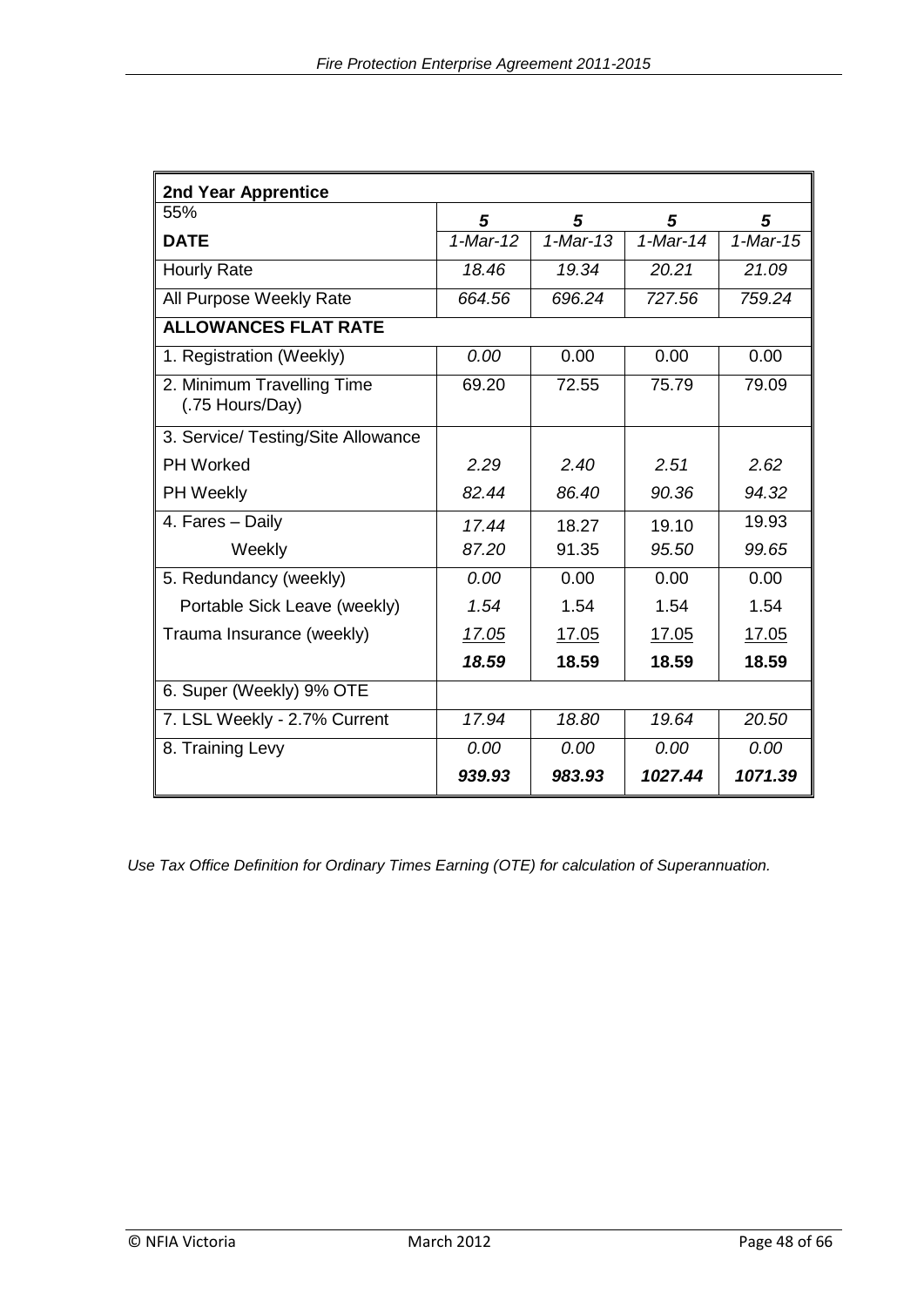| <b>1st Year Apprentice</b>                    |            |            |            |            |
|-----------------------------------------------|------------|------------|------------|------------|
| 50%                                           | 5          | 5          | 5          | 5          |
| <b>DATE</b>                                   | $1-Mar-12$ | $1-Mar-13$ | $1-Mar-14$ | $1-Mar-15$ |
| <b>Hourly Rate</b>                            | 16.78      | 17.58      | 18.38      | 19.18      |
| All Purpose Weekly Rate                       | 604.08     | 632.88     | 661.68     | 690.48     |
| <b>ALLOWANCES FLAT RATE</b>                   |            |            |            |            |
| 1. Registration (Weekly)                      | 0.00       | 0.00       | 0.00       | 0.00       |
| 2. Minimum Travelling Time<br>(.75 Hours/Day) | 62.90      | 65.93      | 68.93      | 71.93      |
| 3. Service/ Testing/Site Allowance            |            |            |            |            |
| <b>PH Worked</b>                              | 2.29       | 2.40       | 2.51       | 2.62       |
| PH Weekly                                     | 82.44      | 86.40      | 90.36      | 94.32      |
| 4. Fares - Daily                              | 17.44      | 18.27      | 19.10      | 19.93      |
| Weekly                                        | 87.20      | 91.35      | 95.50      | 99.65      |
| 5. Redundancy (weekly)                        | 0.00       | 0.00       | 0.00       | 0.00       |
| Portable Sick Leave (weekly)                  | 1.54       | 1.54       | 1.54       | 1.54       |
| Trauma Insurance (weekly)                     | 17.05      | 17.05      | 17.05      | 17.05      |
|                                               | 18.59      | 18.59      | 18.59      | 18.59      |
| 6. Super (Weekly) 9% OTE                      |            |            |            |            |
| 7. LSL Weekly - 2.7% Current                  | 16.31      | 17.09      | 17.87      | 18.64      |
| 8. Training Levy                              | 0.00       | 0.00       | 0.00       | 0.00       |
|                                               | 871.52     | 912.24     | 952.93     | 993.61     |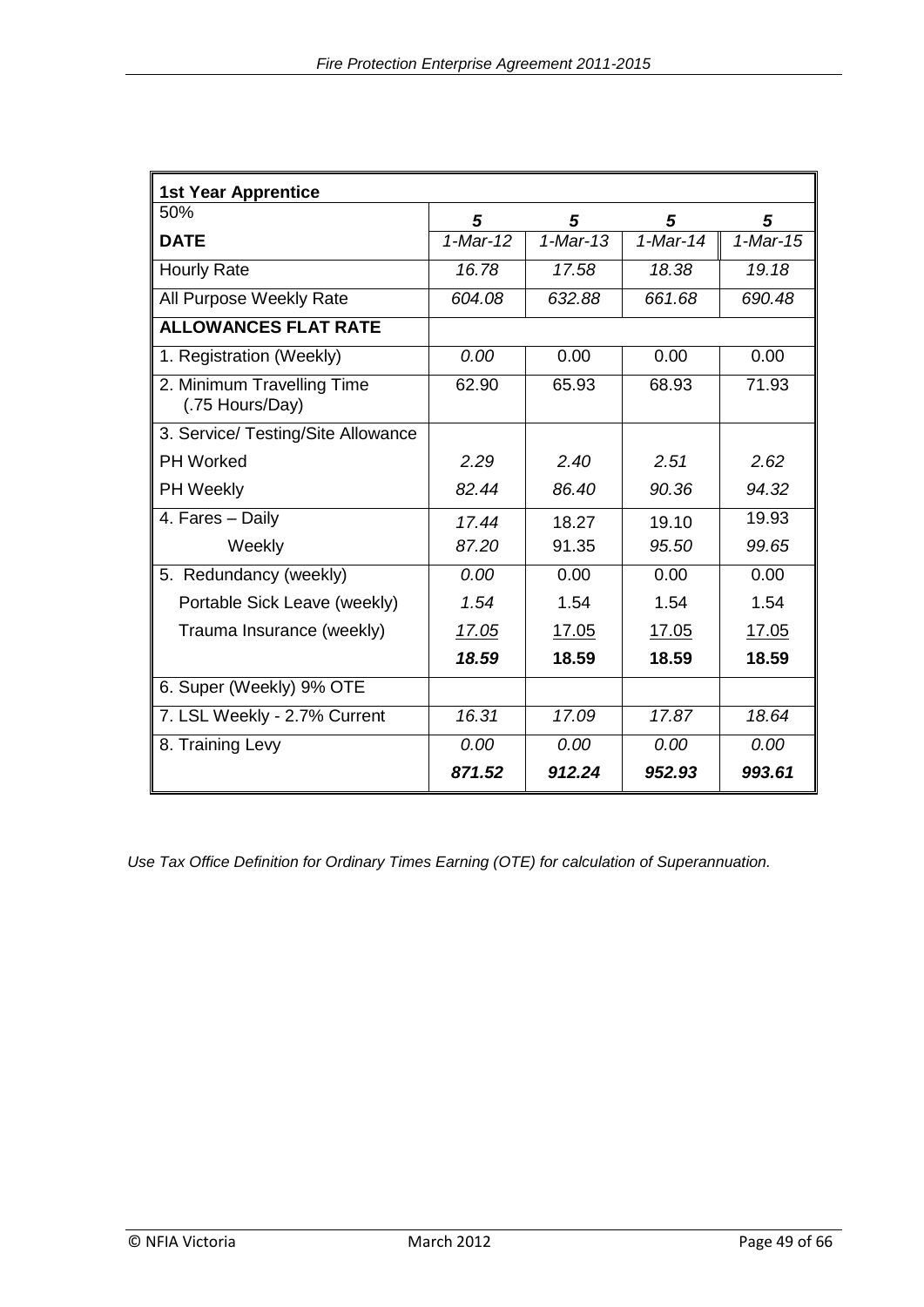### **A.1 Allowances Schedule**

The allowances listed below apply:

| Allowances                                                                                                        | <b>Clause</b> | Per  | 01-Mar-12 | 01-Mar-13 | 01-Mar-14 | 01-Mar-15 |
|-------------------------------------------------------------------------------------------------------------------|---------------|------|-----------|-----------|-----------|-----------|
| Demolition work - CPI Oct each yr                                                                                 | A.2           | hour | 5.25      |           |           |           |
| Multi-story housing commission<br>allowance- CPI Oct each year                                                    | A.3           | hour | 2.75      |           |           |           |
| Registration                                                                                                      | A.5           | week | 29.12     | 30.57     | 32.10     | 33.71     |
| Leading Hands:                                                                                                    | A.6           |      |           |           |           |           |
| - under direct supervision up to 10<br>persons                                                                    |               | week | 47.11     | 49.36     | 51.60     | 53.84     |
| - under direct supervision more than<br>10 persons                                                                |               | week | 58.79     | 61.59     | 64.39     | 67.19     |
| - in sole charge outside city/suburbs<br>up to 10 persons                                                         |               | week | 58.79     | 61.59     | 64.39     | 67.19     |
| - in sole charge outside city/suburbs<br>more than 10 persons                                                     |               | week | 66.53     | 69.70     | 72.86     | 76.03     |
| <b>Special Rates:</b>                                                                                             |               |      |           |           |           |           |
| Acid furnaces                                                                                                     | A.8.9         | hour | 2.06      | 2.16      | 2.25      | 2.35      |
| Asbestos - Materials                                                                                              | A.8.8.1       | hour | 0.70      | 0.74      | 0.77      | 0.80      |
| - Eradication                                                                                                     | A.8.8.2       | hour | 1.89      | 1.98      | 2.07      | 2.16      |
| llBitumen work                                                                                                    | A.8.2         | hour | 0.66      | 0.69      | 0.72      | 0.76      |
| Cold Work                                                                                                         | A.8.11        | hour | 0.58      | 0.61      | 0.63      | 0.66      |
| Explosive Powered Tools                                                                                           | A.8.1         | day  | 1.35      | 1.42      | 1.48      | 1.55      |
| Fumes                                                                                                             | A.8.7         | hour | 0.66      | 0.69      | 0.72      | 0.76      |
| Hosp/morgues - Minimum                                                                                            | A.8.12.3      | day  | 0.37      | 0.39      | 0.40      | 0.42      |
| - Infectious Disease Hospitals                                                                                    | A.8.12.1      | hour | 0.04      | 0.04      | 0.05      | 0.05      |
| - Morgues                                                                                                         | A.8.12.2      | hour | 0.05      | 0.06      | 0.06      | 0.06      |
| Hot work - 46 – 54 degrees C                                                                                      | A.8.10        | hour | 0.58      | 0.61      | 0.63      | 0.66      |
| $\vert$ - > 54 degrees C                                                                                          | A.8.10        | hour | 0.70      | 0.74      | 0.77      | 0.80      |
| <b>Insulation</b>                                                                                                 | A.8.6         | hour | 0.66      | 0.69      | 0.72      | 0.76      |
| Laser Safety Officer                                                                                              | A.8.15        | day  | 2.36      | 2.48      | 2.59      | 2.70      |
| Scaffold licence/certificate                                                                                      | A.8.5         | week | 15.58     | 16.32     | 17.07     | 17.81     |
| Service / Testing / Site                                                                                          | A.10          | hour | 2.29      | 2.40      | 2.51      | 2.62      |
| Ship work - Sprinkler Fitter / Fire<br>Protection Worker                                                          | A.8.3         | week | 15.59     | 16.34     | 17.08     | 17.82     |
| Ship work - others                                                                                                | A.8.3         | week | 11.41     | 11.96     | 12.50     | 13.04     |
| Towers                                                                                                            |               |      |           |           |           |           |
| above 15 meters                                                                                                   | A.8.13        | hour | 0.58      | 0.61      | 0.63      | 0.66      |
| each additional 15 meters                                                                                         | A.8.13        | hour | 0.58      | 0.61      | 0.63      | 0.66      |
| <b>Welding Qualification - This</b><br>allowance is capped at \$2.00 per<br>hour for multiple qualifications used |               |      |           |           |           |           |
| - Oxy-acetylene                                                                                                   | A.8.4         | hour | 1.37      | 1.43      | 1.50      | 1.56      |
| - Electric welding                                                                                                | A.8.4         | hour | 1.37      | 1.43      | 1.50      | 1.56      |
| <b>Other Allowances:</b>                                                                                          |               |      |           |           |           |           |
| Altona Allowance                                                                                                  | A.14          | hour | 1.11      | 1.17      | 1.22      | 1.27      |
| Distant work/ Living away from<br><i>home</i>                                                                     | A.9           |      |           |           |           |           |
| Board/Accommodation                                                                                               |               | day  | 105.00    | 110.00    | 115.00    | 120.00    |
| - Out-of-pocket expenses                                                                                          |               | day  | 31.50     | 33.00     | 34.50     | 36.00     |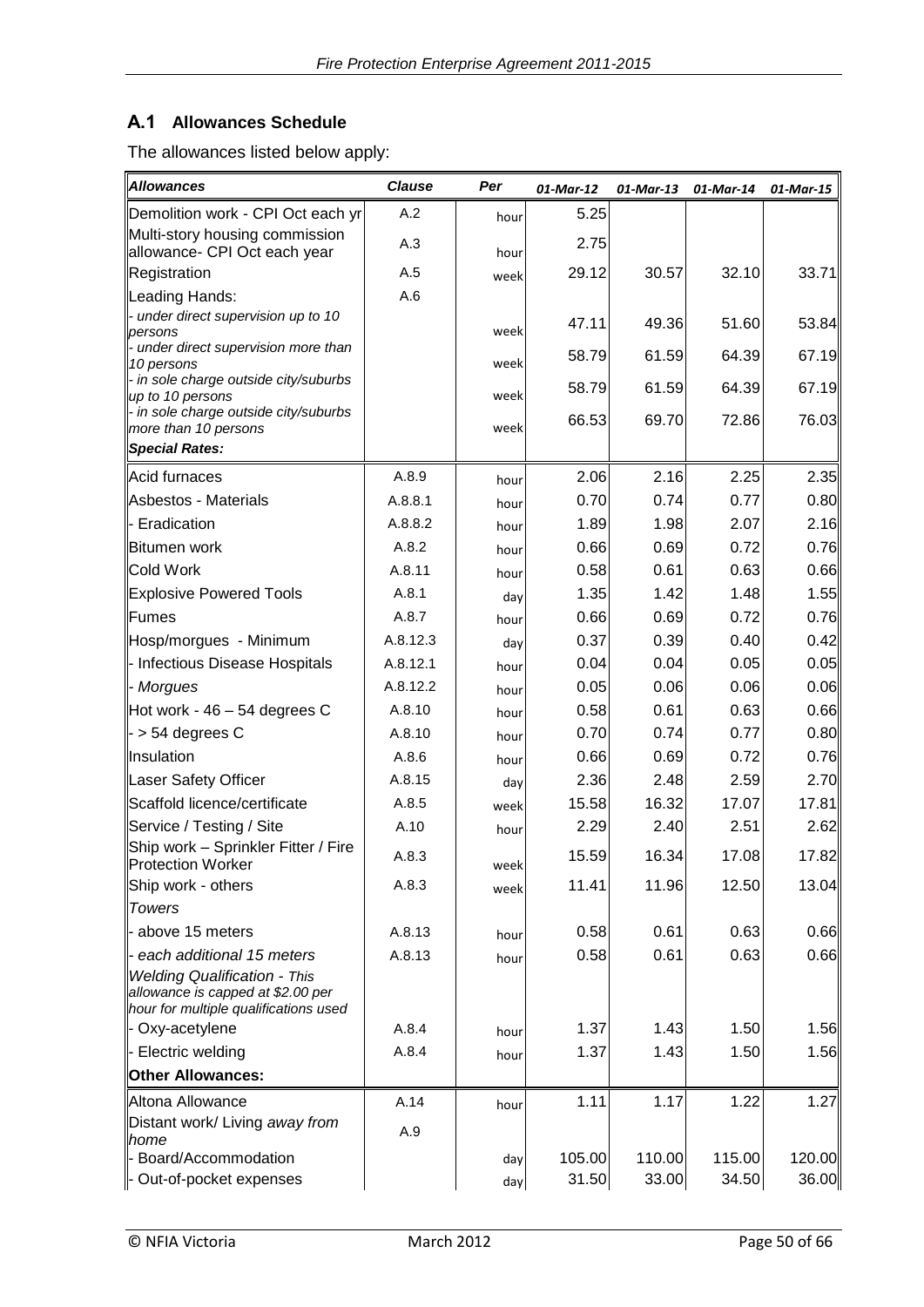| - Weekend Return Home             |          | occasion  | 33.52  | 35.11  | 36.71  | 38.30  |
|-----------------------------------|----------|-----------|--------|--------|--------|--------|
| <b>First Aid</b>                  | A.13     | day       | 2.27   | 2.38   | 2.48   | 2.59   |
| <b>Meals</b>                      | CI 33.11 | meal      | 15.75  | 16.50  | 17.25  | 18.00  |
| Multi-storey - CPI Oct each year  | A.7      |           |        |        |        |        |
| $\vert$ - up to 15th floor level  |          | hour      | 0.45   |        |        |        |
| ll- 16th to 30th floor level      |          | hour      | 0.56   |        |        |        |
| - 31st to 45th floor level        |          | hour      | 0.84   |        |        |        |
| ll- 46th to 60th floor level      |          | hour      | 1.08   |        |        |        |
| ll- from 61st floor level onwards |          | hour      | 1.37   |        |        |        |
| On call                           |          |           |        |        |        |        |
| - On-call - Permanent on roster   | 25.1.1   | week      | 42.59  | 44.62  | 46.64  | 48.67  |
| - On-call - Other - Mon to Friday | 25.1.2   | night     | 4.59   | 4.81   | 5.03   | 5.24   |
| - On-call - Other - W/ends & Hols | 25.1.2   | night     | 31.45  | 32.95  | 34.44  | 35.94  |
| llVehicle - use of own            | A.12     | kilometre | 0.90   | 0.95   | 0.99   | 1.03   |
| Other:                            |          |           |        |        |        |        |
| Superannuation: Greater of 9% or  | CI 24.3  |           | 150.00 | 155.00 | 160.00 | 165.00 |

#### **A.2 Demolition Work**

**A.2.1** Where employees covered by this agreement are employed on work with employees of demolition works engaged on structural demolition works they shall be paid \$5.25 hour in lieu of relevant Site Allowance.

**A.2.2** The elements that must be present before the allowance becomes payable are:-

- the employee must be performing work either in connection with demolition work or on demolition work,
- the employee must be performing that work alongside the employees of a demolition contractor or contractors, and
- the work must be being performed as or as part of major demolition works
- **A.2.3** The demolition allowance will be adjusted by the CPI (All Groups, Melbourne), effective **from** 1 October 2012 and for each subsequent year thereafter according to the above CPI movement for the preceding period July to June in each year

#### **A.3 Multi-story Housing Commission Allowance**

Where employees covered by this agreement are employed in connection with Multi-Story Commission flats employee/s shall receive the minimum site allowance of \$2.75 per hour in lieu of relevant Site Allowance.

This allowance will be adjusted by the CPI (All Groups, Melbourne), effective **from** 1 October 2012 and for each subsequent year thereafter according to the above CPI movement for the preceding period July to June in each year

#### **A.4 Hepatitis A & B Shots**

Employees shall be offered Hepatitis A shots and/or Hepatitis B shots if they may be required to work in those areas where Hepatitis A and/or Hepatitis B may be contracted.

#### **A.5 Industry disability allowance and space, height and dirt money allowance A.5.1** Adult employees shall receive the following additional allowances:

| <b>Allowances</b>                          | \$ Per week |
|--------------------------------------------|-------------|
| Industry disability allowance (as defined) | 21.64       |
| Space, height and dirt money (as defined)  | 20.42       |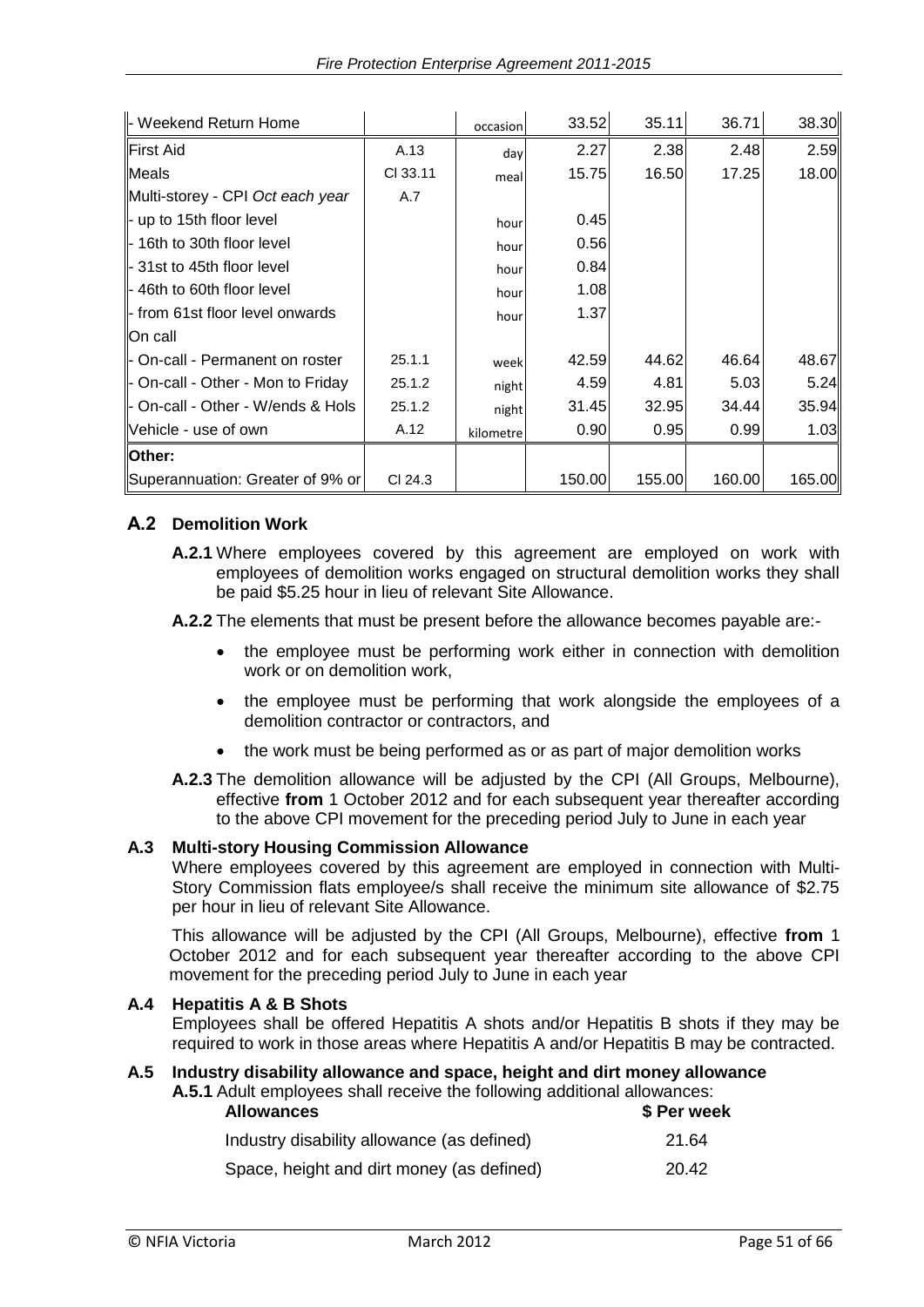#### **A.5.2 Sprinkler Fitter / Fire Protection Workers adjustment**

All employees shall receive an additional amount for all purposes in accord with the following table as a consequence of alteration of the minimum travelling time in A.11 below:

| <b>Allowances</b>                                   | \$ Per week |
|-----------------------------------------------------|-------------|
| <b>Sprinkler Fitter / Fire Protection Worker</b>    | 18.97       |
| Sprinkler Fitter/Fire Protection Worker's assistant | 16.19       |

#### **A.5.3 Registration allowances**

A sprinkler fitter who is the holder of a certificate of registration issued by the Plumbing Industry Commission shall be paid an allowance detailed in A1 per week to compensate for the responsibility imposed by holding and maintaining such certificate of registration.

#### **A.6 Leading hand allowance**

**A.6.1** Leading hands shall be paid the additional allowances as detailed in A1:

### **A.7 Multi-storey allowance**

#### **A.7.1 Eligibility**

- **A.7.1.1** A multi-storey allowance shall be paid to all employees on site engaged in construction or renovation of a multi-storey building as defined herein, to compensate for the disabilities experienced in, and which are peculiar to construction or renovation of a multi-storey building.
- **A.7.1.2** Provided that for the purposes of this clause renovation work is work performed on existing multi-storey buildings, (as defined) and such work involves structural alterations which extend to more than two storey levels in a building and at least part of the work to be performed is above the 4th floor storey level in accordance with the scale of payments appropriate for the highest floor level affected by such work.

#### **A.7.2 Definition of a multi-storey building**

- **A.7.2.1** For the purposes of this agreement, a multi-storey building is a building which will, when complete, consist of four or more storey levels.
- **A.7.2.2 Complete** means the building is fully functional and all work which was part of the principal contract is complete.
- **A.7.2.3** For the purposes of this clause, a storey level means structurally completed floor, walls, pillars or columns, and ceiling (not being false ceilings) of a building, and shall include basement levels and mezzanine or similar levels (but excluding 'half floors' such as toilet blocks or store rooms located between floors).
- **A.7.2.4** Provided that any buildings or structures which do not have regular storey levels but which are not classed as towers (e.g. grandstands, aircraft hangars, large warehouses, etc.) and which exceed fifteen metres in height may be covered by this sub-clause, or by A.8.13 (Towers Allowance) by agreement. Where no agreement is reached, by determination of Fair Work Australia in accordance with the Disputes Resolution Provision.
- **A.7.2.5** Plant Room Further provided that a plant room situated on the top of a building shall constitute a further storey level if the plant room occupies 25% of the total roof area or an area of 100 square metres whichever is the lesser.

#### **A.7.3 Rates**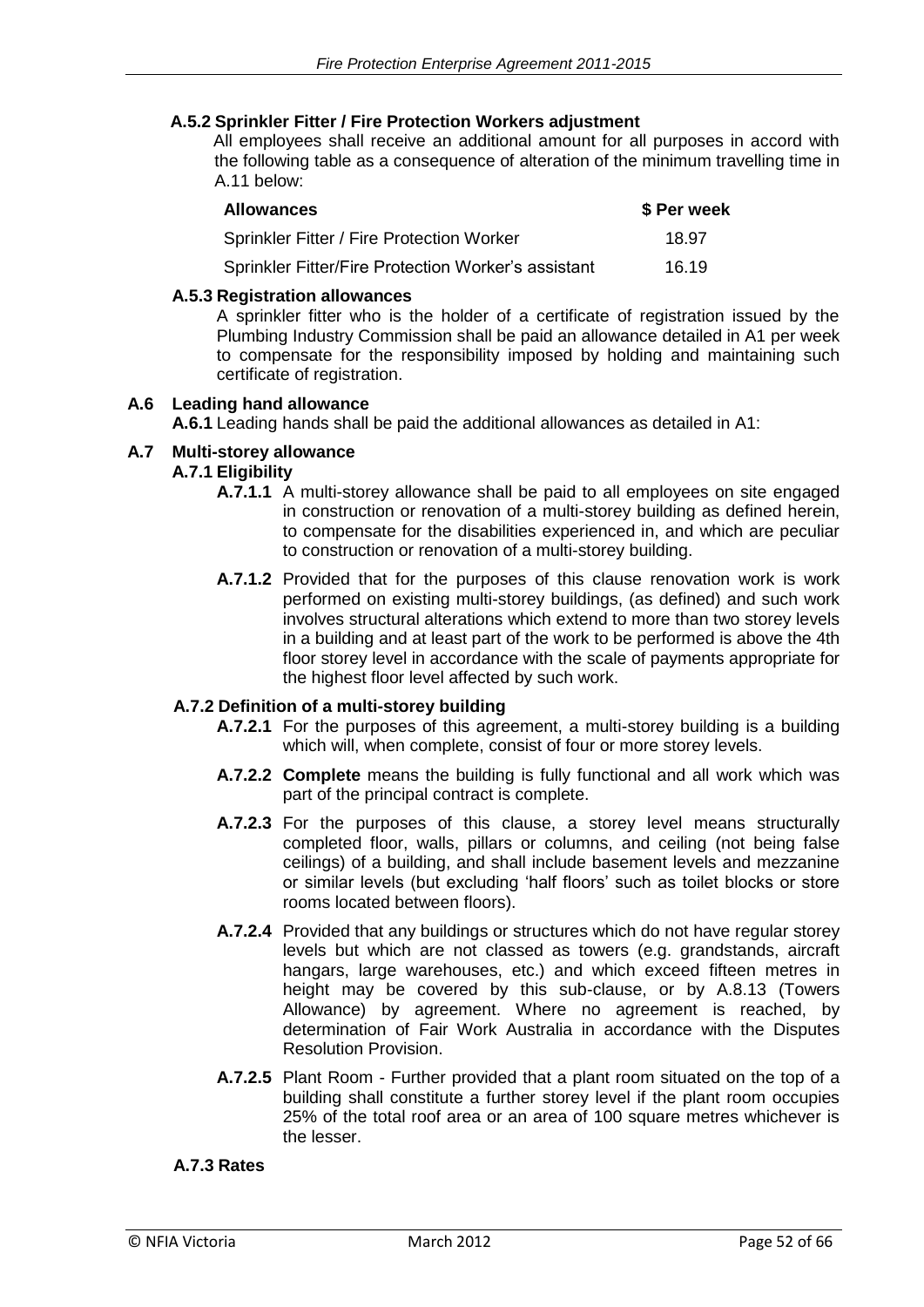- **A.7.3.1** Except as provided in A.7.4, an allowance in accordance with the following table shall be paid. The second and subsequent allowance scales shall where applicable, commence to apply to all employees when one of the following components of the building – structured steel, reenforcing steel, boxing or walls rises above the floor level first designated in each such allowance scale.
- **A.7.3.2** Floor level means that stage of construction which in the completed building would constituted the walking surface of the particular floor level referred to A1.

| up to $15th$ floor level                         | $0.43$ (per hour) |
|--------------------------------------------------|-------------------|
| 16 <sup>th</sup> to 30 <sup>th</sup> floor level | $0.53$ (per hour) |
| $31st$ to 45 <sup>th</sup> floor level           | $0.80$ (per hour) |
| $46^{th}$ to $60^{th}$ floor level               | $1.03$ (per hour) |
| from 61 <sup>st</sup> floor level onwards        | $1.30$ (per hour) |

- **A.7.3.3** The allowance payable at the highest point of the building shall continue until completion of the building.
- **A.7.3.4** This allowance will be adjusted by the CPI (All Groups, Melbourne), **effective from** 1 October 2012 and for each subsequent year thereafter according to the above CPI movement for the preceding period July to June in each year

#### **A.7.4 Service cores**

- **A.7.4.1** All employees employed on a Service core at more than 15 metres above the highest point of the main structure shall be paid the multi-storey rate appropriate for the main structure plus the allowance prescribed in A.8.13 (Towers Allowance) calculated from the highest point reached by the main structure to the highest point reached by the Service core in any one day period. (*i.e. for this purpose the highest point of the main structure shall be regarded as though it were the ground in calculating the appropriate Towers Allowance*).
- **A.7.4.2** Employees employed on a Service core no higher than 15 metres above the main structure shall be paid in accordance with the multi-storey allowance prescribed herein.
- **A.7.4.3** Provided that any section of a Service core exceeding 15 metres above the highest point of the main structure shall be disregarded for the purpose of calculating the multi-storey allowance applicable to the main structure.

#### **A.8 Special Rates**

The special rates herein prescribed shall be paid irrespective of the times at which the work is performed and shall not be subject to any premium or penalty addition.

#### **A.8.1 Explosive powered tools**

An employee being a qualified operator of any explosive powered tools who is required to use such powered tool shall be paid as per rate in A1 for each day on which he/she uses such a tool.

#### **A.8.2 Bitumen work**

An employee handling hot bitumen or asphalt or dipping materials in creosote shall as per rate in A1 per hour extra.

#### **A.8.3 Work in ships**

Employees engaged on work in ships (over sixty feet in length) shall be paid as per rate in A1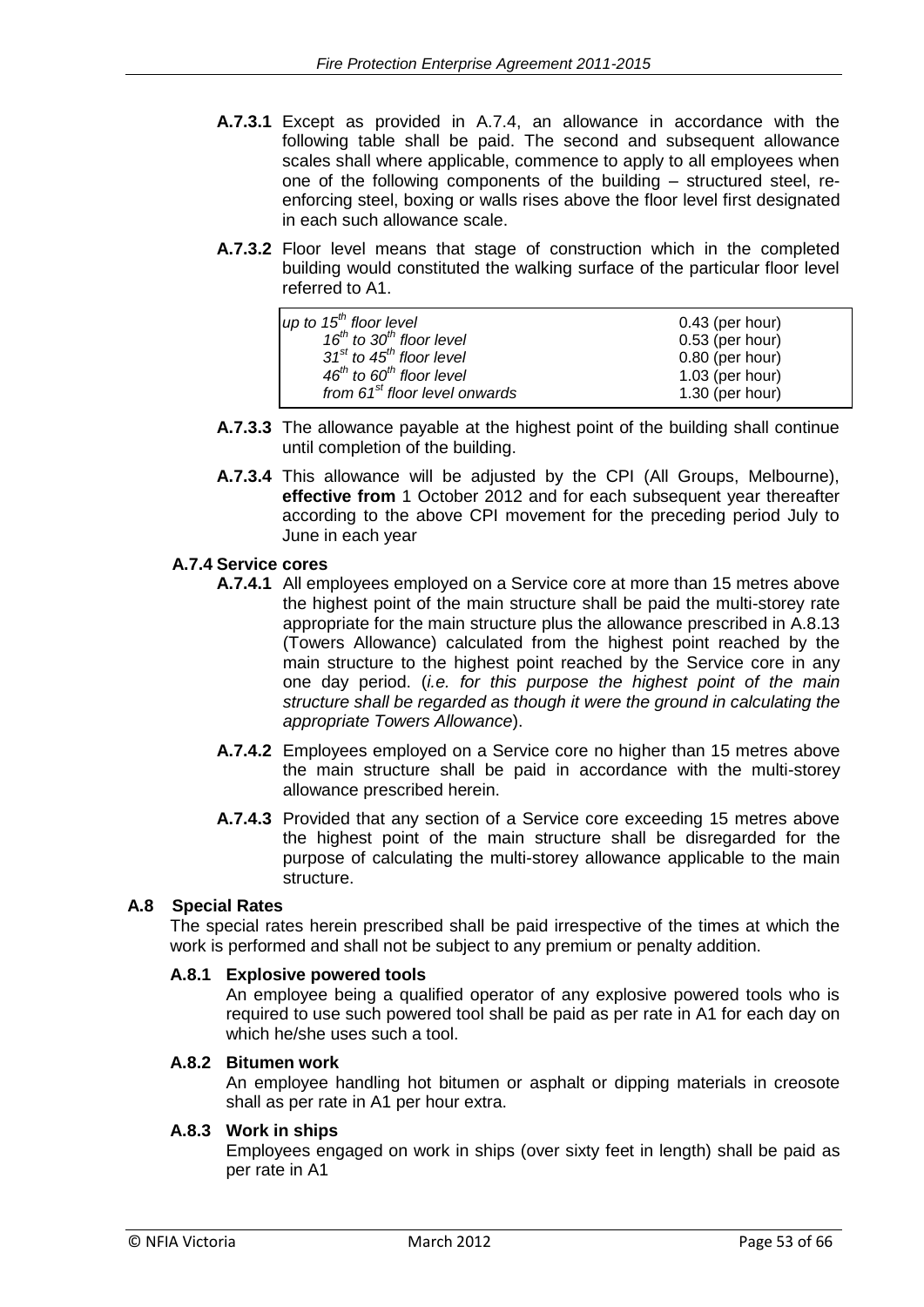#### **A.8.4 Welding qualification**

An employee who is requested by his/her employer to hold the relevant qualifications required by the various State Government bodies or other relevant Authorities for pressure oxy-acetylene or electric welding, either manual or machine welding, and is required by his/her employer to act on such qualifications, shall be paid as per rate in A1 for oxy-acetylene welding and as per rate in A1 for electric welding for every hour of his/her employment whether or not he/she has in any hour performed work relevant to those qualifications held. This allowance is capped at \$2.00 per hour for multiple qualifications that are used.

#### **A.8.5 Scaffolder's licence or certificate**

An employee who is the holder of a current Scaffolder's Licence or Certificate and is appointed responsible by the employer for the erection of scaffolding on site shall be paid as per rate in A1.

#### **A.8.6 Insulation**

An employee handling charcoal, pumice, granulated cork, silicate of cotton, insulwool, slag wool, limpet fibre, vermiculite, or other recognised insulating material of a like nature, associated with similar disabilities in its use, as per rate in A1 per hour or part thereof. This extra rate shall also apply to an employee in the immediate vicinity who is affected by the use of such materials.

#### **A.8.7 Fumes**

An employee required to work in a place where fumes of sulphur or other acid or other offensive fumes (including benzol) are present shall be paid as per rate in A1 per hour or part thereof.

#### **A.8.8 Asbestos**

#### **A.8.8.1Asbestos materials**

Employees required to use materials containing asbestos or to work in close proximity to employees using such materials shall be provided with and shall use all necessary safeguards as required by the appropriate Occupational Health Authority and where such safeguards include the mandatory wearing of protective equipment (i.e. combination overalls and breathing equipment or similar apparatus) such employee shall be paid an allowance as per rate in A1 whilst so engaged.

#### **A.8.8.2Asbestos eradication**

Employees engaged in work involving the removal or any other method of neutralisation of any material which consist of, or contain asbestos shall be paid, in addition to the rates prescribed, as per rate in A1 worked in lieu of special rates prescribed in this agreement with the exception of Hot Work, Cold Work and Service Work.

#### **A.8.9 Acid**

An employee required to work on acid furnaces, acid stills or acid towers shall be paid as per rate in A1 whilst so engaged.

#### **A.8.10 Hot work**

An employee who works in a place where the temperature has been raised by artificial means to between  $46^{\circ}$  and  $54^{\circ}$  Celsius shall be paid as per rate in and exceeding 54° Celsius as per rate in A1. Where such work continues for more than 2 hours the employee shall be entitled to 20 minutes rest after every 2 hours work without loss of pay, not including the special rate provided by this sub-clause.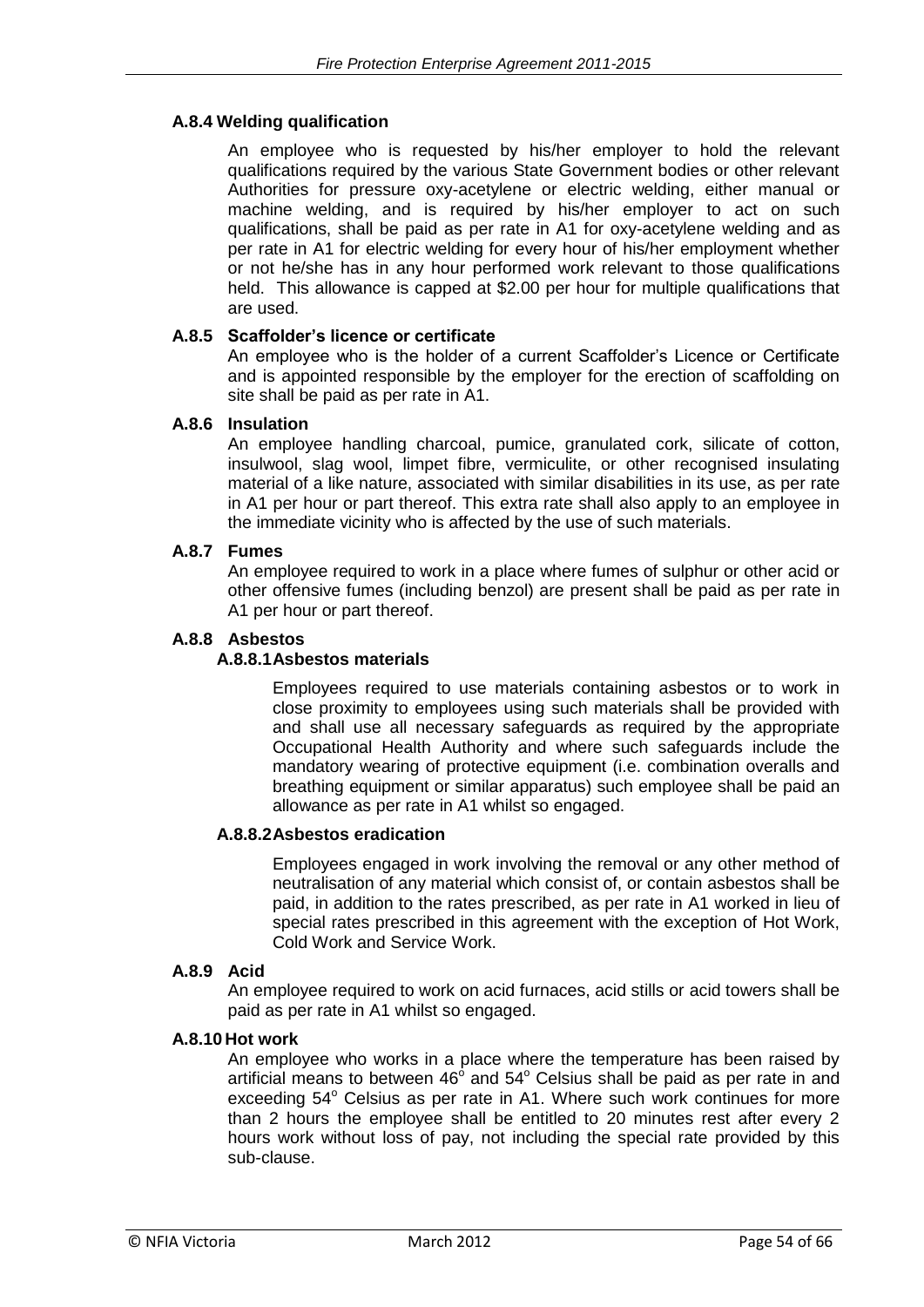#### **A.8.11 Cold work**

An employee who works in a place where the temperature is lowered by artificial means to less than  $0^{\circ}$  Celsius shall be paid as per rate in A1. Where such work continues for more than 2 hours, the employee shall be entitled to 20 minutes rest after every 2 hours work without loss of pay, not including the special rate provided by this sub-clause.

#### **A.8.12 Infectious diseases or morgues**

An employee when engaged in repairs, demolition and/or maintenance of any of the following places:

- **A.8.12.1** Any block or portion of a hospital used for the care or treatment of patients suffering from infectious or contagious diseases shall be paid as per rate in A1;
- **A.8.12.2** Morgues: If the employee is working inside a morgue in which one or more dead bodies are not in refrigeration he/she shall be paid as per rate in A1;
- **A.8.12.3** Provided that the additional payments set out in A.8.12.1 and A.8.12.2 above shall not in **any** event be less than 35 cents per day or part thereof.

#### **A.8.13 Towers allowance**

An employee working a chimney stack, spire, tower, radio or television mast or tower, air shaft (other than above ground in a multi-storey building), cooling tower, water tower or silo, where the construction exceeds 15 metres in height shall be paid for all work above 15 metres as per rate in A1 and as per rate in A1 for work above each further 15 metres.

#### **A.8.14 Mt Isa Mines industry allowance**

Employees engaged at Mt Isa Queensland, shall be paid an additional amount of \$58.04 per week.

#### **A.8.15 Laser Safety Officer Allowance**

Where an employee is qualified to perform duties associated with laser safety and has been appointed by his/her employer to carry out the duties of a Laser Safety Officer as defined in Australian Standards 2211-1991 and 2397-1993, s/he shall be paid an allowance as per rate in A1 whilst carrying out such duties. It shall be paid as a flat amount without attracting any premium or penalty. This clause does not apply to persons other than appointed Laser Safety Officers.

#### **A.9 Distant Work/Living Away From Home Allowance**

Where the work is at such a distance from the employee's usual place of residence and he/she is unable to reasonably travel to and from his/her residence each day:

#### **A.9.1 Fares and travel**

- **A.9.1.1** The rate of pay for travelling time shall be ordinary rates, except on Sundays and holidays, when it shall be time and a half. The maximum travelling time to be paid for shall be twelve hours out of each twenty-four hours or when sleeping berth is provided by the employer for all night travel, eight out of every twenty-four.
- **A.9.1.2** For boat and/or air travelling the fares allowed shall be tourist class, and for rail travel second class except where night travelling is involved, when they shall be first class with sleeping berth wherever available. By agreement between the parties an employer shall pay the appropriate fares together with reasonable expenses incurred whilst travelling.

#### **A.9.2 Residing elsewhere**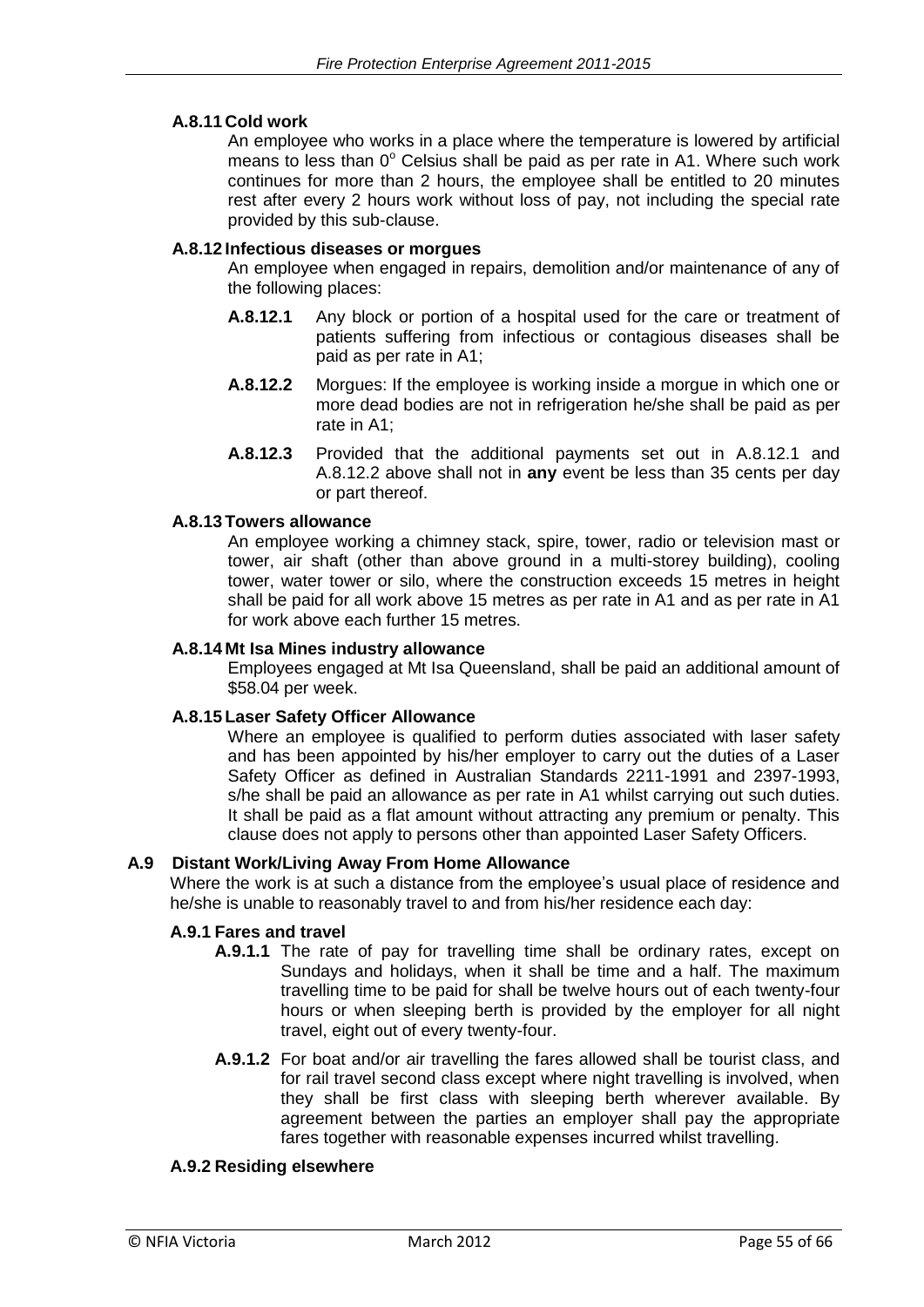Where an employee is engaged upon distant jobs and is required to reside elsewhere than on the site of the job he/she shall be paid reasonable fares and travelling time.

#### **A.9.3 Expenses and accommodation**

- **A.9.3.1** When an employee is required to live away from home the employer will find suitable accommodation and pay for accommodation and meals or, as per rate in A1 plus out of pocket expenses as per rate in A1, as an allowance to the fitter in lieu of agreement provisions. If accommodation is paid for then out of pocket expenses as per rate in A1 will be paid to the employee.
- **A.9.3.2** For the purpose of this clause day shall be defined as overnight with out of pocket expenses paid for the following day.

#### **A.9.4 Weekend return home**

- **A.9.4.1** An employee who works as required during the ordinary hours of work on the working day before and working day after a weekend and who notifies the employer or his/her representative no later than Tuesday of each week of his/her intention to return home at the weekend and who returns home for the weekend shall be paid an allowance as per rate in A1 for each such occasion.
- **A.9.4.2** Sub-clause A.9.4.1 shall not apply to an employee who is receiving the A.9.2 payment in lieu of board and lodging being provided by the employer or when the board and lodging provided by the employer cannot be arranged on less than a seven-day basis.
- **A.9.4.3** An employee shall be deemed to have returned home at the weekend only if this involves him/her in being absent from his/her accommodation for not less than half the hours between ceasing working one week and commencing work the next week.

#### **A.9.5 Remote work**

- **A.9.5.1** An employee on remote work may after two months' continuous service and thereafter at two monthly intervals return to his/her home for an agreed period and shall be paid the fares reasonably incurred in so travelling to his/her home and the place of work. Provided, however, that if the work upon which the employee is engaged will be completed within fourteen days after the expiration of any such period of two months, as hereinbefore mentioned, then the provisions of this sub-clause shall not be applicable.
- **A.9.5.2** An employee on work in a radius of no more than 1,000 kilometres from his/her normal place of employment may be entitled to return home each month provided that if work upon which an employee is engaged will be completed within 7 days after the expiration of any such period of 1 month as hereinbefore mentioned then the provision of this sub-clause shall not be applicable.
- **A.9.6** In the event of any employee being recalled by his/her employer and afterwards ordered to return to such work, his/her fare and reasonable expenses shall be paid on each and every such occasion.
- **A.9.7** When engaged on distant work, in addition to payments provided in this clause an employee shall also be paid the minimum fares and travelling time allowances provided in this Appendix A.
- **A.9.8** An employee shall not be entitled to the provisions of this clause in respect of any period of suspension.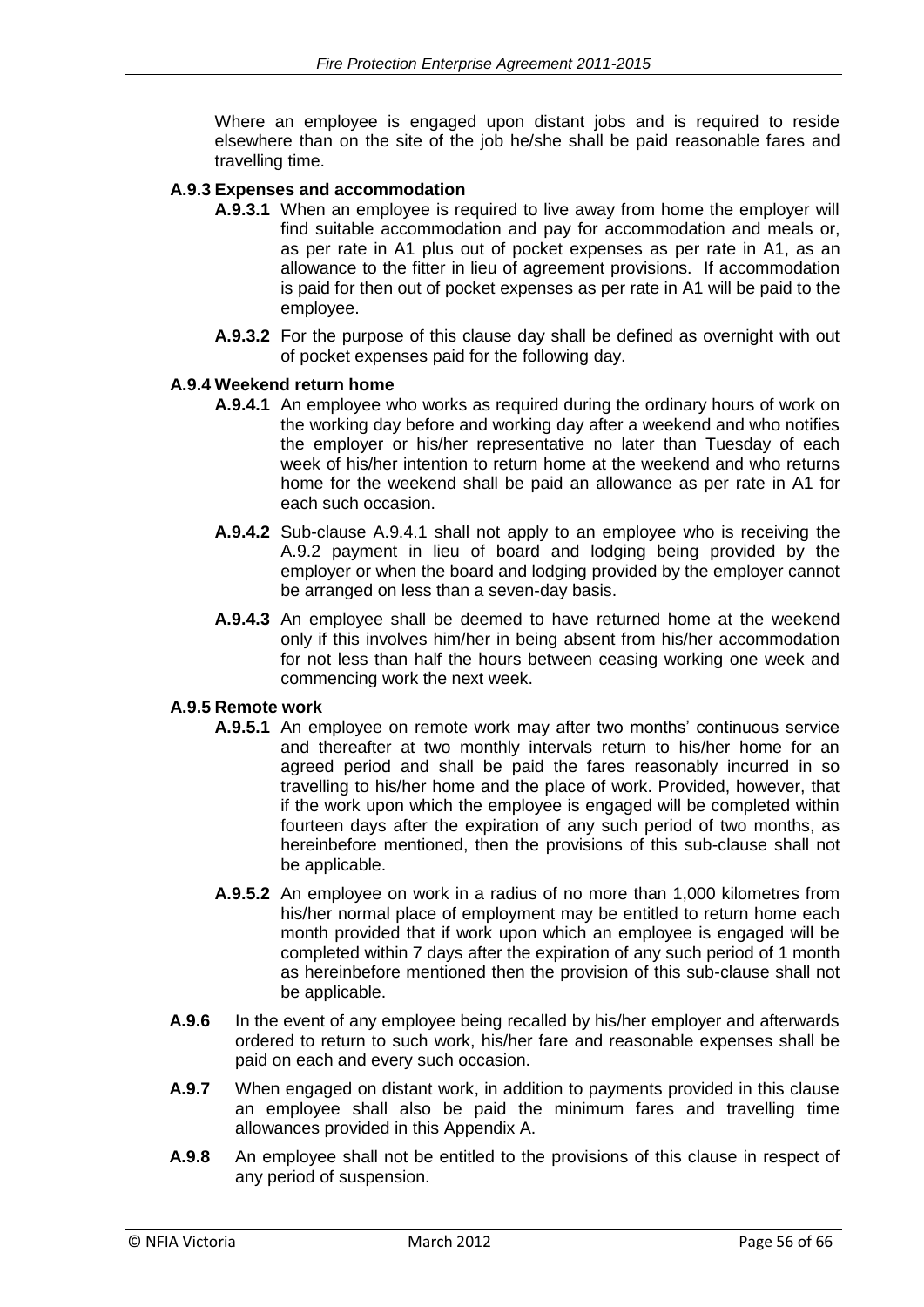#### **A.10 Service/Testing/Site**

A minimum site allowance per hour worked shall be paid as a Service/Testing/Site Allowance as per rate in A1 to Sprinkler Pipe Fitters and Apprentices in lieu of allowances for service work and for any site related disabilities in lieu of site Allowance:

#### **A.11 Fares and Travel Allowance**

|                                                         | <b>TRAVEL TIME</b> | <b>FARES</b> |
|---------------------------------------------------------|--------------------|--------------|
| Start or finish on the job using own vehicle            | Yes                | Yes          |
| Start or finish on the job using public transport       | Yes                | Yes          |
| Start or finish on the job provided with transport      | Yes                | No           |
| Start or finish on the job at the workshop              | No                 | No           |
| <b>Annual Leave</b>                                     | No.                | No.          |
| <b>Jury Service</b>                                     | No.                | Yes          |
| Proportionate leave and/or notice period on termination | No                 | No           |
| <b>Public Holidays</b>                                  | No                 | No           |
| RDO's                                                   | Yes                | Yes          |
| Sick Leave                                              | No                 | No           |
| <b>Trade School</b>                                     | Yes                | Yes          |

#### **A.11.1 Fares allowance**

Fares Allowance as per rate in A.1 will apply. Employees starting and/or finishing work are entitled to fares allowance in accordance with the above table.

#### **A.11.2 Travel Time**

**A.11.2.1**Registered or licensed Sprinkler Pipe Fitter employees will be paid travel time allowance for RDO's and for each day on which they present themselves for work. An employee will receive an allowance of one hour per day travelling time (75 km radius) calculated at ordinary time earnings. The allowance will be paid for days as defined in the above table. One hour per day travelling is for any site within the Melbourne Metropolitan Area (Including Dandenong and Frankston, Geelong and suburbs or equivalent areas). Trainees / Apprentices / Assistants / Labourers travelling time is as set out in A.11.2.2.

#### **A.11.2.2Trainees/Apprentices/Assistants/Labourers and employees outside Metropolitan Melbourne**

For the purposes of this clause the centre of employment shall be the capital city or regional area city principal post office.

- (a) Each employee who is not wholly employed within the factory or permanent workshop of the employer shall receive in addition to the respective wage rate in Appendix A1, the following amounts as allowances for travelling provided always:
- (b) That travelling time shall be computed on the basis that such travelling is done by public conveyance – economy class;
- (c) That were the employer provides the conveyance or means of travelling, the payment of fares shall not have effect,
- (d) For the time occupied outside the ordinary hours of work specified in clause 21, in travelling by an ordinary public conveyance or by nearest practicable route from the appropriate centre to the work and/or from the work to the centre – the respective wage rate.
- (e) The fares necessary for such travelling whether actually paid or not.
- (f) Where the work and/or the facility for travelling does not necessitate going to or through the centre, the employee shall receive the respective wage rate, for the time, also the cost of travelling from the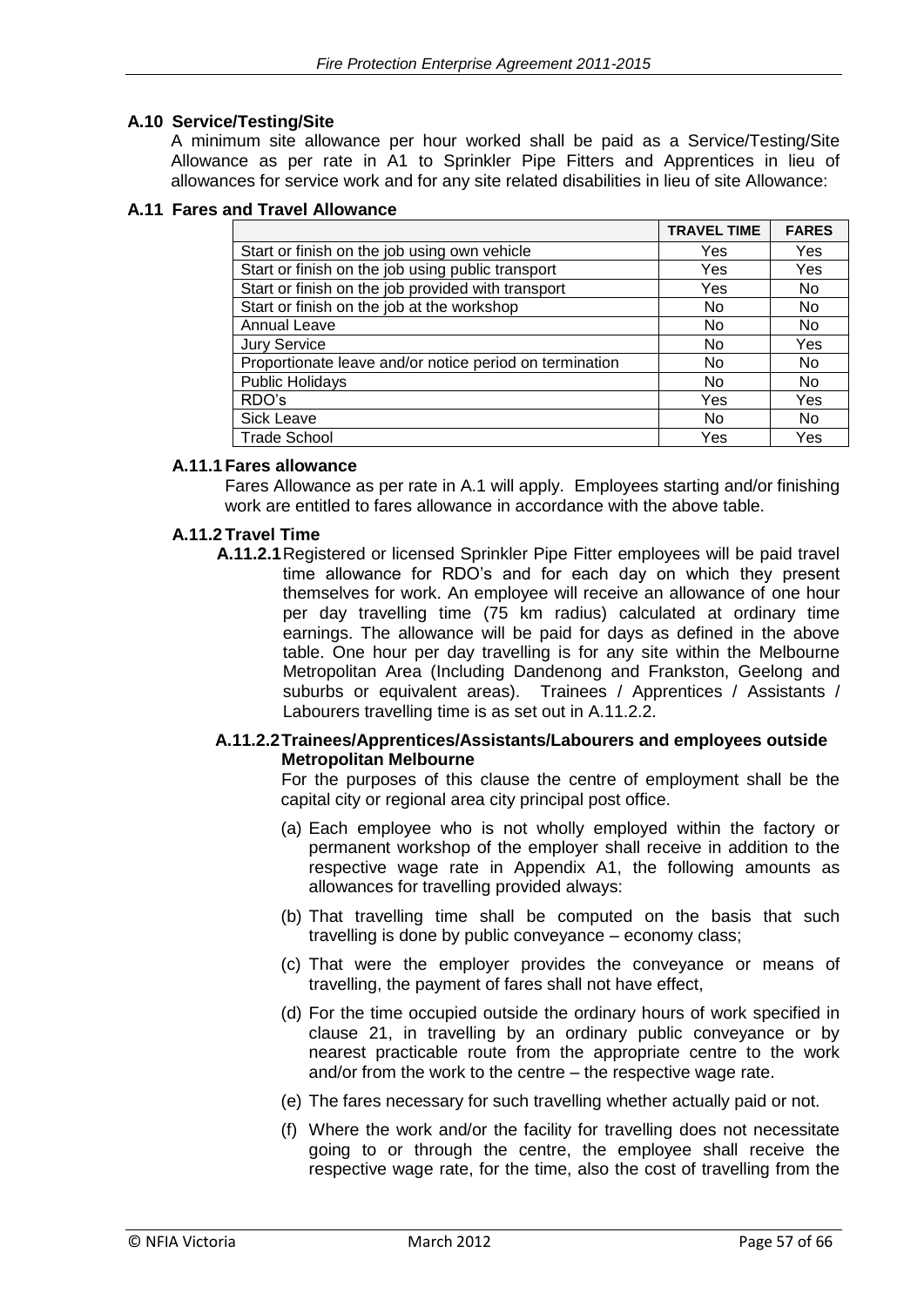employee's residence to the work and/or from the work to the employee's residence in excess of that which would be required in travelling from the said employee's residence to the centre and/or from the centre to the said employee's residence.

- (g) The minimum fares and travelling time paid to an employee in accordance with this clause shall be:
	- Fares allowance the appropriate amount per day;
	- Travelling time three quarters of one hour's ordinary pay per day. Where the employer provides transport the fares allowance shall not apply.
- (h) On the rostered day as prescribed by clause 21, the employee shall be paid the same fares allowance and travelling time that he/she received on the ordinary working day prior to the rostered day.
- (i) An employee shall not be entitled to the provisions of this clause in respect of any period of suspension.

#### **A.12 Use of employee's vehicle**

When an employee's vehicle is used for call out at the request of the employer a payment as per rate in A1 shall be made.

#### **A.13 First Aid**

An employee who is qualified in first aid and is appointed by his/her employer to carry out first aid duties in addition to his/her usual duties shall be paid as per rate in A1.

#### **A.14 Altona Petro-Chemical Allowance**

An employee working on construction work (as defined) within an eight km radius from the intersection of Kororoit Creek Road and Millers Road, Altona will, when employed on chemical or petro-chemical plant or on commercial or industrial construction jobs within one km of the nearest part of such plants or within the perimeter of storage tank farms be paid an all-purpose allowance as per rate in A1.

#### **A15. Site Allowance Procedure**

- A15.1 This procedure shall apply to construction work in the commercial/industrial sector of the building industry in the State of Victoria. Further, it is expressly agreed by the parties to this Agreement that Site Allowances will not be claimed on any project where the project, regardless of its location, where the project value is below \$2.7 million.
- A15.2 In addition to the wage rates and allowances prescribed, the Enterprise shall pay to employees (as defined in this Agreement) extra rates as set out in Appendix A of this Agreement for the period when individual employees incur those specifically included in the Site Allowance applicable to a project.
- A15.3 Subject to the foregoing, where a union on behalf of its members, requests an Enterprise to consider a claim for payment of a Site Allowance, such Site Allowance shall be determined either by:
	- (a) geographic location if the project is contained within the City of Melbourne as defined; or
	- (b) the amount contained in subclause A15.8
- A15.4 A Site Allowance shall be paid at the appropriate rate per hour flat for hours worked, to compensate for all special factors and/or disabilities on a project and in lieu of the following special rates - confined space, wet work, dirty work, second-hand timber and fumes. Special rates and disability payments (other than mentioned above) shall be applied as and when incurred, in accordance with Appendix A.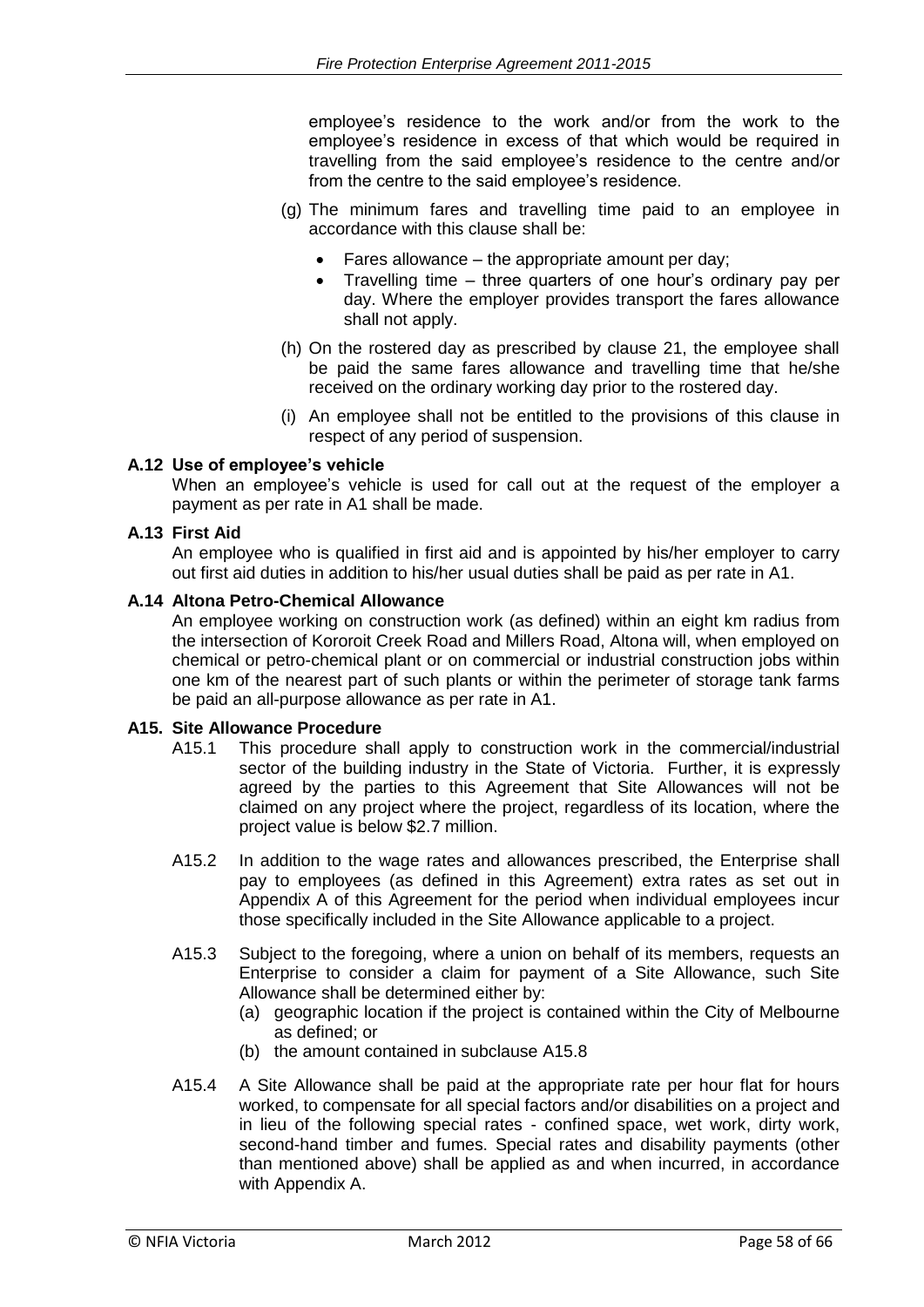- A15.5 It is agreed by the parties that all new projects will be covered by the Site Allowance rates contained in this Agreement.
- A15.6 Site Allowances applicable: On sites which do not attract this Site Allowance, employees are entitled to be paid the relevant disability payments as the disability may arise in accordance with Appendix A of this Agreement.
- A15.7 City of Melbourne definition For the purposes of determining Site Allowance in accordance with this Agreement, the boundaries of the City of Melbourne are defined as follows:
	- (a) Commencing at the point where Citylink (Tullamarine Freeway) intersects Racecourse Road, proceed east along Racecourse Road, Elliott Avenue, Macarthur Road Cemetery Road West, Cemetery Road East and Princes Street to Nicholson Street. Then south on Nicholson Street to Victoria Parade. In Victoria Parade, proceed east to Punt Road, then south along Punt Road to the St Kilda Junction. From the St Kilda Junction proceed along Fitzroy Street to Beaconsfield Parade, and then north-west along Beaconsfield Parade, Beach Street and The Boulevarde and following the waterline to Lorimer Street, and then east along Lorimer Street as far as Citylink (Western Link). Follow Citylink north to Racecourse Road to complete the boundary.
	- (b) The City of Melbourne zone will also include the area bounded by Nicholson Street, Victoria Parade' Hoddle Street, and Alexandra Parade.
	- (c) Where one boundary of a project fronts at least one of the above streets, then such project is deemed to be within the City of Melbourne.

#### **A15.8 New Projects**

The minimum project value, below which NO site allowances are payable, is \$2.7M as at 1 October 2011

City of Melbourne

| New Work                       | - up to $$208.6M$ | \$3.70 per hour       |
|--------------------------------|-------------------|-----------------------|
|                                | - over \$208.6M   | as per subclause 48.9 |
| Renovations, Restorations &/or |                   | \$3.25 per hour       |
| Refurbishment work             |                   |                       |

The Site allowance on projects which are a combination of new and renovation work shall be governed by the majority of work involved. For example, where the majority of work is new work, then the Site Allowance appropriate to new work shall be paid for all employees on the project.

#### New Projects Victoria

| <b>Project Value \$M</b> | <b>Site Allowances \$per hour</b><br>(Flat rate) |
|--------------------------|--------------------------------------------------|
| $$2.7M - $7.0M$          | \$2.10                                           |
| \$7.0M - \$17.3M         | \$2.30                                           |
| \$17.3M - \$34.8M        | \$2.60                                           |
| \$34.8M - \$69.5M        | \$3.05                                           |
| \$69.5M - \$139.1M       | \$3.60                                           |
| \$139.1M - \$208.6M      | \$3.70                                           |
| \$208.6M - \$278.0M      | \$3.85                                           |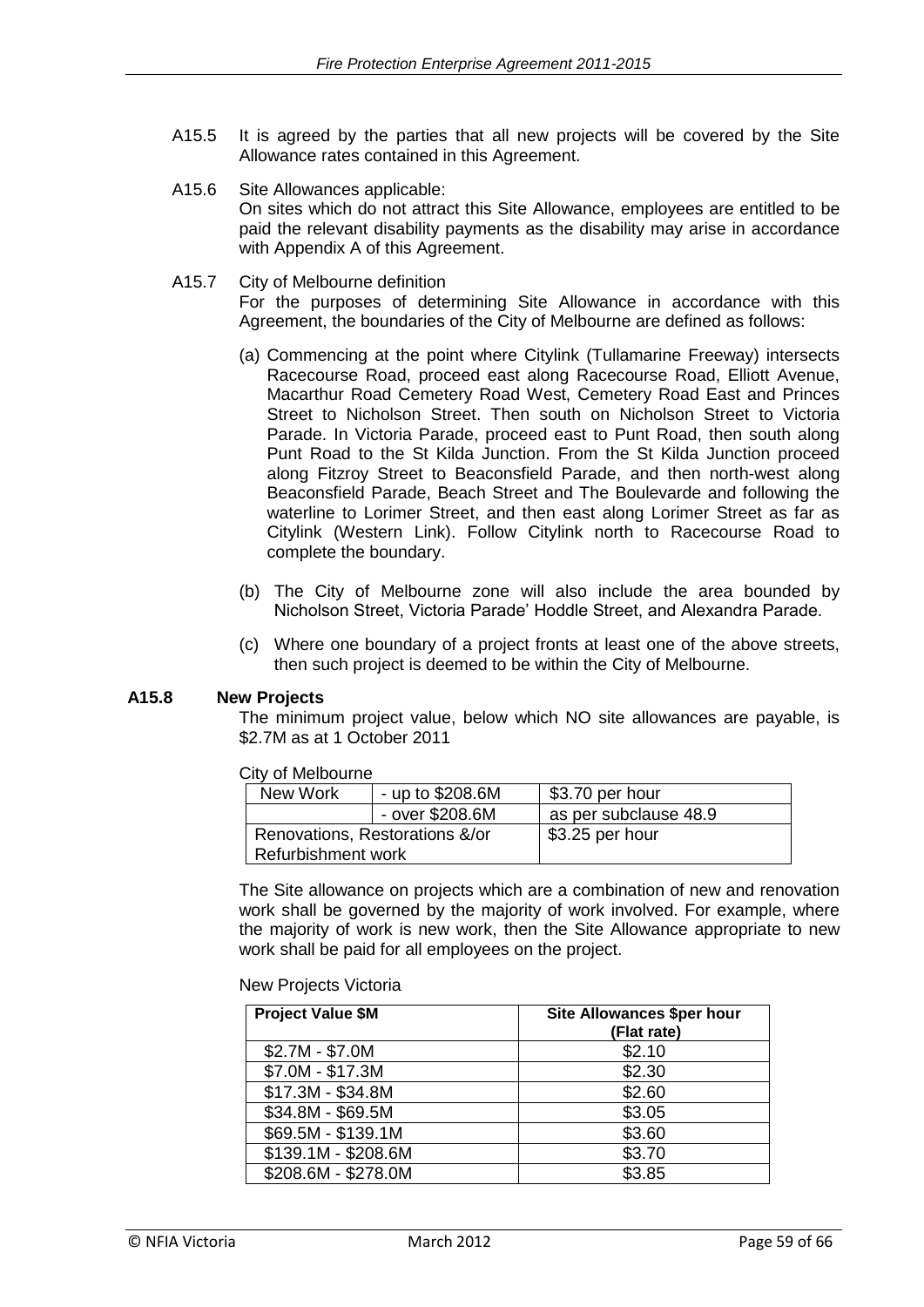| \$278.0M - \$417.1M                                                | \$4.00 |
|--------------------------------------------------------------------|--------|
| For projects above \$417.1 million, there shall be an increment in |        |
| site allowance of 10 cents per additional \$100M or part thereof.  |        |

- A15.9 All new Docklands projects are to be in accordance with the new scale of Site Allowances. Existing projects at Docklands are to remain unchanged regarding site allowance and working hours.
- A15.10 The Rates shall be reviewed no later than 30 September 2011 and thereafter for each subsequent year of the Agreement taking account of the CPI movement and the economic circumstances prevailing in the industry at that time.
- A15.11 The Site Allowance values and project values in this clause shall be adjusted by the CPI (All Groups, Melbourne), effective from 1 October 2011 and for each year thereafter according to the above CPI movement for the preceding period July to June in each year.
- A15.12 The Site Allowance shall be adjusted up or down to the nearest 5 cents, and Project value to the nearest \$100,000.
- A15.13 It is agreed by the parties that no allowance shall be claimed on any project, regardless of its location, where the project value is below \$2.6 million.
- A15.14 In all cases where the parties fail to reach agreement on the Project Site Allowance to apply to a particular site or project, then such disagreement shall be referred to the Chairperson of the Victorian Building Industry Disputes Panel for determination.
- A15.15 In determining the rate, the Panel Chairperson shall have regard to the Site Allowance Guidelines, and shall not deviate from these Guidelines unless there are special and exceptional circumstances. Special and exceptional circumstances may include working on projects where disabilities not comprehended in the Site Allowance procedure described herein exist. This may include where predominately contract metal trades construction/maintenance work is being carried out. Where the procedures prescribed by this Clause are being followed, work shall continue normally. In the event of employees taking industrial action in pursuance of a claim the date of operation of the Project Site Allowance shall not commence before the date on which the employees cease industrial action.
- A15.16 Any Site Allowance that is determined in accordance with subclauses A15.7 and A15.16 shall be incorporated into the Agreement in accordance with the Fair Work Act.

#### **A15.17 Shopping centres**

The general terms and provisions of this Agreement shall apply to Shopping Centres with the following variations:

(a) Site allowance

All new construction and extension/refurbishment work having a project value in excess of \$2.6m will attract the then current City of Melbourne Site Allowance.

(b)Hours of work - on shopping centres – A 36 hour/9 day fortnight shall apply.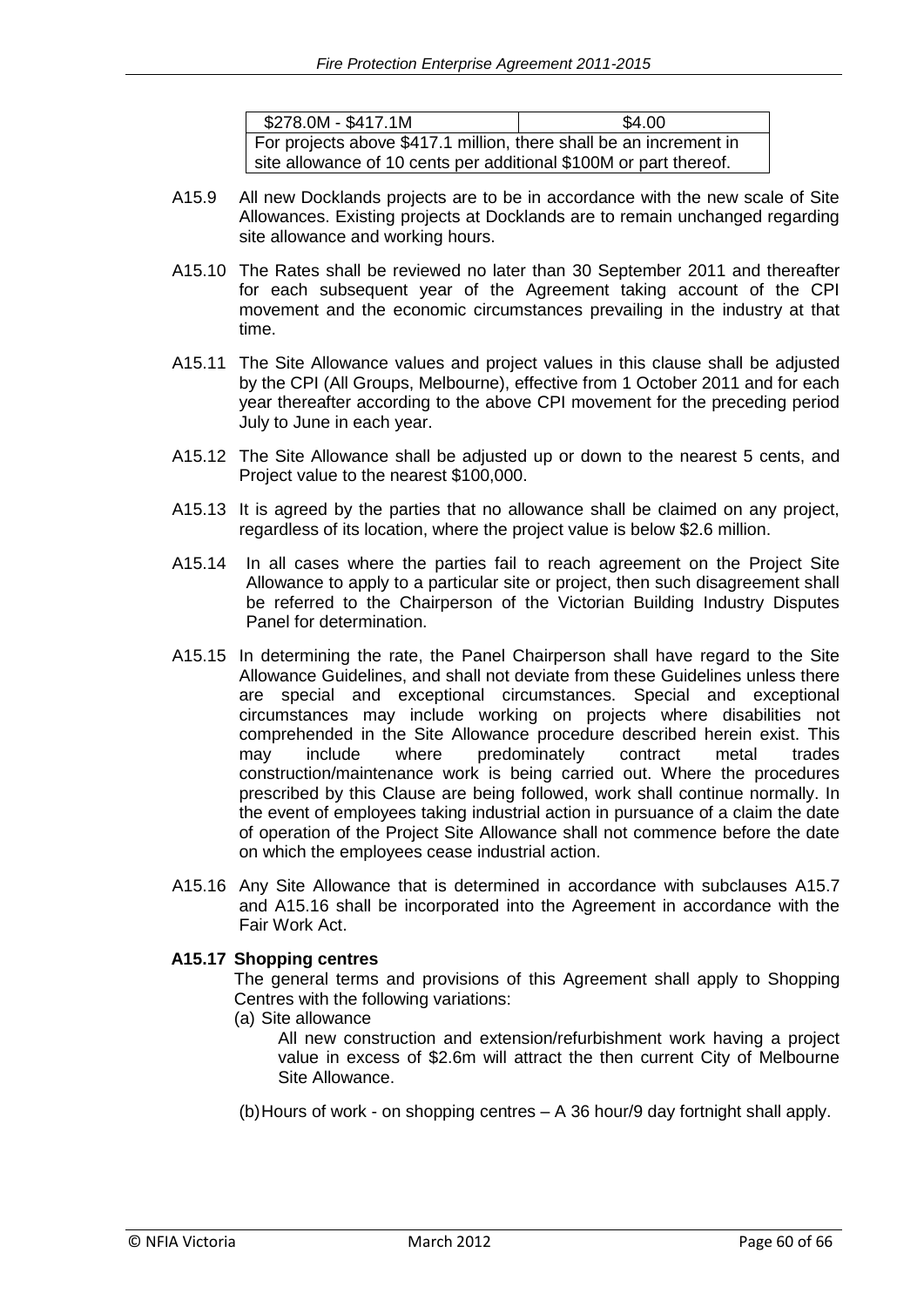### **Appendix B - Inclement Weather**

**B.1** This Inclement Weather clause sets out the full rights, obligations and entitlements of the parties and establishes the conditions under which payment for periods of inclement weather will be made.

#### **B.2 Definition – inclement weather:**

Inclement weather will mean the existence of rain or abnormal climatic conditions (whether they be those of hail, snow, cold, high wind, severe dust storm, extreme high temperature or the like or any combination thereof) by virtue of which it is either not reasonable or not safe for employees exposed thereto to continue working whilst the same prevail.

#### **B.3 Restriction of payment**

An employee will not be entitled to payment for inclement weather as provided for in this clause unless the employee remains on the job until the provisions set out in this clause have been observed.

- **B.4** The parties agree that all necessary steps will be taken to ensure a full working understanding of the inclement weather standards, as contained in this agreement, is achieved and maintained by the management and workers.
- **B.5** Should a portion of the project be affected by inclement weather, all other employees not affected will continue to work in accordance with the appropriate agreement provisions, regardless that some employees may be entitled to cease work due to inclement weather.
- **B.6** Should a portion of the project be affected by inclement weather, employees can be transferred to another work location under cover on the site or to another site in accordance with the provisions prescribed herein.
- **B.7** It is agreed by the parties that prior to any employee leaving the site due to inclement weather, consultation will take place between a majority of employees and Site Management.

#### **B.8 Conference requirement and procedure**

The employer, or the employer representative, will, when requested by the employees or a representative of the employees, confer (within a reasonable period of time which should not exceed 30 minutes) for the purpose of determining whether or not conditions are inclement. Weather will not be regarded as inclement unless it is agreed at such conference.

Provided that if the employer or the employer's representative refuses to confer within such reasonable period, employees will be entitled to cease work for the rest of the day and be paid inclement weather.

#### **B.9 Hot Weather Guidelines**

For the purposes of site-based discussions regarding the need to plan and perform work during expected periods of hot weather, the following issues will be considered in conjunction with proper consideration of Occupational Health and Safety issues.

#### **B.10 Definition**

Under this agreement, temperatures of or above 35 degrees C will be defined as constituting 'inclement weather' for work in Victoria.

During periods of hot weather, work in air-conditioned environments will continue, subject to amenities being located adjacent to or within a reasonable distance from the workface. It is recognised that during periods of hot weather, some tasks/workers may be relocated prior to 35 degrees C due to OH&S considerations but other tasks may continue up until 35 degrees C.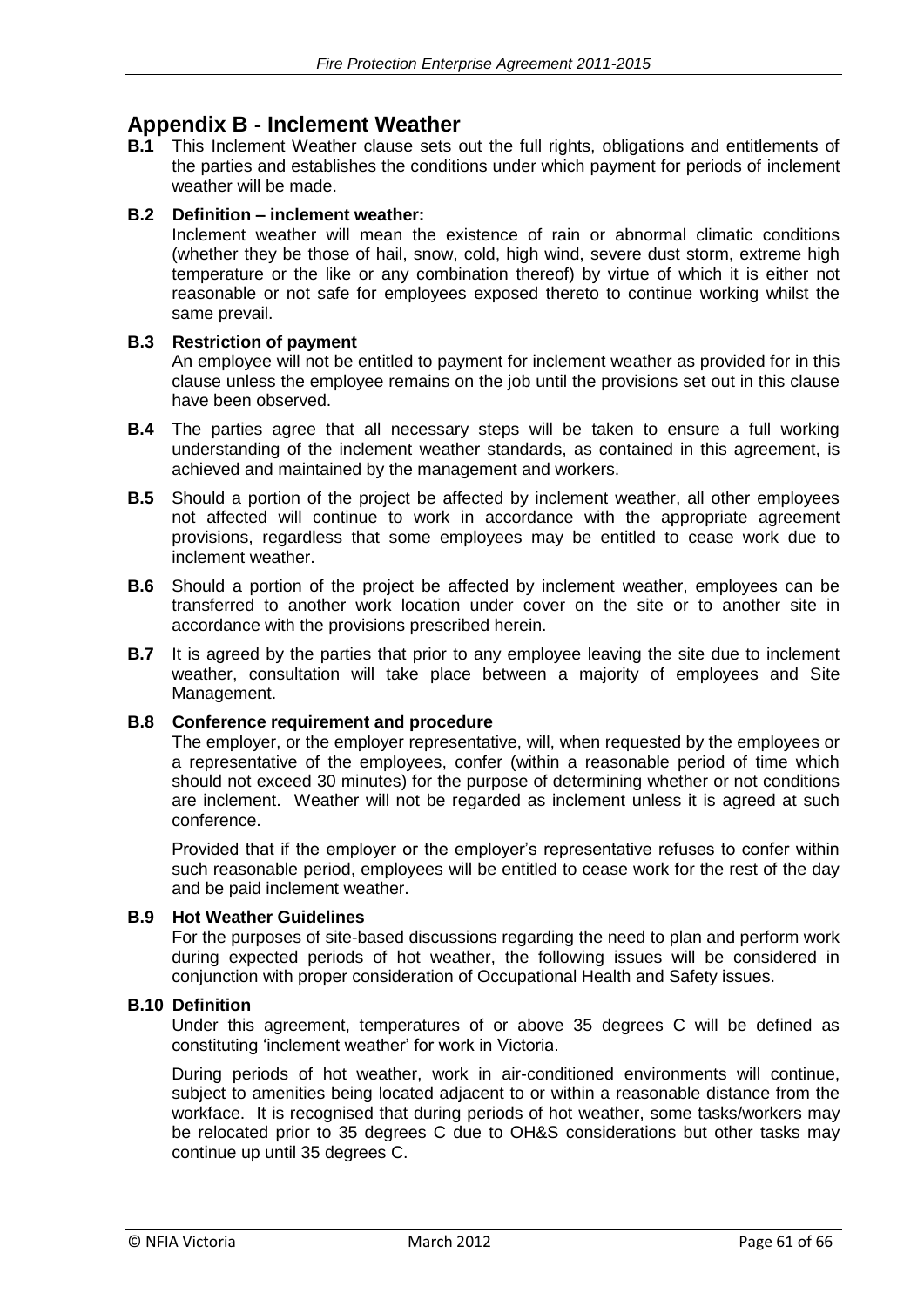#### **B.11 Temperature Measurement**

Temperature will be measured by the nearest automatic Melbourne Bureau of Meteorology Monitoring Station for example (but not limited to): Melbourne, Moorabbin, Dunns Hill, Melbourne Airport, Frankston, and Point Wilson. At the commencement of each project, the onsite management and employee representative will agree which is to be the applicable automatic weather monitoring station. Alternatively, where the parties agree an on-site temperature measuring station may be used.

#### **B.12 Working Arrangements**

As part of a process leading to improvements, it is recognised that hot weather procedures including relocation, must be part of the formal OH&S procedures developed, adopted and managed on a project basis having regard for the different conditions that may prevail on projects in various locations.

When the temperature approaches 35 degrees C, the consultative process outlined in sub-clause B.8 and B.9 will occur, with an intention that employees may leave site if the temperature actually reaches 35 degrees C.

#### **B.13 Interpretation & Application of Guidelines**

It is jointly agreed that the site representatives (employee representative/s and management) are empowered to implement the guidelines as per the scope provided.

It is jointly agreed that refresher training to explain the interpretation and application of the inclement weather clauses is to be conducted to ensure correct use.

#### **B.14 Restrictions on Payments**

An employee will not be entitled to payment for inclement weather as provided for in this clause unless the employee remains on the job until the provisions set out in this clause have been observed.

#### **B.15 Entitlement to payment**

An employee will be entitled to payment by their employer for ordinary time lost through inclement weather for up to, but not more than 32 hours in every period of four weeks. The following conditions will apply:

- **B.15.1** The first period will commence on the first Monday on or after the 1st January each year, and subsequent periods will commence at four weekly periods thereafter.
- **B.15.2** The employee will be credited with 32 hours at the commencement of each four weekly period. Hours will not accumulate or be carried over.
- **B.15.3** If an employee commences employment during a four weekly period they will be credited eight hours for each week, or part of a week, that the employee is employed during the four weekly period.
- **B.15.4** The number of hours credited to an employee will be reduced by the number of hours for which payment is made.
- **B.15.5** Payment under this clause will be weekly.

#### **B.16 Transfers**

Employees may be transferred from one location on a site where it is unreasonable to work due to inclement weather, to work at another location on the same site, or another site, which is not affected by inclement weather subject to the following:

- **B.16.1** Employees may be transferred from one location on a site to work in areas that are not affected by conditions of inclement weather even though there may not be work for all employees in such areas.
- **B.16.2** Employees may be transferred from one site to another site and the employer provides, where necessary, transport.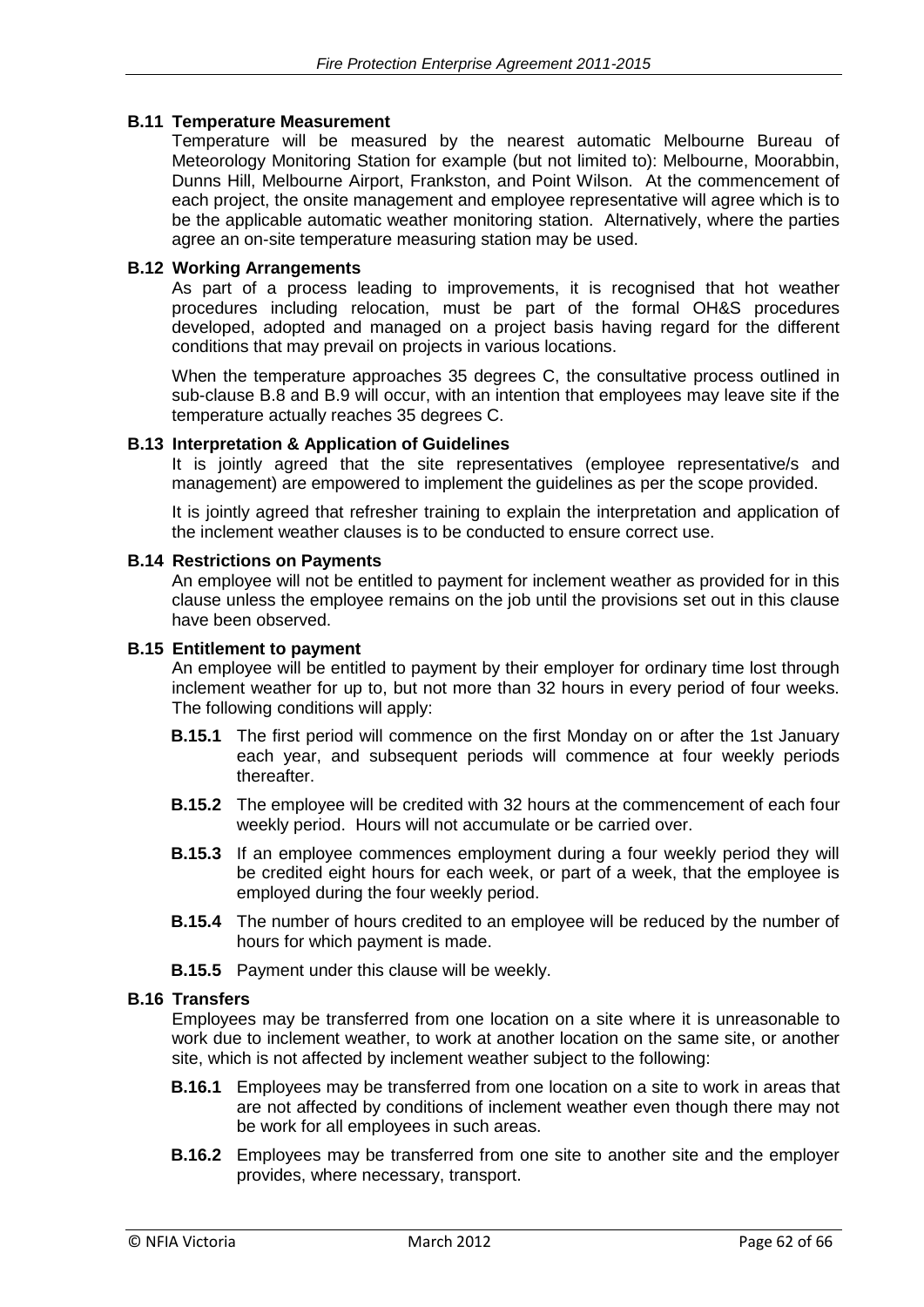**B.16.3** Where an employee is required to transfer from one site to another the employee will be reimbursed the cost of transport except where the employer provides transport.

#### **B.17 Cessation and Resumption of Work**

At the time employees cease work due to inclement weather the employer or the employer's representative on site and the employee's representative will agree and note the time of cessation of work.

At the time the period of inclement weather has clearly ended the employees will resume work and the time will be similarly agreed and noted.

#### **B.18 Safety**

Where an employee is prevented from working at the employee's particular function as a result of unsafe conditions caused by the inclement weather, the employee may be transferred to other work in the employee's classification on site, until the unsafe conditions are rectified. Where such alternative is not available and until the unsafe conditions are rectified, the employee will remain on site. The employee will be paid for such time without reduction of the employees' inclement weather entitlement.

It is agreed by the parties that prior to any employee leaving the site due to inclement weather, consultation will take place between the employees' representative/s and Site Management.

#### **B.19 Additional Wet Weather Procedure**

**B.19.1** Remaining On Site

Where, because of wet weather, the employees are prevented from working:

- (i) for more than an accumulated total of four hours of ordinary time in any one day; or
- (ii) after the meal break, for more than an accumulated total of 50% of the normal afternoon work time; or
- (iii) during the final two hours of the normal work day for more than an accumulated total of one hour,

the employer will not be entitled to require the employees to remain on site beyond the expiration of any of the above circumstances.

**B.19.2** In this clause, a dry area will mean a work location that has not become saturated by rain or where water would not drip on the employees.

#### **B.20 Rain at Start Time**

Where the employees are in the sheds, because they have been rained off, or at starting time, morning tea, or lunchtime, and it is raining, they will not be required to go to work in a dry area or to be transferred to another site unless:

- **B.20.1** The rain stops; or
- **B.20.2** A covered walkway has been provided; or
- **B.20.3** The sheds are under cover and the employees can get to the dry area without going through the rain.

In this clause, a dry area will mean a work location that has not become saturated by rain or where water would not drip on the employees.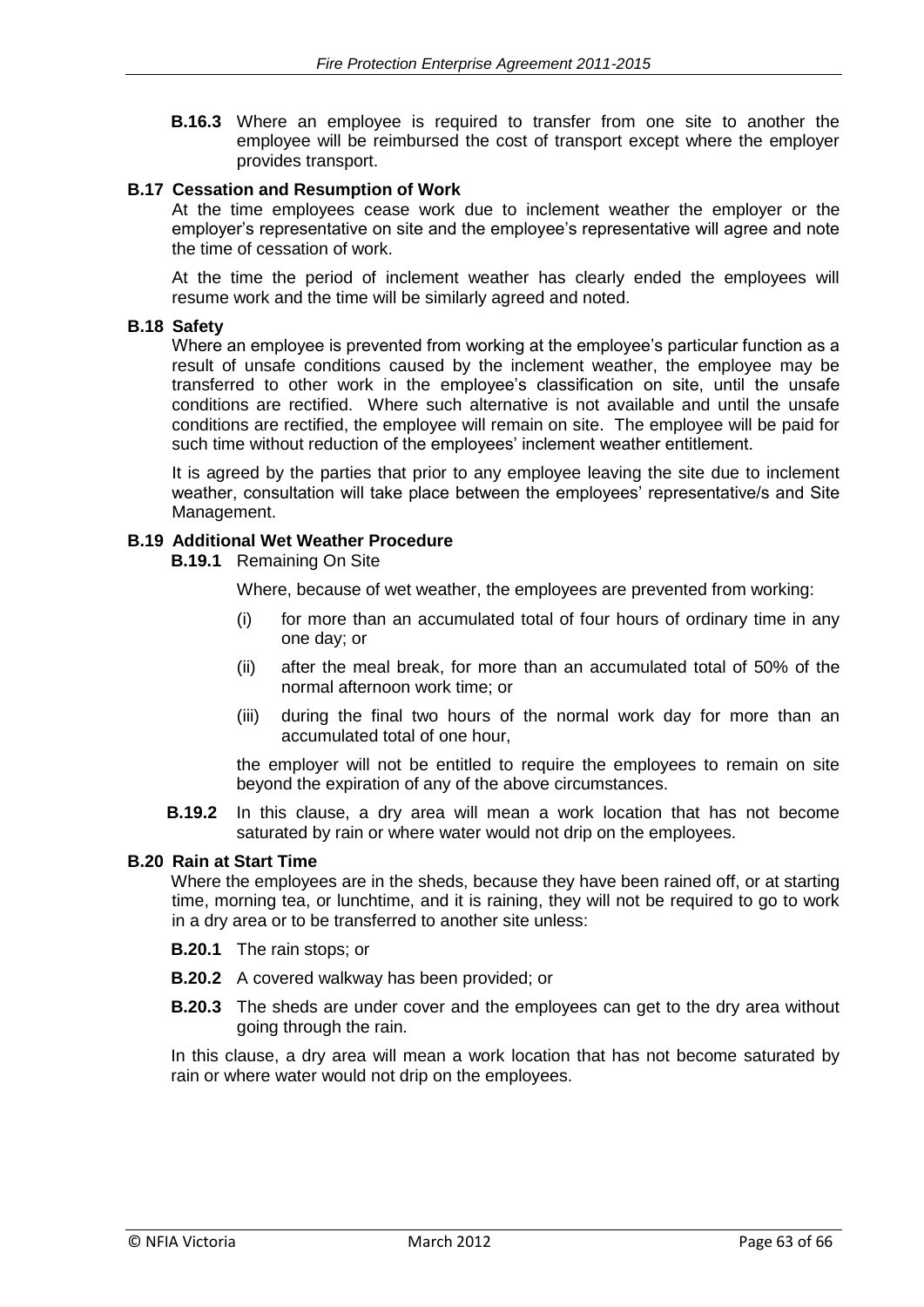### **APPENDIX C - BUILDING INDUSTRY WORKING DAY (RDO) CALENDAR**

- C1. The calendars for 2011 and 2012 are attached.
- C2. While the schedule of RDO's prescribed will be observed, the Enterprise and the employee/s and the employee representative acknowledge that there may be occasions when a more flexible arrangement for the taking of RDO's may be appropriate.
- C3. Such an occasion would be expected to improve productivity and enhance the employment prospects of the employees.
- C4. With the consent of a majority of employees and at least with seven (7) days prior to the scheduled RDO the Enterprise may carry out selected work using employees on a voluntary basis.

| <b>Christmas closedown</b> | Last day of work | First day of return    |
|----------------------------|------------------|------------------------|
| 2011/2012                  | 22 December 2011 | <b>16 January 2012</b> |
| 2012/2013                  | 21 December 2012 | To be confirmed        |
| 2013/2014                  | To be confirmed  | To be confirmed        |
| 2014/2015                  | To be confirmed  | To be confirmed        |

## **Building Industry RDO Calendar 2011**

| January                                                               |                |    |                         |                 |                | February         |                  |                                           |                |                                                                    |                |                  | March                  |                |                  |                |                |                  |                | April          |                                        |                |                |                |                |                |                |
|-----------------------------------------------------------------------|----------------|----|-------------------------|-----------------|----------------|------------------|------------------|-------------------------------------------|----------------|--------------------------------------------------------------------|----------------|------------------|------------------------|----------------|------------------|----------------|----------------|------------------|----------------|----------------|----------------------------------------|----------------|----------------|----------------|----------------|----------------|----------------|
| $\mathbf{s}$                                                          | M              | T. | W                       | T               | F              | $\mathbf{s}$     | $\mathbf{s}$     | M                                         | T.             | W                                                                  | T              | F                | $\mathbf{s}$           | S              | M                | T              | W              | T                | F              | $\mathbf{s}$   | S                                      | M              | T              | W              | T.             | F              | S              |
| 30                                                                    | 31             |    |                         |                 |                |                  |                  |                                           | $\mathbf{1}$   | $\overline{2}$                                                     | 3              | 4                | 5                      |                |                  | $\mathbf{1}$   | $\overline{2}$ | 3                | $\overline{4}$ | 5              |                                        |                |                |                |                | $\mathbf{1}$   | $\overline{2}$ |
| $\overline{2}$                                                        | R              | 4  | 5                       | $6\phantom{1}6$ | $\overline{7}$ | $\boldsymbol{8}$ | $\boldsymbol{6}$ | $\overline{7}$                            | 8              | 9                                                                  | 10             | 11               | 12                     | $6\phantom{1}$ | $\overline{7}$   | 8              | 9              | 10               | 11             | 12             | 3                                      | 4              | 5              | 6              | $\overline{7}$ | 8              | 9              |
| 9                                                                     | 10             | 11 | 12                      | 13              | 14             | 15               | 13               | 14                                        | 15             | 16                                                                 | 17             | 18               | 19                     | 13             | 14               | 15             | 16             | 17               | 18             | 19             | 10 <sup>°</sup>                        | 11             | 12             | 13             | 14             | 15             | 16             |
| 16                                                                    | 17             | 18 | 19                      | 20              | 21             | 22               | 20               | 21                                        | 22             | 23                                                                 | 24             | 25               | 26                     | 20             | 21               | 22             | 23             | 24               | 25             | 26             | 17                                     | 18             | 19             | 20             | 21             | 22             | 23             |
| 23                                                                    | 24             | 25 | 26                      | 27              | 28             | 29               | 27               | 28                                        |                |                                                                    |                |                  |                        | 27             | 28               | 29             | 30             | 31               |                |                | 24                                     | 25             | 26             | 27             | 28             | 29             | 30             |
|                                                                       |                |    | May                     |                 |                |                  |                  |                                           |                | June                                                               |                |                  |                        | July           |                  |                |                |                  |                |                | August                                 |                |                |                |                |                |                |
| S                                                                     | М              | т  | W                       | Τ               | F              | S                | S                | M                                         | т              | W                                                                  | T              | F                | S                      | S              | M                | Τ              | W              | Τ                | F              | S              | S                                      | M              | Τ              | W              | T              | F              | S              |
|                                                                       | $\overline{2}$ | 3  | $\overline{\mathbf{4}}$ | 5               | 6              |                  |                  |                                           |                | $\mathbf{1}$                                                       | $\overline{2}$ | 3                | $\overline{4}$         | 31             |                  |                |                |                  | $\mathbf{1}$   | $\overline{2}$ |                                        | $\mathbf{1}$   | $\overline{2}$ | 3              | 4              | 5              | 6              |
| 8                                                                     | 9              | 10 | 11                      | 12              | 13             | 14               | 5                | 6                                         | $\overline{7}$ | 8                                                                  | 9              | 10 <sup>10</sup> | 11                     | 3              | 4                | 5              | 6              | $\overline{7}$   | 8              | 9              | $\overline{7}$                         | $\overline{8}$ | 9              | 10             | 11             | 12             | 13             |
| 15                                                                    | 16             | 17 | 18                      | 19              | 20             | 21               | 12               | 13                                        | 14             | 15 <sub>15</sub>                                                   | 16             | 17               | 18                     | 10             | 11               | 12             | 13             | 14               | 15             | 16             | 14                                     | 15             | 16             | 17             | 18             | 19             | 20             |
| 22                                                                    | 23             | 24 | 25                      | 26              | 27             | 28               | 19               | 20                                        | 21             | 22                                                                 | 23             | 24               | 25                     | 17             | 18               | 19             | 20             | 21               | 22             | 23             | 21                                     | 22             | 23             | 24             | 25             | 26             | 27             |
| 29                                                                    | 30             | 31 |                         |                 |                |                  | 26               | 27                                        | 28             | 29                                                                 | 30             |                  |                        | 24             | 25               | 26             | 27             | 28               | 29             | 30             | 28                                     | 29             | 30             | 31             |                |                |                |
|                                                                       |                |    |                         |                 |                |                  |                  |                                           |                |                                                                    |                |                  |                        |                |                  |                |                |                  |                |                |                                        |                |                |                |                |                |                |
|                                                                       |                |    | September               |                 |                |                  |                  |                                           |                | October                                                            |                |                  |                        | November       |                  |                |                |                  |                |                | December                               |                |                |                |                |                |                |
| S                                                                     | M              | т  | W                       | Т               | F              | S                | S                | M                                         | т              | W                                                                  | т              | F                | S                      | S              | M                | T              | W              | т                | F              | S              | S                                      | M              | T              | W              | T              | F              | S              |
|                                                                       |                |    |                         | $\mathbf{1}$    | $\overline{2}$ | 3                | 30               | 31                                        |                |                                                                    |                |                  |                        |                |                  | $\overline{1}$ | $\overline{2}$ | 3                | 4              | 5              |                                        |                |                |                | $\mathbf{1}$   | $\overline{2}$ | 3              |
| 4                                                                     | 5              | 6  | $\overline{7}$          | 8               | 9              | 10               | $\overline{2}$   | 3                                         | $\overline{4}$ | 5                                                                  | 6              | $\overline{7}$   | 8                      | 6              | 7                | 8              | 9              | 10 <sup>10</sup> | 11             | 12             | $\overline{4}$                         | 5              | 6              | $\overline{7}$ | 8              | 9              | 10             |
| 11                                                                    | 12             | 13 | 14                      | 15              | 16             | 17               | 9                | 10 <sup>°</sup>                           | 11             | 12                                                                 | 13             | 14               | 15                     | 13             | 14               | 15             | 16             | 17               | 18             | 19             | 11                                     | 12             | 13             | 14             | 15             | 16             | 17             |
| 18                                                                    | 19             | 20 | 21                      | 22              | 23             | 24               | 16               | 17                                        | 18             | 19                                                                 | 20             | 21               | 22                     | 20             | 21               | 22             | 23             | 24               | 25             | 26             | 18                                     | 19             | 20             | 21             | 22             | 23             | 24             |
| 25                                                                    | 26             | 27 | 28                      | 29              | 30             |                  | 23               | 24                                        | 25             | 26                                                                 | 27             | 28               | 29                     | 27             | 28               | 29             | 30             |                  |                |                | 25                                     | 26             | 27             | 28             | 29             | 30             | 31             |
| <b>PUB HOLIDAY</b><br><b>ANNUAL LEAVE</b>                             |                |    |                         |                 |                | <b>RDO</b>       |                  | <b>PICNIC DAY</b><br><b>NO WORK WKEND</b> |                |                                                                    |                |                  |                        |                |                  |                |                |                  |                |                |                                        |                |                |                |                |                |                |
| <b>INTERNATIONAL PLUMBERS' DAY (May 14)</b>                           |                |    |                         |                 |                |                  |                  | <b>SCHOOL HOLIDAYS</b>                    |                |                                                                    |                |                  |                        |                |                  |                |                |                  |                |                |                                        |                |                |                |                |                |                |
| <b>PUBLIC HOLIDAYS</b>                                                |                |    |                         |                 |                |                  |                  |                                           |                |                                                                    |                |                  |                        |                |                  |                |                |                  |                |                |                                        |                |                |                |                |                |                |
|                                                                       |                |    |                         | New Years Day   |                |                  |                  | Sat 1 Jan                                 |                |                                                                    |                |                  | Sat 3 Jan (substitute) |                | <b>Anzac Day</b> |                |                |                  |                |                | Mon 25 Apr<br>Tues 26 Apr (substitute) |                |                |                |                |                |                |
| Wed 26 Jan<br><b>Australia Day</b><br><b>Labour Day</b><br>Mon 14 Mar |                |    |                         |                 |                |                  |                  |                                           |                | Queens Birthday<br>Mon 13 Jun<br><b>Melb Cup Day</b><br>Tues 1 Nov |                |                  |                        |                |                  |                |                |                  |                |                |                                        |                |                |                |                |                |                |

**Good Friday** Fri 22 Apr **Picnic Day** Mon 5 Dec

**Easter Monday** Mon 25 Apr **Boxing Day Boxing Day** Mon 26 Dec

**Easter Saturday** Sat 23 Apr **Christmas Day** Sun 25 Dec Tues 27 Dec (substitute)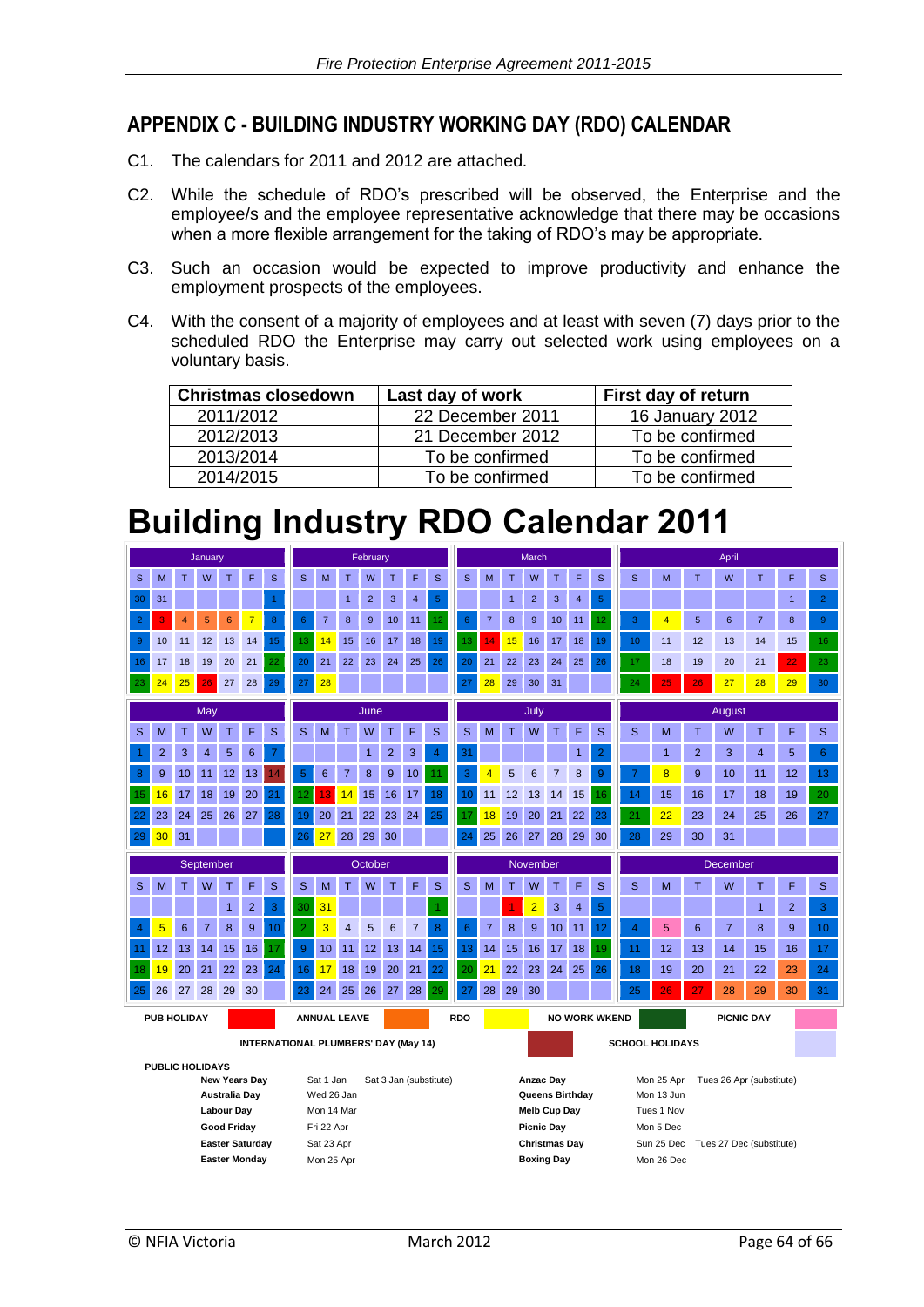

### **RDO CALENDAR 2012**

Return-to-work-on-14-January-2013¶